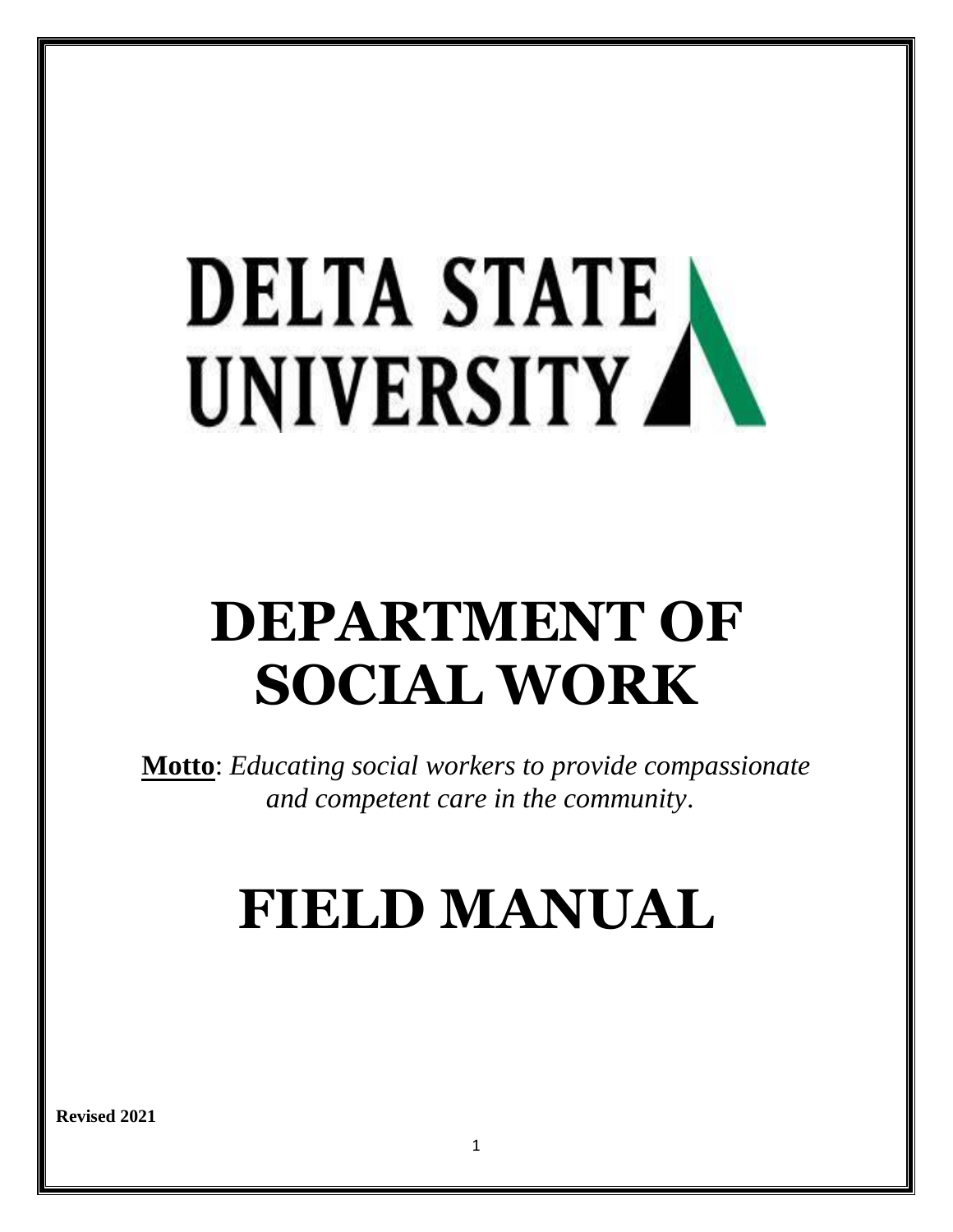# **TABLE OF CONTENTS**

# **VOLUNTEER EXPERIENCE DOCUMENTS**

| -25 |
|-----|
|     |
|     |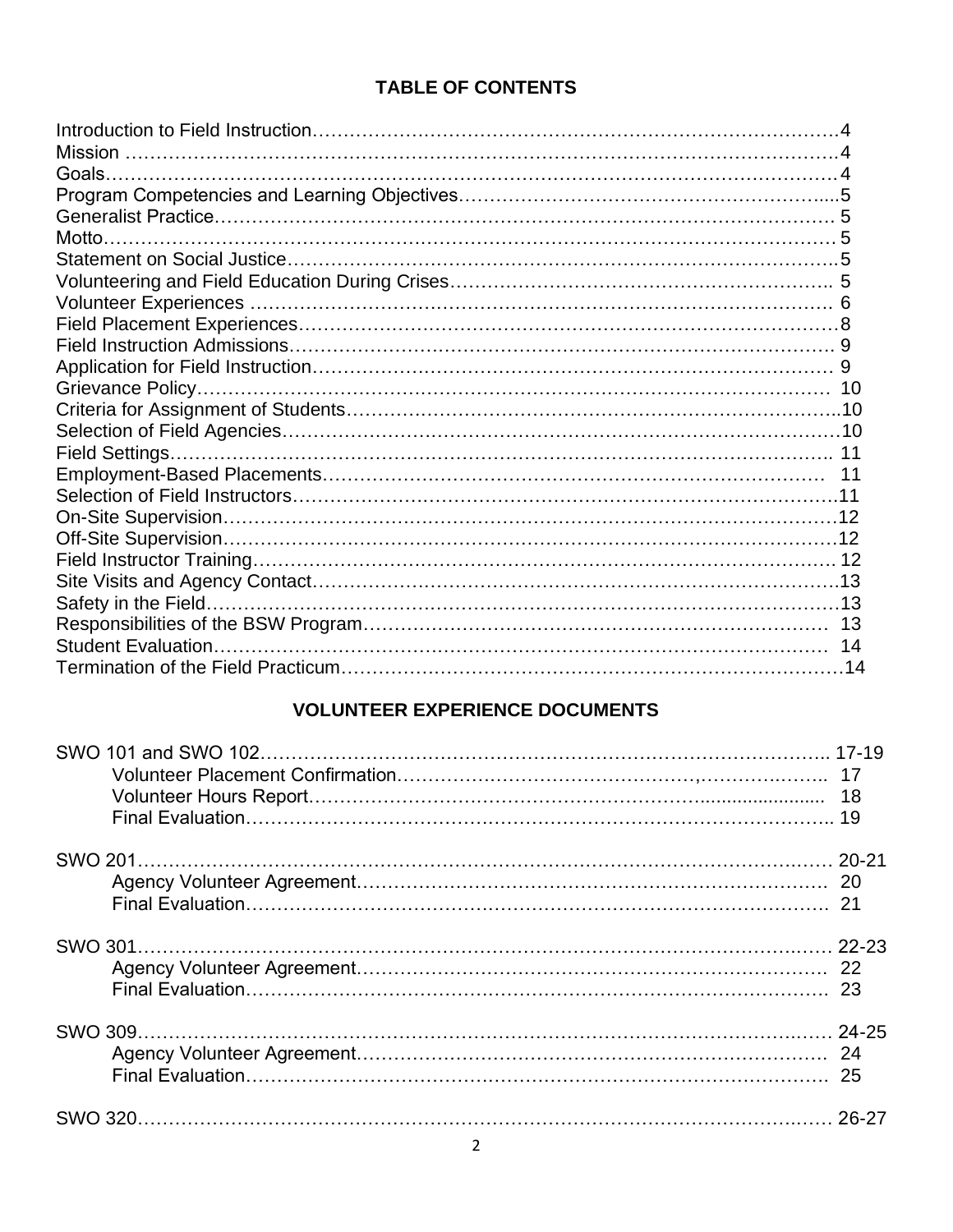# **FIELD PRACTICUM DOCUMENTS**

| 39-54<br>$39-40$<br>$41 - 42$<br>43<br>44-47<br>48<br>49-54 |
|-------------------------------------------------------------|
| 55-60<br>55-58                                              |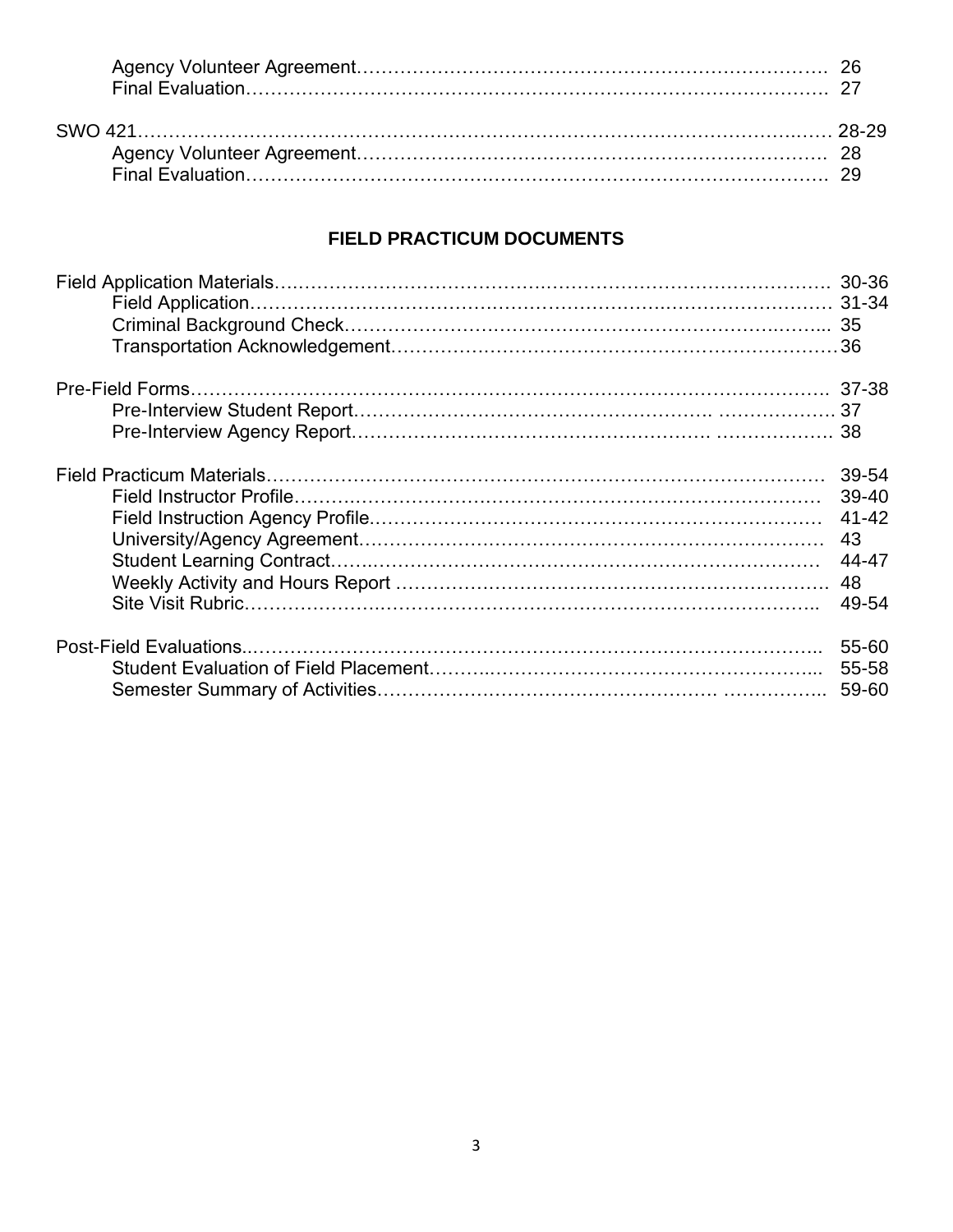# **INTRODUCTION TO FIELD INSTRUCTION**

Field instruction is an integral component of social work education. The opportunity for social work students to observe and learn from experienced social workers in social service agencies is recognized as the signature pedagogy, the central form of learning and instruction, of social work education. The Department of Social Work at Delta State University facilitates this experience to prepare graduates for entry-level positions as generalist social workers. Student advancement begins in early social work courses through the completion of volunteer hour observation and carries into the supervised field placement during the final semester of the degree program. The Department of Social Work connects the theoretical and conceptual frameworks of traditional coursework with the practice setting through the senior field placement. In the field placement, students will become acclimated to the roles of a practitioner and begin to socialize and engage with professionals. One of the primary objectives of field instruction is to provide students with the opportunity to actively engage in real-life professional tasks which complement and reinforce classroom learning. Field instruction provides opportunities for students to integrate and refine their knowledge, values, and skills which help them understand social problems and intervene in a manner than is consistent with the ethical obligations of the profession. Self-reflection and evaluation are critical components of the successful completion of field instruction.

#### **MISSION**

Consistent with the mission of the university and built on a strong liberal arts foundation, the Bachelor of Social Work program at Delta State University seeks to prepare students with the researchinformed knowledge, values, and skills needed for generalist social work practice with diverse systems of all sizes. The program offers undergraduate and continuing professional education opportunities that emphasize service to rural communities, the right of self-determination, social and economic justice, ethics, and respect for difference and diversity. Using the person-in-environment perspective, the program seeks to educate and produce social work professionals who seek to prevent conditions that limit human rights (such as poverty) and enhance the well-being and quality of life for all people, especially the vulnerable and oppressed, locally and globally through scientific inquiry and service provision using the core values of the social work profession as a guide.

#### **GOALS**

With the liberal arts and a person and environmental construct as its foundation, BSW graduates are prepared to continue their formal education in social work or engage in entry-level social work practice. As such, the program's goals are:

The DSU BSW Program will:

- 1. Prepare practitioners who engage in ethical and competent generalist social work practice with diverse systems of all sizes by providing a dynamic research-informed, competency-based curriculum focused on the demonstration of professional knowledge, values, and skills.
- 2. Encourage the development of a strong professional identity and a commitment to the values and ethics of the social work profession in future practitioners by providing a learning environment that models and applies social work frameworks.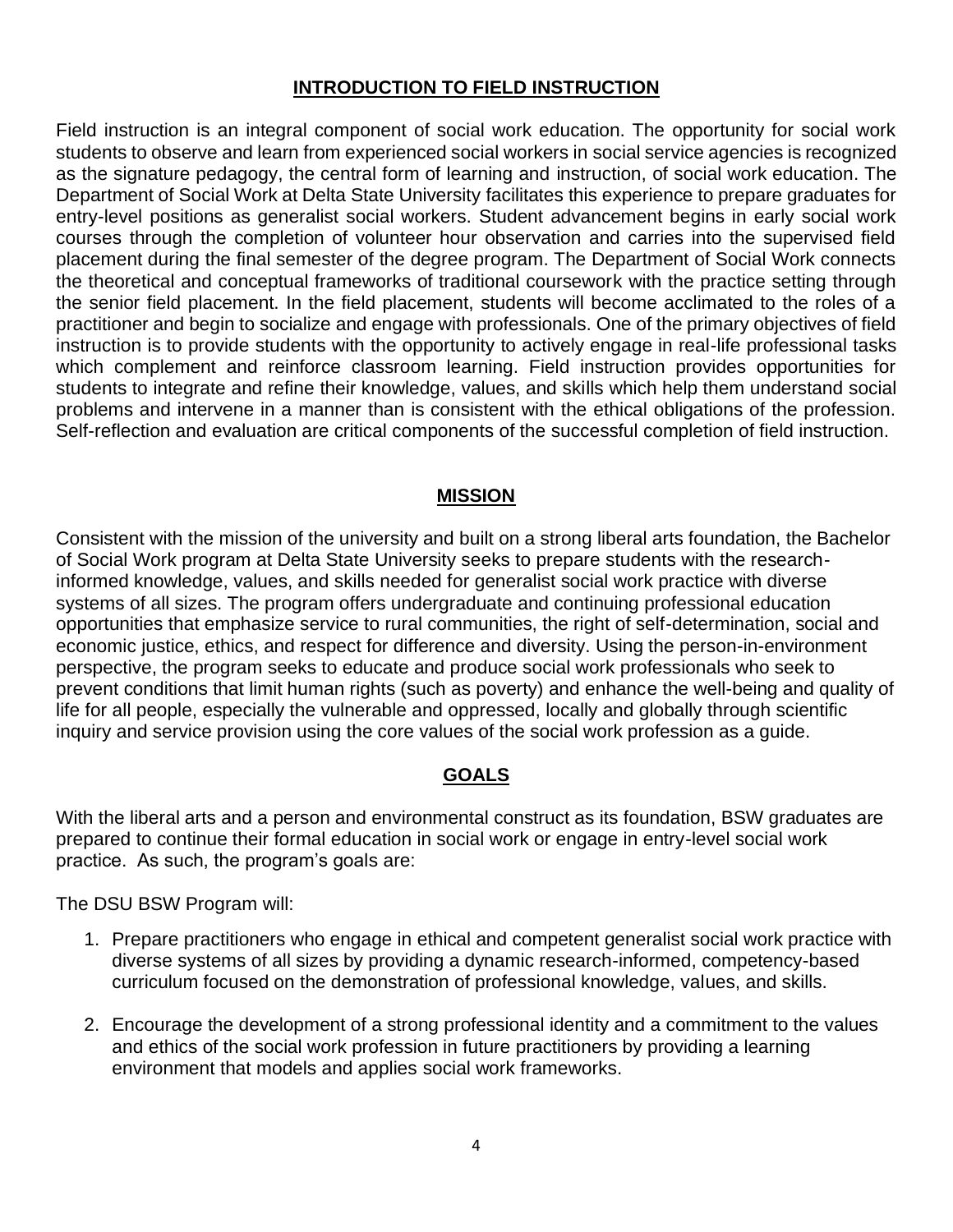- 3. Prepare social work practitioners who understand, value, and respect difference and diversity by emphasizing culturally sensitive humility, empathy, self-determination, kindness, and service that advances human rights and enhances the well-being of all people and seeks to prevent conditions that limit these (such as poverty).
- 4. Promote the importance of understanding the consequences of social, economic, and environmental injustice and preventing and alleviating injustice and oppression, especially with vulnerable populations, through advocacy and the provision of evidence-based traumainformed education and care.
- 5. Prepare practitioners who understand and appreciate the role and value of ethical scientific inquiry and methodological experimentation by engaging faculty and students in research and scholarship activities.
- 6. Engage students in the assessment, intervention, and evaluation processes of competencybased social work education with diverse systems of all sizes using innovative simulation and service-learning experiences that promote competent care and well-being at all levels.
- 7. Promote healthy and mentally healthy human growth and development through the integration and use of the person in environment perspective, simulative education and self-care models.
- 8. Maintain adequate field resources with agency partners and organizations serving individuals, families, groups, and communities in which real-world competency development can occur.
- 9. Promote the importance of lifelong learning by providing continuing education programs that enhance professional knowledge, values, and skills.
- 10.Provide resources and leadership by partnering with individuals, families, groups, community agencies and organizations at all levels.

# **PROGRAM COMPETENCIES/PROGRAM LEARNING OBJECTIVES (from CSWE EPAS, 2015)**

Upon completion of the DSU BSW Program, students should have mastered the generalist social work knowledge values, and skills taught in the BSW curriculum and be able to demonstrate the following program learning objectives and CSWE 2015 competencies:

- 1. Demonstrate Ethical and Professional Behavior.
- 2. Engage Diversity and Difference in Practice.
- 3. Advance Human Rights and Social, Economic, and Environmental Justice
- 4. Engage in Practice-informed Research and Research-informed Practice.
- 5. Engage in Policy Practice.
- 6. Engage with Individuals, Families, Groups, Organizations, and Communities.
- 7. Assess Individuals, Families, Groups, Organizations, and Communities.
- 8. Intervene with Individuals, Families, Groups, Organizations, and Communities.
- 9. Evaluate Practice with Individuals, Families, Groups, Organizations, and Communities.

# **GENERALIST PRACTICE**

The program uses the following definition of **generalist practice**: *"Generalist practice is grounded in the liberal arts and the person-in-environment framework. To promote human and social well-being,*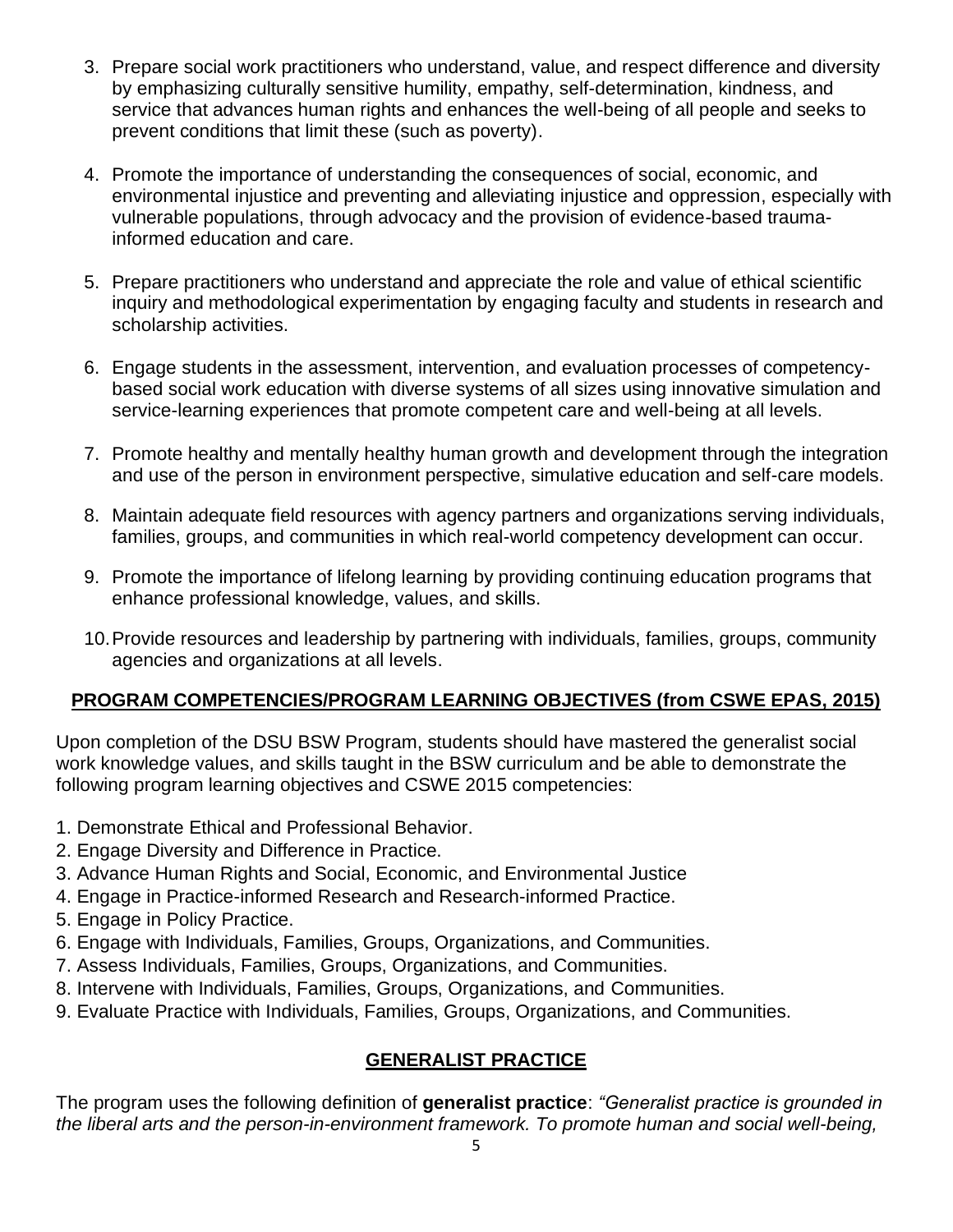*generalist practitioners use a range of prevention and intervention methods in their practice with diverse individuals, families, groups, organizations, and communities based on scientific inquiry and best practices. The generalist practitioner identifies with the social work profession and applies ethical principles and critical thinking in practice at the micro, mezzo, and macro levels. Generalist practitioners engage diversity in their practice and advocate for human rights and social and economic justice. They recognize, support, and build on the strengths and resiliency of all human*  beings. They engage in research-informed practice and are proactive in responding to the impact of *context on professional practice." (EP 2.0, 2015 EPAS)*

## **MOTTO**

*"Educating social workers to provide compassionate and competent care in the community*."

# **STATEMENT ON SOCIAL JUSTICE**

Social, economic, and environmental justice is important to the DSU BSW Program and is part of the NASW *Code of Ethics* which we adhere to and the CSWE *Educational Policy and Accreditation Standards* competencies which we demonstrate. We teach it throughout our curriculum, include it in our assignments, volunteer activities, and simulations, and model it through kindness, respect, advocacy, and various activities. All our teaching, research, and service activities seek to promote and advocate for justice for all, especially the poor, vulnerable and oppressed at all levels of social work practice. Whenever injustice occurs, we try to listen and learn and then respond appropriately.

# **VOLUNTEERING AND FIELD EDUCATION POLICY DURING NATIONAL OR LOCAL CRISES**

In the event of a national, state, or local crisis including natural disasters, epidemics, civil unrest, or other similar crises requiring face-to-face volunteering and field placements to be moved to virtual/online formats for safety and/or health concerns, the DSU BSW program recommends that volunteering and field placement students and supervisors develop an action plan for the placement using alternative learning and client engagement activities that can be completed remotely or off-site using technology (phone, email, teleconferencing, etc.). Whenever the government declares a State of Emergency due to a crisis, this policy will automatically and immediately go into effect. Each volunteering and field placement student in social work courses will need an action plan developed with their supervisor that describes how the students will complete their required volunteering hours safely and remotely and how the supervisor will continue to monitor and evaluate them. If the students are working with clients or customers, the plan should state how the students will engage remotely with clients/customers while protecting their confidentiality and the health and safety of the student, the clients, and agency staff. For field students, the plan should address how and how often students will be remotely supervised, how they can remotely engage with client systems confidentially, and how they will achieve of all nine CSWE competencies using remote learning activities. The plan must follow agency policies, university policies, educational policies and standards, professional ethical standards, and local, state, and federal laws (such as HIPPA). All action plans must be approved by the agency supervisor or field instructor and a DSU faculty representative (Director of Field Education, Field Liaison, Department Chair, or Course Instructor). It should be noted that the Council on Social Work Education (CSWE) 2015 Educational and Accreditation Standards (EPAS) 2.2.4 allows "in-person" contact to be accomplished through digital technologies. It also states that simulated practice situations may supplement, but not replace required field hours (AS 2.2.4 2015 CSWE EPAS Interpretation Guide). It is the responsibility of social work programs in conjunction with host institutions to make decisions and accommodations about risk management, safety, health, and the educational experience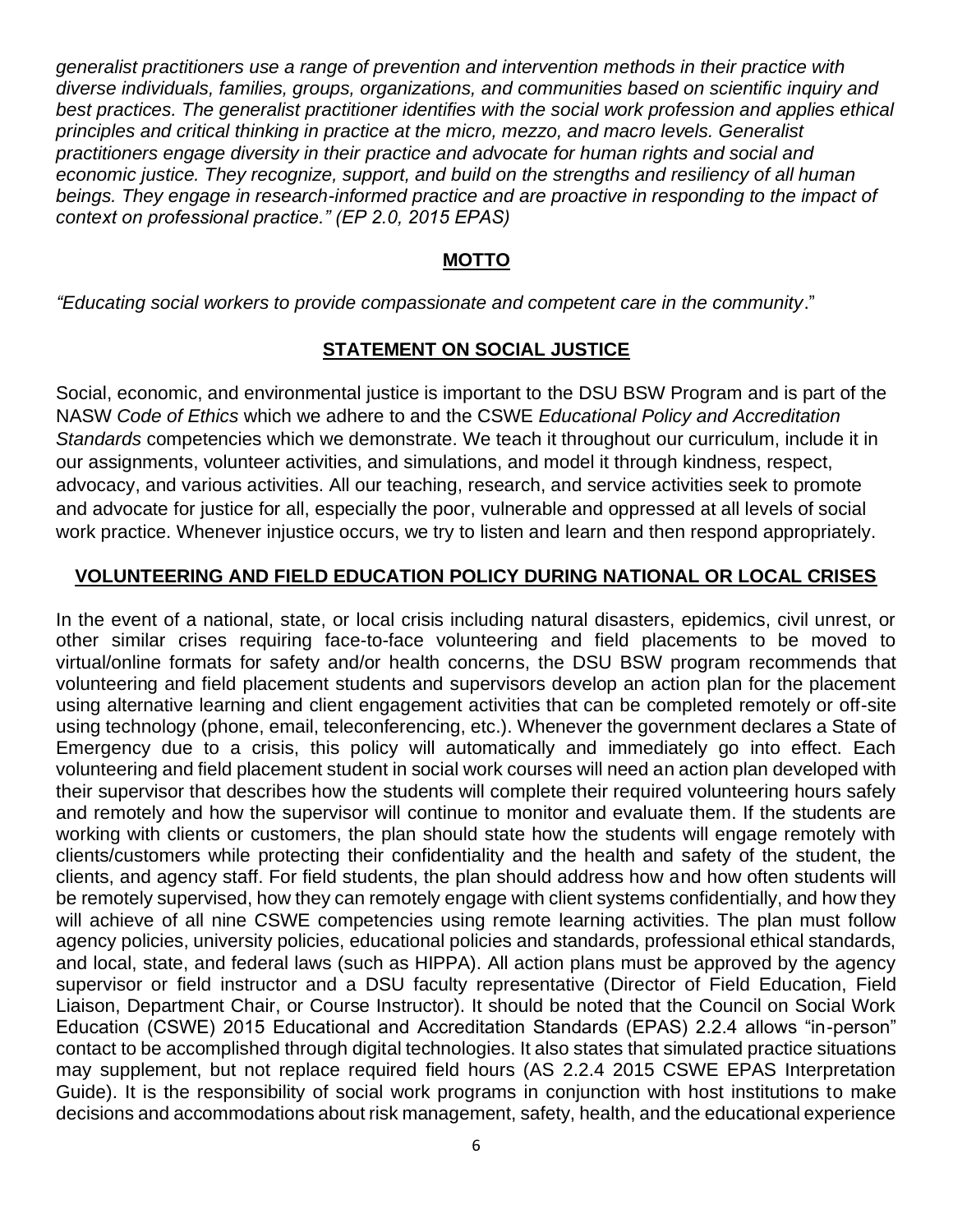of students in field placements (AS 2.2.7). CSWE requires a minimum of 400 hours to meet BSW field placement criteria. Most components of volunteering and field education can be facilitated using technology such as zoom including supervision and client engagement so as long as confidentiality is protected. Suggested remote learning activities can be provided by the BSW Director of Field Education. Students and agency supervisors or field instructors should read the Disclaimer and Waiver located in the DSU *BSW Student Handbook*.

# **VOLUNTEER EXPERIENCES**

Volunteering allows students to practice the content and skills they have learned in the classroom within a safe learning-focused environment with community partners who agree to supervise the student in a volunteer experience. Social work majors accomplish many of the Program Learning Objectives (PLOs) and Student Learning Objectives (SLOs) listed in course syllabi through volunteerism and service-learning experiences. Volunteering has many benefits as students engage in unpaid work to observe, reflect upon, and respond to needs within the community. Students are encouraged to find various types of volunteer placements throughout the curriculum so they can gain well-rounded experiences that demonstrate their commitment to working with diverse systems of all sizes. In courses which require a volunteer experience, the student will select a human service agency that meets the needs and requirements of the course, secures their own supervisor, and volunteers for the designated number of hours as described in the course syllabus. The Agency Volunteer Agreements (included within this document) constitute a contract between the student, the agency, and the DSU Bachelor of Social Work program. Therefore, students are expected to honor their commitments, be dependable and honest, abide by the *NASW Code of Ethics* (2017), the policies of the DSU *BSW Student Handbook*, the policies of the DSU Student Handbook, and complete the experience accordingly. Each student will be evaluated by the agency staff member or supervisor who has worked directly with the student using the Final Evaluation forms provided in the given course syllabus and within this document. Students and their agency supervisors must fully complete and sign the required paperwork for the student to earn course credit as indicated in the course syllabus. All Agency Volunteer Agreements and Final Evaluation are subject to verification by the course instructor. Assigning final grades and approving course credit will be the responsibility of the DSU faculty member as the instructor of record for the course. Students must volunteer for the number of hours specified below in the following courses:

**SWO 101 Volunteer in the Community I** (offered in the Fall and Summer II semesters): Students volunteer for *40 hours* in any public or private agency or business with a supervisor who can monitor and verify the student's volunteer experience and hours.

**SWO 102 Volunteering in the Community II** (offered only in the Spring semester): Students volunteer for *40 hours* in any public or private agency or business with a supervisor who can monitor and verify the student's volunteer experience and hours.

**SWO 201 Introduction to Social Work** (offered only in the Fall semester): Students volunteer in any public or private *human service* agency for *10 hours.* Observation is the primary focus of this experience. However, some students may be able to provide some direct services to clients, depending on the student's life experiences, abilities, and the opportunities in the particular agency where the student is volunteering. Direct services are not a requirement of this experience. In SWO 201, the student volunteer is expected to become aware of the helping process involved in the agency and to write a report regarding that agency and the student's observations of the social workers or other helping professionals so that they understand what social workers do and how they help clients. Students must write a report and/or give an oral presentation about their experience in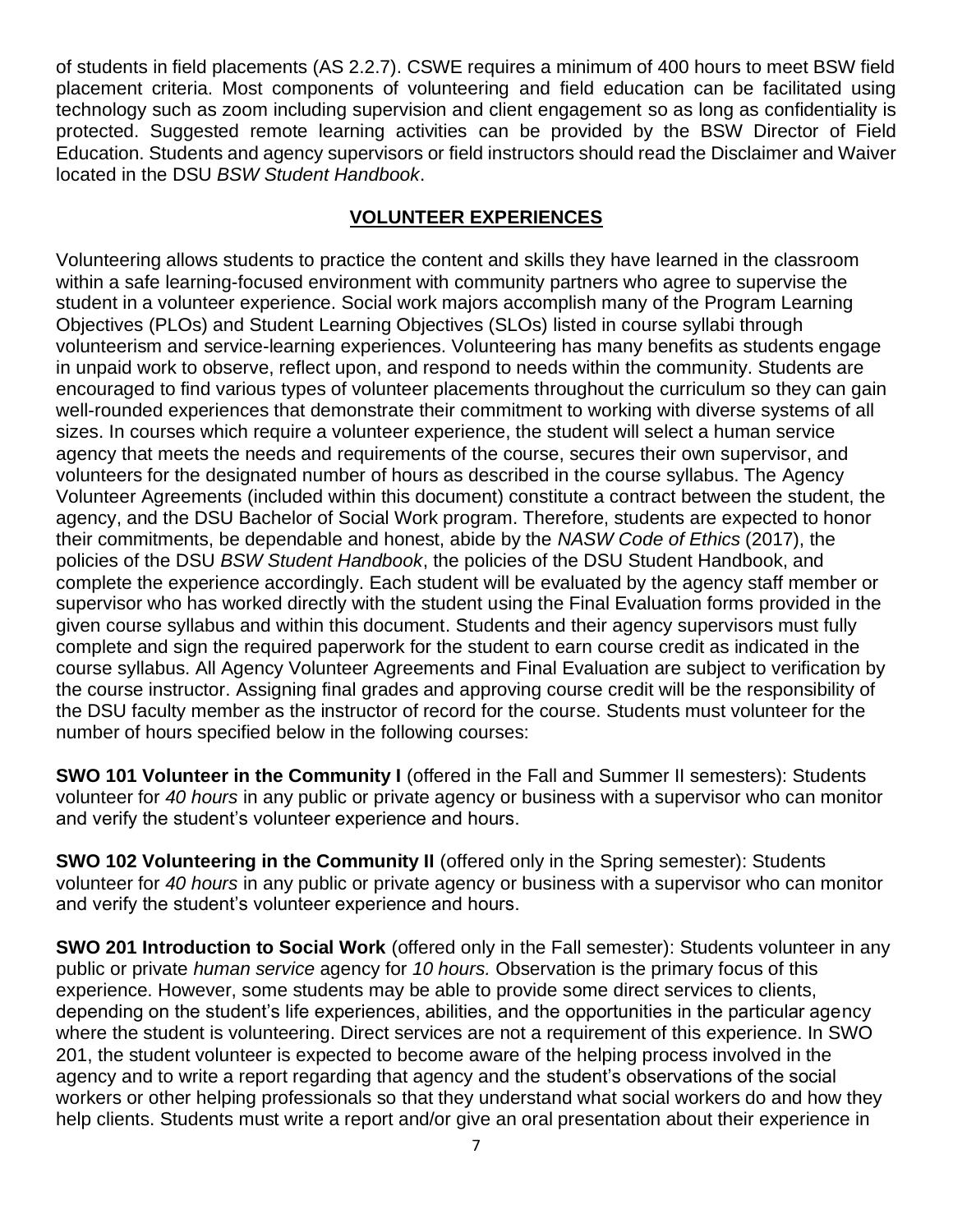the agency and the student's observations of the helping process and the activities of the social workers or professional helpers.

**SWO 301 Child Welfare and Advocacy** (offered in the Fall and Summer I semesters): Students volunteer to work *with children* in a private or public human service agency for *12 hours* and are to observe the biopsychosocial development of children and learn about social services provided for them. Again, students' activities will vary depending on their readiness to provide direct services and the opportunities within the agency for the student to provide services. Students should also be aware of the need for child advocacy if child maltreatment is observed and seek supervision in the child advocacy and abuse reporting process.

**SWO 309: Aging in the Community** (offered in the Fall and Spring semesters): Students volunteer to work *with older adults* in a public or private agency that serves older adults for *12 hours*. The primary focus of the volunteer work is on observing the life stage development of older adults. This may also possibly include providing simple direct services to clients.

**SWO 320 Social Work Methods I (**offered in the Spring semester of the student's junior year): Students participate in a twenty-one-hour (*21 hours*) volunteer experience in a social service agency. The student is responsible for finding their own placement with assistance as needed from the course instructor. The student observes and provides direct services according to assignments in the syllabus with the goal of assessing client strengths and engaging with diverse systems of all sizes. The student will spend three hours per week in the agency for seven weeks. At the end of this volunteer experience, the student will be evaluated by the agency staff member who worked with the student. Students are to focus on the seven steps of the generalist intervention model: engagement, assessment, planning, intervention, evaluation, termination, and follow-up with individuals.

**SWO 421 Social Work Methods II** (offered during the Fall semester of the senior year): Students will have a second twenty-one-hour (*21 hours*) volunteer experience. The student is responsible for finding their own placement with assistance as needed from the course instructor. Assignments from the course instructor will relate to generalist intervention models specifically with diverse individuals, families, and groups. The student will again spend three hours per week in the agency for seven weeks. At the end of this volunteer experience, the student will be evaluated by the agency staff member who has worked with the student. This evaluation is used to gauge the student's professional and skill-based capacity to perform in the senior field practicum.

# **FIELD PLACEMENT EXPERIENCES**

The overall objective of the field placement is to provide educational opportunities for the student to put into practice the theories of generalist social work that they have learned and to experience what working in a social service agency is really like. Emphasis is placed on helping the student prepare to transfer, as a future social worker, the common body of the profession's knowledge, values, and skills among settings, populations groups, and problem areas. Post-field practicum employment is not guaranteed. Students will not carry full workloads, nor will they be paid, but cases will be assigned to them on an increasingly difficult level for their responsibility in providing services based on the Student Learning Contract developed between the agency, the DSU BSW Program, and the student. Unlike earlier volunteer experiences in which the student finds their own placement, the BSW Program Director of Field Education locates agency placements, matches students, and makes assignments based on the academic needs of each student. Students will be supervised in the agencies by Field Instructors, who minimally hold the BSW degree, have at least two years of postdegree practice experience, and who have completed the required Field Instructor Training from the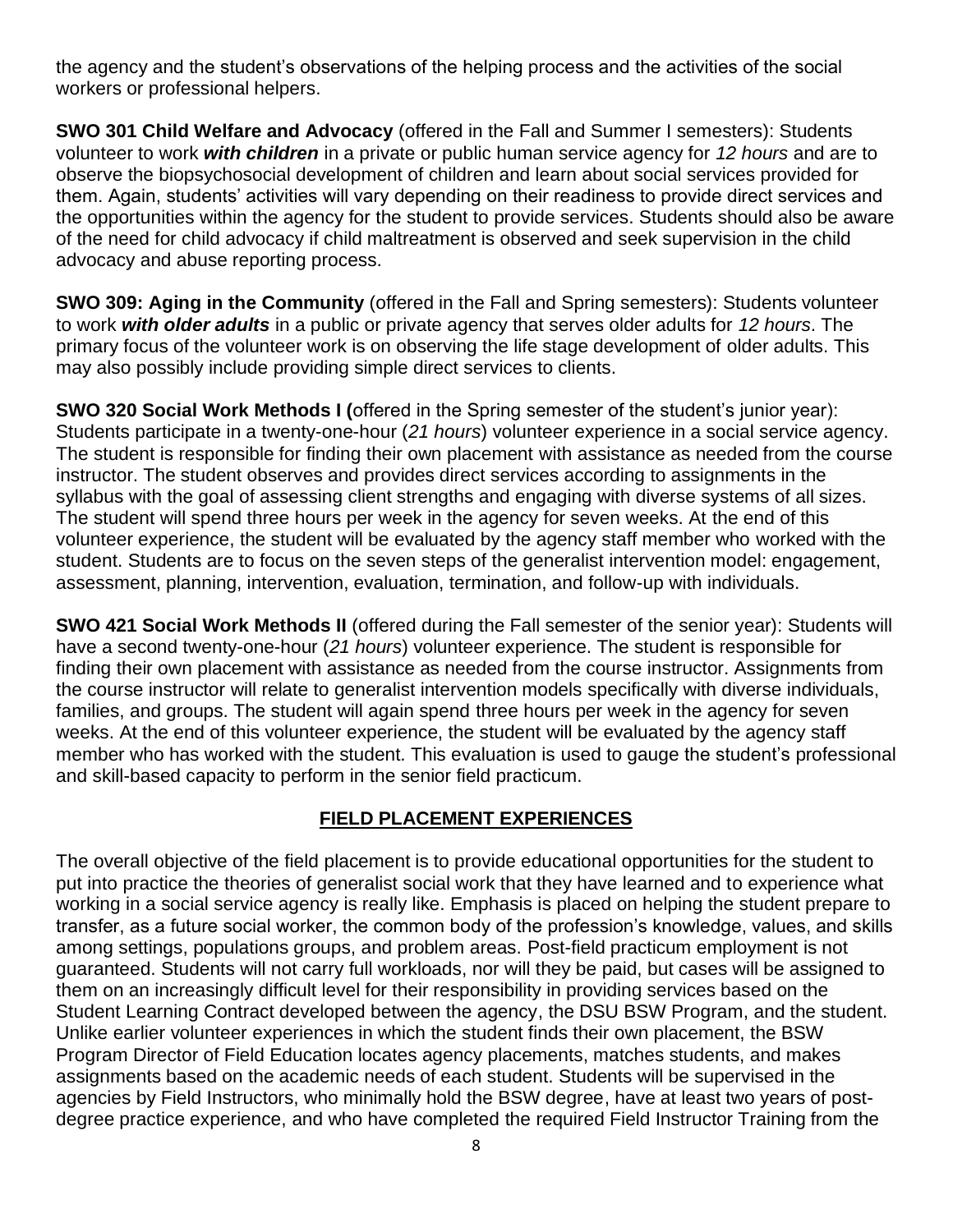DSU BSW Program. A Field Liaison, a faculty member of the DSU BSW Program, will maintain close, regular contact with students and agency Field Instructors through site visits to the agencies and by using various forms of communication.

**SWO 475 Field Instruction** (offered only in the Spring semester and taken concurrently with SWO 481): During the spring semester of the senior year in SWO 475, social work majors spend at least *thirty-two hours per week* in field instruction in a social welfare agency for a semester *total of 440 hours\**. SWO 475 Field Instruction is the signature pedagogy requiring a supervised field experience in a social work setting. Students are to be in their assigned SWO 475 field placement Tuesday through Friday, each week for fourteen academic weeks (Spring Break is not counted in the fourteen weeks). Students abide by agency hours, eight hours each day, for a total of four hundred and forty hours (440\*) for the semester. This course satisfies the University's capstone experience requirement.

*\*Note: Hour requirements may be lowered depending upon crises situations (i.e., global pandemics, natural disasters, or other unique situations). See the full description above. All students must complete a minimum of 400-hours even in the event of such circumstance per CSWE requirements*  for degree completion. The DSU BSW Curriculum Committee will convene an emergency meeting *and hold a vote to determine the need for such modifications, and students and field agencies will be notified in writing of any changes.* 

**SWO 481 Integrative Seminar** (offered only in the Spring semester and taken concurrently with SWO 475): SWO 481 Integrative Seminar is a weekly seminar for the discussion of social work field experiences, educational assessment of practice skills, and licensure preparation. Students will be in SWO 481 Integrated Seminar class on Monday afternoons and will use the course to integrate classroom concepts with field experiences. This course also satisfies the University's capstone experience requirement.

# **FIELD INSTRUCTION ADMISSIONS CRITERIA**

To be considered for admission to the Field Practicum, students must complete the following:

1) All liberal arts and foundation courses as described in the DSU *BSW Student Handbook* (including SWO 416 Human Behavior and the Social Environment II, SWO 421 Social Work Methods II, SWO 422 Social Work Methods III, and SWO 430 Social Welfare Policy Analysis) and all general education and professional pre-requisites are to be successfully completed prior to beginning the Field Practicum.

2) Students are required to have at least a 2.25 GPA to be admitted to the Field Practicum.

3) Students must have exhibited at all times ethical social work conduct and practice following the *NASW Code of Ethics*.

4) Students are required to submit a satisfactory Criminal Background Check as part of the field application process. Students should also keep in mind that some agencies require more in-depth background checks for all who apply to be part of their agency, and a student's criminal record may be discovered in that process. Some agencies cannot allow individuals with criminal records to be part of their staff. Others may assess the nature of the crime and decide on the appropriateness of allowing the student to work in their agency.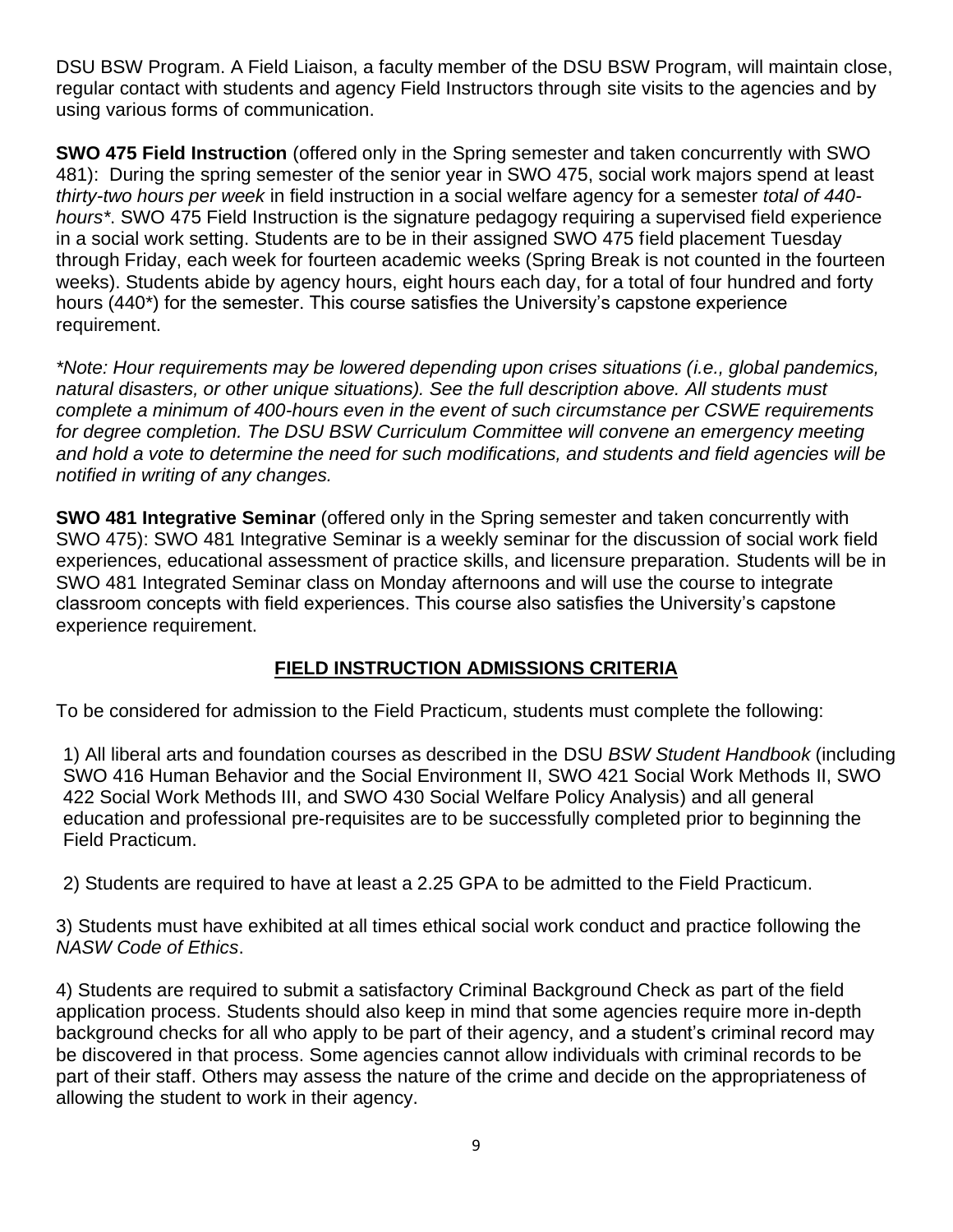5) Students are to complete the Transportation Acknowledgement Form which states they are responsible for their own reliable transportation to and from their field agency. This must include the possession of a valid driver's license and proof of automobile insurance. Students cannot be dropped off or picked up from the field agency due to serious concerns for the confidentiality and safety of client populations. Students without reliable transportation will be required to complete a plan of action in consultation with the Director of BSW Field Education.

6) Students are to purchase and maintain professional liability insurance. Vendors will be discussed in the annual Student Field Orientation. Students may not be admitted to the Field Practicum without proof of active coverage.

7) Students are to engage in professional organizations by joining their preferred group as a student member. Vendors and opportunities will be discussed in the annual Student Field Orientation.

8) Students must complete and submit each section of the Field Application within this document by the given deadline.

# **APPLICATION PROCESS FOR FIELD INSTRUCTION**

The application process for the Field Practicum is as follows:

1) Students must meet all criteria for admission as outlined above and as confirmed by the Director of Field Education.

2) Students must attend the annual Student Field Orientation which is held in the summer semester prior to the Field Practicum.

3) Applications for Field Instruction will only be accepted and processed during the Fall semester immediately prior to the Spring Field Practicum.

4) Students must successfully complete all parts of the Field Admission packet including the Field Application, Criminal Background Check, Transportation Acknowledge, and provide proof of student liability insurance, professional organization student membership, a valid driver's license, and proof of automobile insurance. (All forms are within this document.)

5) Students are encouraged to maintain contact and communication with the Director of BSW Field Education and/or their assigned academic advisor throughout the application, admissions, and placement processes. This allows for open discussion and examination of student needs and readiness for field instruction. Discussions may include the student's academic performance, previous volunteer experiences, supervisor's evaluations, work ethic, and professional social work knowledge and values. This meeting usually takes place during the week of pre-registration and academic advisement.

6) A student's official acceptance to the Field Practicum cannot be solidified until the end of the Fall semester. A written notification will be given to students indicating acceptance or non-acceptance after a full review of student applications and final grades.

7) In the event a student is not admitted, they may seek out opportunities to continue to develop academic skills, professionalism, maturity, and/or personal awareness. Should the student meet the admissions criteria in the future, the Director of BSW Field Education will evaluate their progress and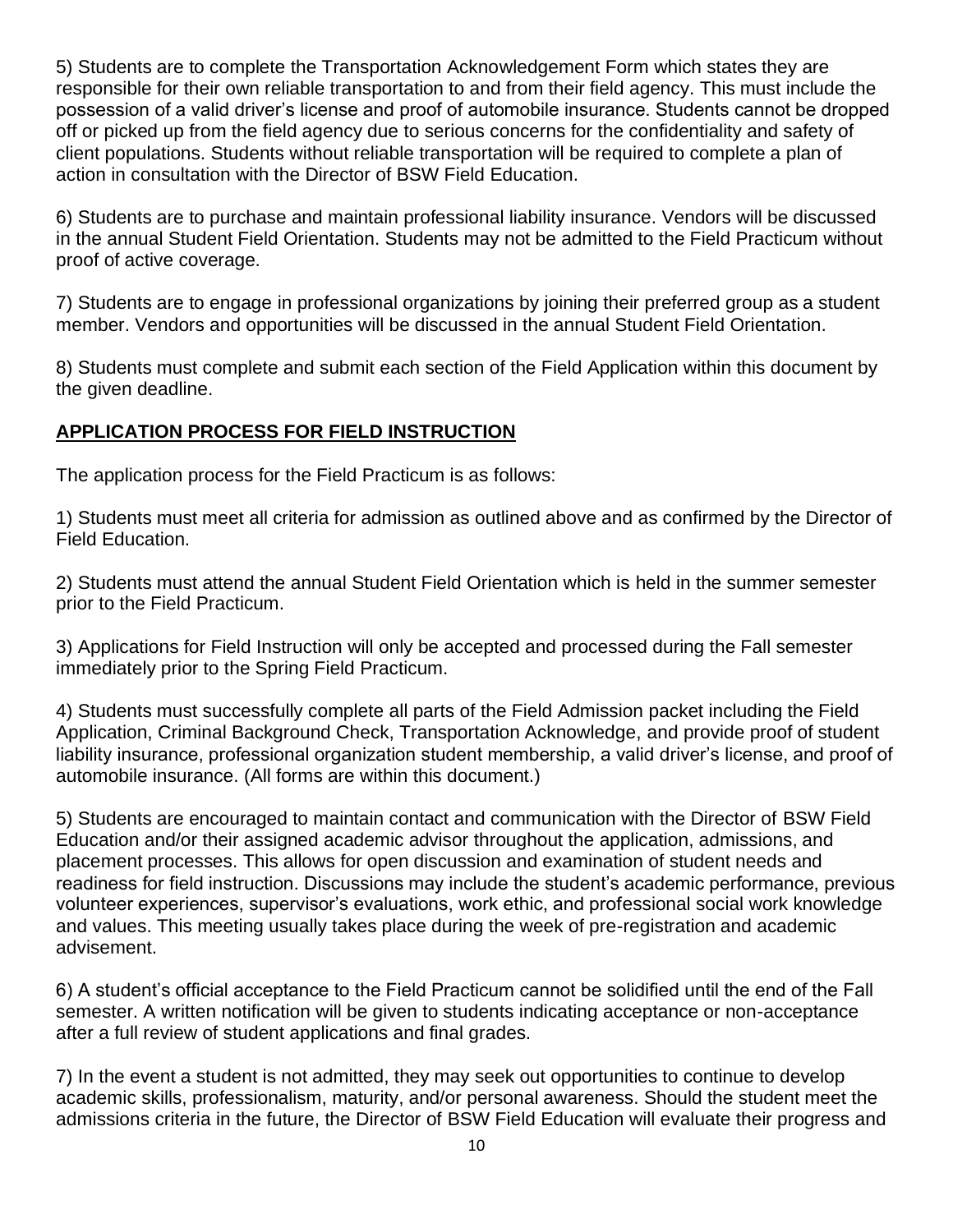make determinations regarding their readiness to re-apply.

8) Students who are admitted to the Field Practicum must set up and attend a pre-placement interview to ensure contact is made with the assigned field agency and field instructor. Students will use this opportunity to accept or deny the assigned placement. Field instructors may also accept or deny the student based on their agency criteria. Pre-placement interview forms should be completed and returned to the Director of BSW Field Education prior to the end of the Fall semester.

# **GRIEVANCE POLICY FOR FIELD INSTRUCTION**

Any student who disagrees with the Director of BSW Field Education's decision regarding acceptance to the Field Practicum may file a grievance following the university's grievance policy within the given timeline.

## **CRITERIA FOR ASSIGNMENT OF STUDENTS**

On the Field Application, each student will indicate three preferred agencies or areas of practice along with a specific geographic area. Efforts will be made to accommodate students' wishes as far as possible, but this is not always feasible or in the best interest of the student. There is no guarantee the student will be placed in their top three preferred agencies. Students are assigned to agencies depending upon their unique strengths and weaknesses, their geographic location or preference, agency availability, and their learning needs.

With the limited number of appropriate agencies in the local area and with several students possibly wanting the same type agencies, some students may not receive their choice of assignments. Of prime consideration, however, are the individual learning needs of each student. Assignments are made without regard to race or ethnicity of the student or the field instructor.

# **SELECTION OF FIELD INSTRUCTION AGENCIES**

After the student has identified their preferences, the Director of BSW Field Education will seek an agency that will meet that student's individual educational and geographic needs. Social service agencies with full-time, in-house social workers and which offer students in-person client contact will be given first consideration. Other factors will be evaluated such as the agency administration's commitment to providing learning opportunities for students, the provision of physical amenities (i.e. office space, computer access, phones) for the student, past evaluations and experiences as a field instruction site, direct learning opportunities for students to engage and work with clients from diverse populations and systems of all sizes, the appropriateness of agency services to baccalaureate generalist education, and the potential for and acceptance towards the implementation of a capstone project. Only equal opportunity employers will be considered. Agencies must be willing to host the student for the minimum required amount of field hours.

# **FIELD SETTINGS ACROSS SYSTEMS**

Field agency partnerships are facilitated and valued by the DSU Department of Social Work. Agency partnerships and field settings span a wide variety of practice settings across systems including but not limited to: Children and Youth Services, Adoption Services, Family Services, Geriatric/Older Adult Services, Medical Social Work, School Social Work, Corrections/Criminal Justice, Truancy/Attendance Services, Mental Health/Behavioral Health Services, Public Assistance Services, Community Action Services, Community Planning, Organization, or Macro-Level Services, Alcohol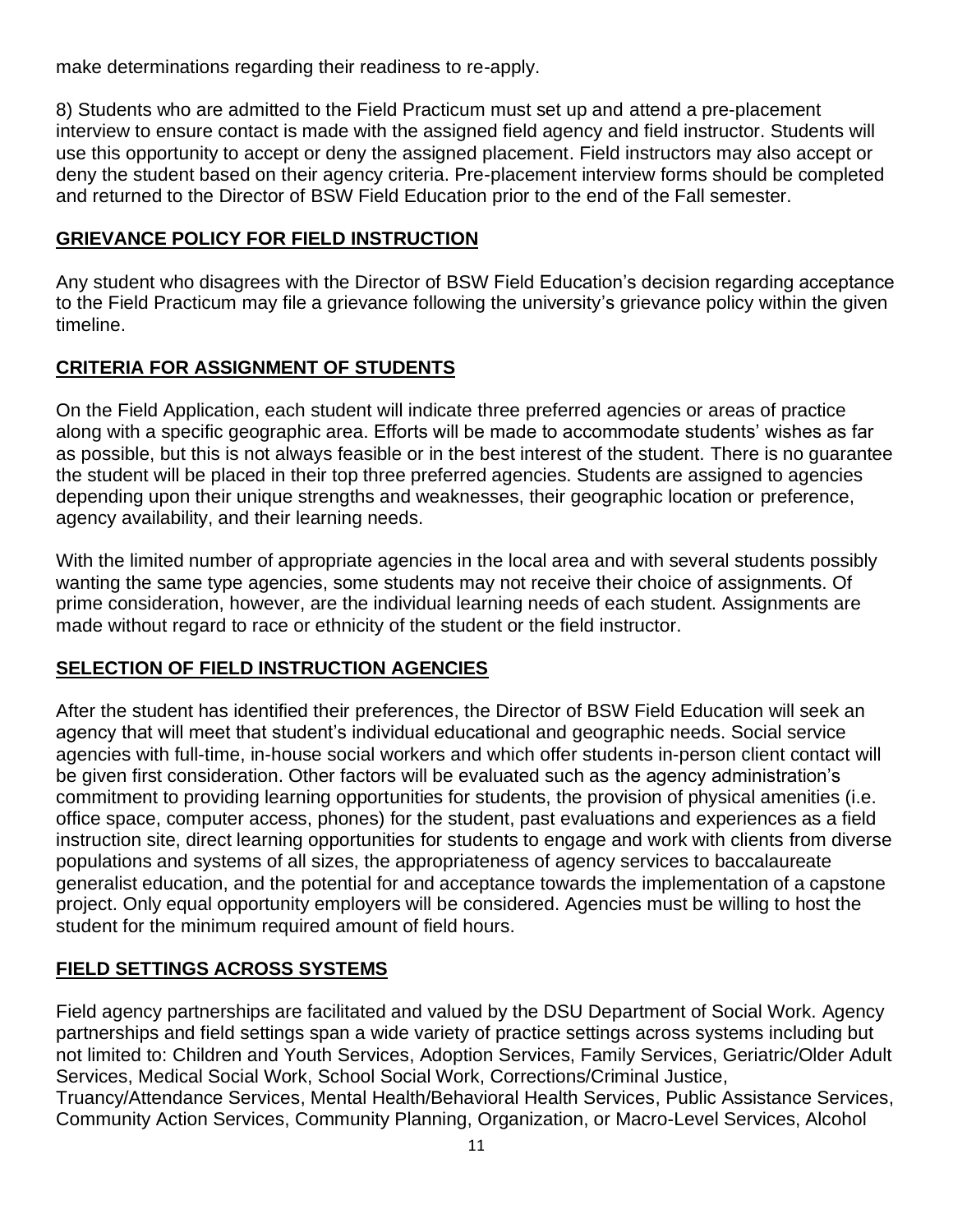and Drug Services, Special Abilities, Developmental, or Rehabilitative Services, Educational/Early Educational Services, Community Planning and Development, Treatment Groups, Intensive Outpatient Programs, Legal or Public Defense Services, Domestic Violence Programs, Homelessness Prevention Services, Home Health or Hospice Care, Public Policy Analysis or Advocacy, Health Education, and Nursing Homes.

# **EMPLOYMENT-BASED PLACEMENTS**

While it is preferred that students are not placed in agencies where they are employed, the Director of BSW Field Education may approved such a placement after evaluating the circumstances of the situation. If a student is employed in the agency where the Field Practicum will take place, they must create a plan of action which entails the specific delineation of their time between employment and field education. Further, students must develop a plan for continuity of the field placement should their employment be terminated or otherwise compromised prior to the completion of field hours. Differentiation should be noted in writing between the roles and duties of their employment and the roles and duties as the field student within the Learning Contract. No reduction of requirements will be made for students engaged in an employment-based placement. Agencies involved in this type of field placement should meet the same criteria as other field agencies. Students involved in this type of field placement are required to meet the same criteria as other field students.

# **SELECTION OF FIELD INSTRUCTORS**

Field instructors are selected based on their credentials which should include a conferred social work degree (BSW or MSW), two years of post-degree experience, and their ability and dedication to being a positive professional role model for their assigned field student. Field instructors with professional licensure will be given first consideration, but licensure is not a requirement. Field instructors are expected to be familiar with the DSU Department of Social Work and adhere to the NASW *Code of Ethics*. It is also preferred that the field instructor has been in their present position for at least one year prior to the semester in which they will be working with a field student. The agency in which the field instructor is employed must meet all out the criteria as outlined above. Selected field instructors must commit to ongoing contact and communication with the DSU Department of Social Work, engage with students and faculty, be willing to host a site visit, and attend all required Field Instruction Training sessions. If there are personnel or policy changes made in the agency that would directly impact the student, the agency is to notify the assigned Field Liaison immediately so a plan of action can be created and implemented for the continuity of the student's learning experience. Field instructors are required to complete the Field Instructor Profile, Field Instruction Agency Profile, University/Agency Agreement, and contribute to the development of the Student Learning Contract. Field instructors are also asked to engage the student in a pre-placement interview to determine the appropriateness of their assignment to the agency. Field instructors will use Social Work Educational Assessment Project (SWEAP) software to electronically submit student evaluations at the mid-term and final point of the semester which aim to assess competency and mastery of all nine competencies outlined in the CSWE Educational Policies and Accreditation Standards (2015).

# **ON-SITE SUPERVISION**

Field instructors are expected to engage the student in a minimum of one hour of supervision per week. It is encouraged to plan a regular conference time with each student and help the student understand the benefits and purpose of supervisory feedback models. Students are required to participate in such meetings and will set aside time each week to do so. During these supervision meetings, field instructors may help students plan or organize their work, assist students in reflecting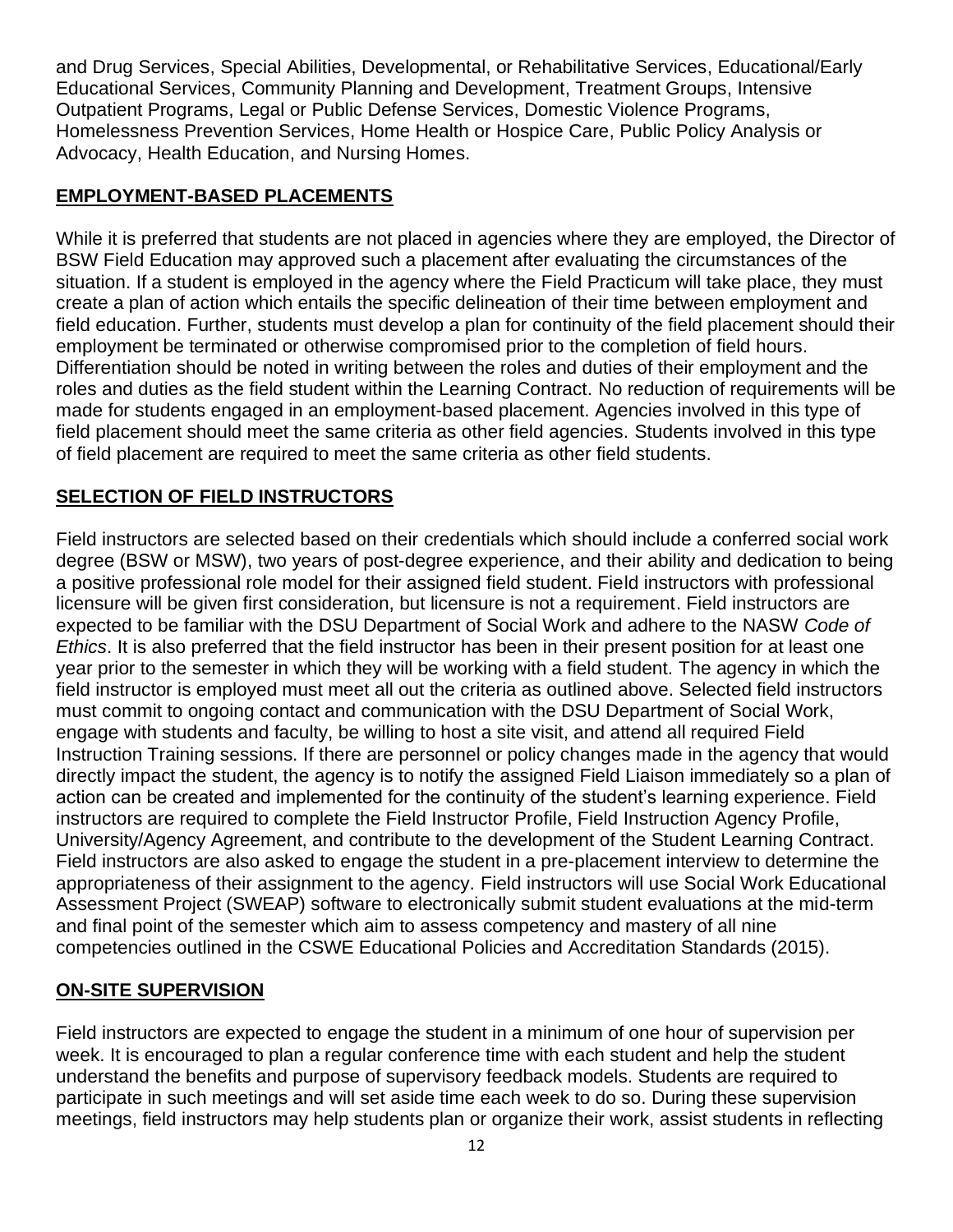upon completed tasks, offer constructive feedback to improve future performance, arrange for additional learning opportunities, gauge the student's connectedness to the role of the social worker, discuss authority issues, explore issues related to diversity, aid the student in processing their feelings towards first-time experiences or difficult client situations, help the student self-evaluate their own performance to gain insight and awareness, reinforce basic social work concepts and values, integrate knowledge, skills, and theory into generalist practice, bring awareness to sensitive topics within the profession, work on student communication and documentation skills, draw the student's attention to potential gaps in service, connect the student to various networking events, role model professionalism and ethical behavior, and assess the student's emotional and cognitive status.

### **OFF-SITE SUPERVISION**

If a degreed social worker is not on the full-time or in-house staff, the DSU BSW Program will assume responsibility for reinforcing the social work perspectives for the student. This can be accomplished by the assignment of a DSU faculty member to serve as an off-site supervisor for the student who will meet with and provide feedback to the student during their field practicum. Additionally, supervision will be provided to the field task manager and educational information regarding social work theory, practice skills, and ethical behavior will be provided. If the task manager requires further support, site visits may occur on a more frequent basis to monitor the needs of the student and field agency.

## **FIELD INSTRUCTOR TRAINING**

Both Delta State University and the Field Practicum agency share in promoting and implementing the educational objectives of the Department of Social Work. In fulfillment of this partnership, the DSU BSW Program will host and provide annual training for field instructors which focus on the objectives of the Field Practicum and offer up-to-date information about professional topics and subject matter most relevant to field education. Prior to the beginning of the Field Practicum, the Department of Social Work will invite all selected field instructors to attend the Field Instructor Training workshop. Typically, this event will be free-of-charge for field instructors and may also provide continuing education opportunities for the wider professional community. Topics such as general orientation to the DSU Field Practicum process, professional ethics, safety in the field practicum, creating beneficial learning contracts, student evaluation, issues of diversity, and others may be considered for presentation. Additional continuing education events are hosted throughout the year, and all field instructors and field agencies are invited to attend for further enrichment and maintenance of university-agency contact and dialogue.

# **SITE VISITS AND AGENCY CONTACT**

Each field agency is required to host a site visit for the DSU faculty member assigned as the Field Liaison to engage, monitor, and evaluate student progress towards the identified learning objectives. Site visits may be conducted in-person or using electronic means depending upon the unique needs of the student, field instructor, and faculty. All students will be required to attend at least one site visit during the completion of the Field Practicum. If concerns arise or additional support is needed, a follow-up site visit may be necessary. Students requiring three or more site visits will be subject to disciplinary or academic action at the discretion of the Director of Field Education. Site visits and student performance will be measured using the Site Visit Rubric (included below.) Additional means of ongoing contact may include email, telephone calls, in-person discussions, and through communication on written weekly activity hour reports.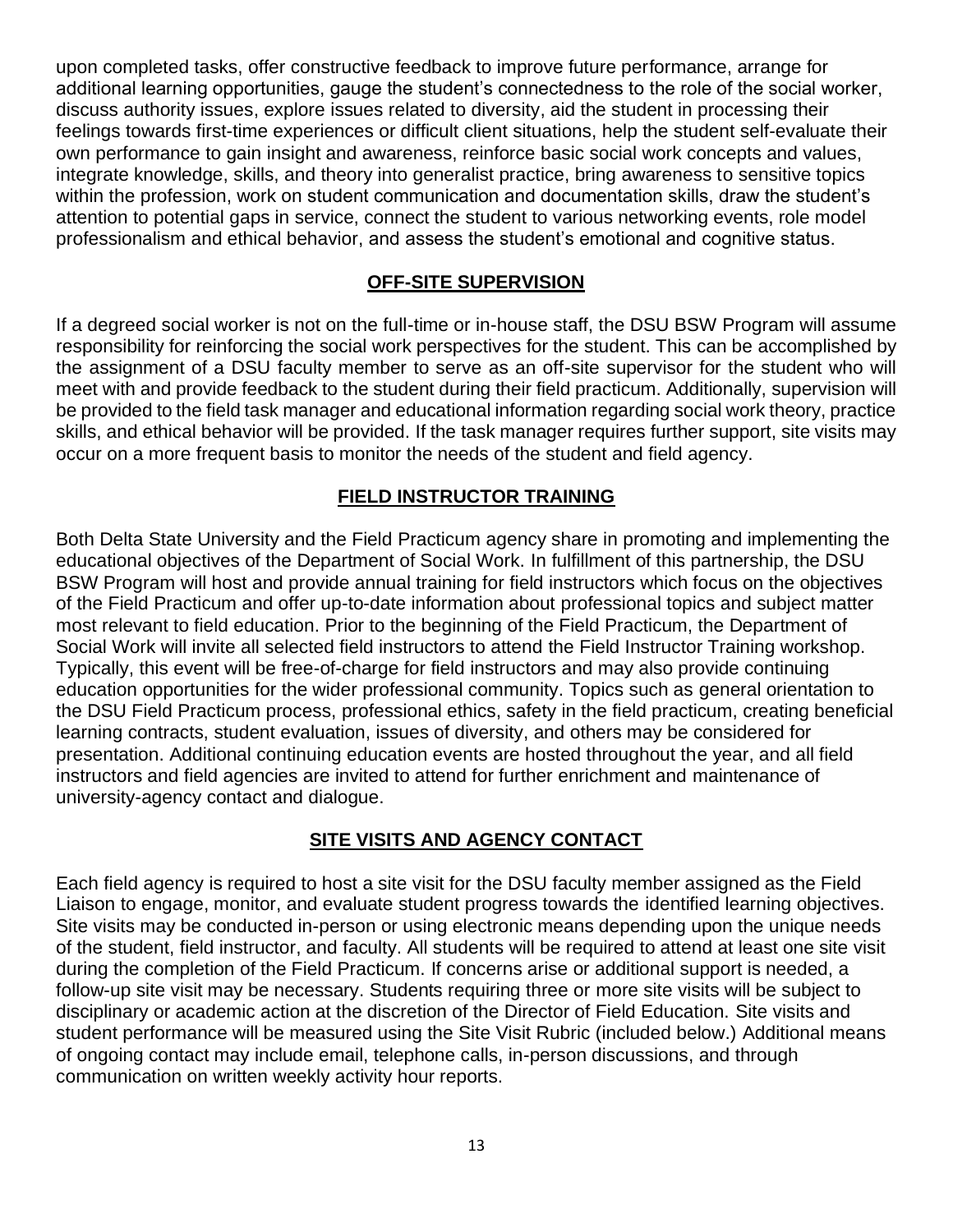# **SAFETY IN THE FIELD PRACTICUM**

The safety and well-being of students and client populations is the top priority of both the DSU BSW Program and agency field partners. Students and field instructors will be provided with training and educational materials on maintaining personal safety while in the professional workplace. Additional learning opportunities will be integrated into the SWO 481 Integrated Field Seminar course to allow students to demonstrate their understanding of safety practices while in the field placement. Students are encouraged to accompany the field instructor when traveling outside of the office setting for professional purposes and may not complete home visits alone or without supervision. Other ongoing considerations for safety may be reviewed in classes and in the annual Field Instructor Training.

# **RESPONSIBILITIES OF THE BSW PROGRAM**

The Department of Social Work maintains overall responsibility for its instructional program and the education of the individual students who are enrolled. The Department has the basic responsibility for making decisions about the student and uses input from the agency to make determinations regarding the performance and continuity of the field placement. The DSU BSW Program does the following:

1) Shares non-confidential pertinent information about the student with the Field Instructor

2) Decides all matters related to course credit, final grades, probationary status, and eligibility for graduation

3) Makes decisions concerning student field placement status including the potential for terminating the placement and/or facilitating a change in field placement or agency assignment as needed

4) Evaluates student's personal and/or academic issues, behavioral concerns, personal or private conduct, or other factors which may interfere with the student's ability to fulfill professional or academic responsibilities

5) Monitors and evaluates student progress and keeping detailed records of field performance

6) Provides each student and field instructor with a designated point of contact (i.e., the Field Liaison)

7) Processes field applications and procures placement for each admitted student

8) Trains and maintains evaluation records for all field agencies and field instructors

9) Conducts other responsibilities related to field education and the implementation thereof

# **STUDENT EVALUATION**

Students will strive to achieve their set learning objectives and shall be honest and ethical in all record keeping of hours as they are completed. Students should abide by the detailed guidelines and policies as outlined in the course syllabi including the NASW *Code of Ethics* and will be expected to adhere to all policies, procedures, and rules of the host field agency. Students will be evaluated using the following criteria: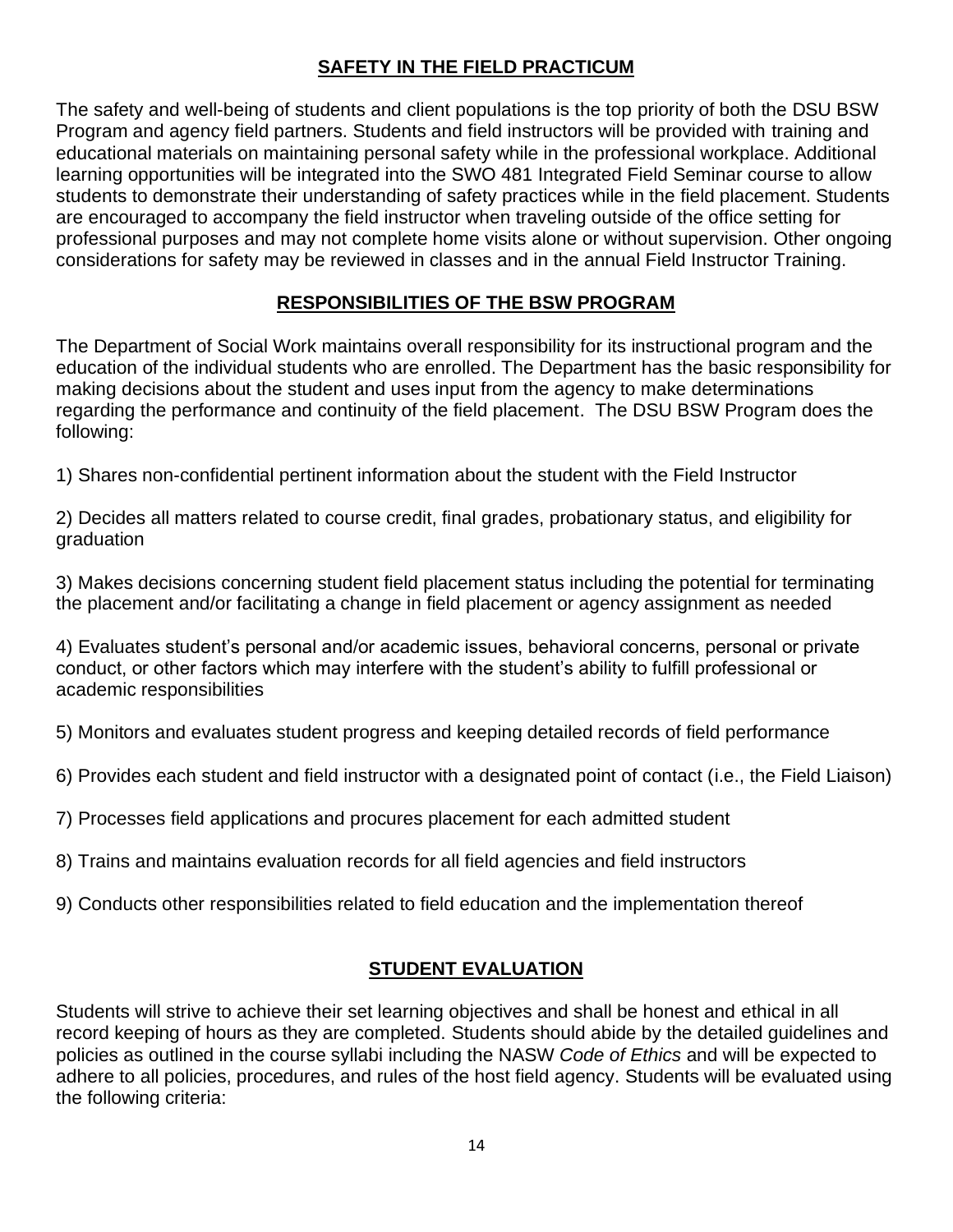1) Student task performance will be evaluated by the field instructor at the mid-term and final point of the semester using Social Work Educational Assessment Project (SWEAP) evaluations which evaluate students on all nine competencies as written in the CSWE Educational Policies and Accreditation Standards (2015). These evaluations are to be completed, reviewed, and submitted online. The Director of Field Education will provide these links to the field instructor by email.

2) Student's daily attendance, work habits and attitude will be monitored and evaluated in conjunction with the grading policies as outlined in the course syllabus.

3) Students will be expected to complete all assigned academic work and fulfill the minimum amount of field hours required for course completion.

4) Students will keep a detailed and accurate record of completed hours and submit a weekly activity and hours report.

5) At the end of the field placement, students will have the opportunity to provide a final Semester Summary of Activities to detail all the tasks completed during their field experience.

6) Students will also complete an Evaluation of the Field Placement to give the DSU BSW Program first-hand feedback and experiential outcomes for their assigned placement.

7) Students are encouraged to offer feedback throughout their experience in consultation with the Field Liaison and/or the Director of BSW Field Education.

8) Students are required to follow all agency policies and adhere to the NASW *Code of Ethics*.

# **TERMINATION OF THE FIELD PRACTICUM**

Should the student become unable to perform the duties as required by the field agency, they must contact the assigned Field Liaison and/or the Director of BSW Field Education as soon as possible. Sometimes, students may need to be moved to a new placement due to no fault of their own (i.e., personnel changes, policy changes, major conflicts with field instructors or agency administration, or unique personal circumstances). This decision will be evaluated and determined by the Director of BSW Field Education, and the re-placement process will follow the same procedures and criteria used for initial placements. In the event a student is dismissed from their field placement at their own fault (i.e., ethical or behavioral issues, breach of confidentiality, poor work performance, attitude or communication problems, or other reason), it will be the discretion of the Director of BSW Field Education in conjunction with the DSU Social Work Ethics Committee whether or not to provide a subsequent field placement. Students who receive a grade of "Incomplete" in SWO 475 Field Practicum will automatically fail the co-requisite SWO 481 Integrative Seminar course. Any student who disagrees with decisions regarding termination of the Field Practicum may file a grievance following the university's grievance policy within the given timeline. Complete grading policies for both the SWO 475 and SWO 481 course are in the respective course syllabus.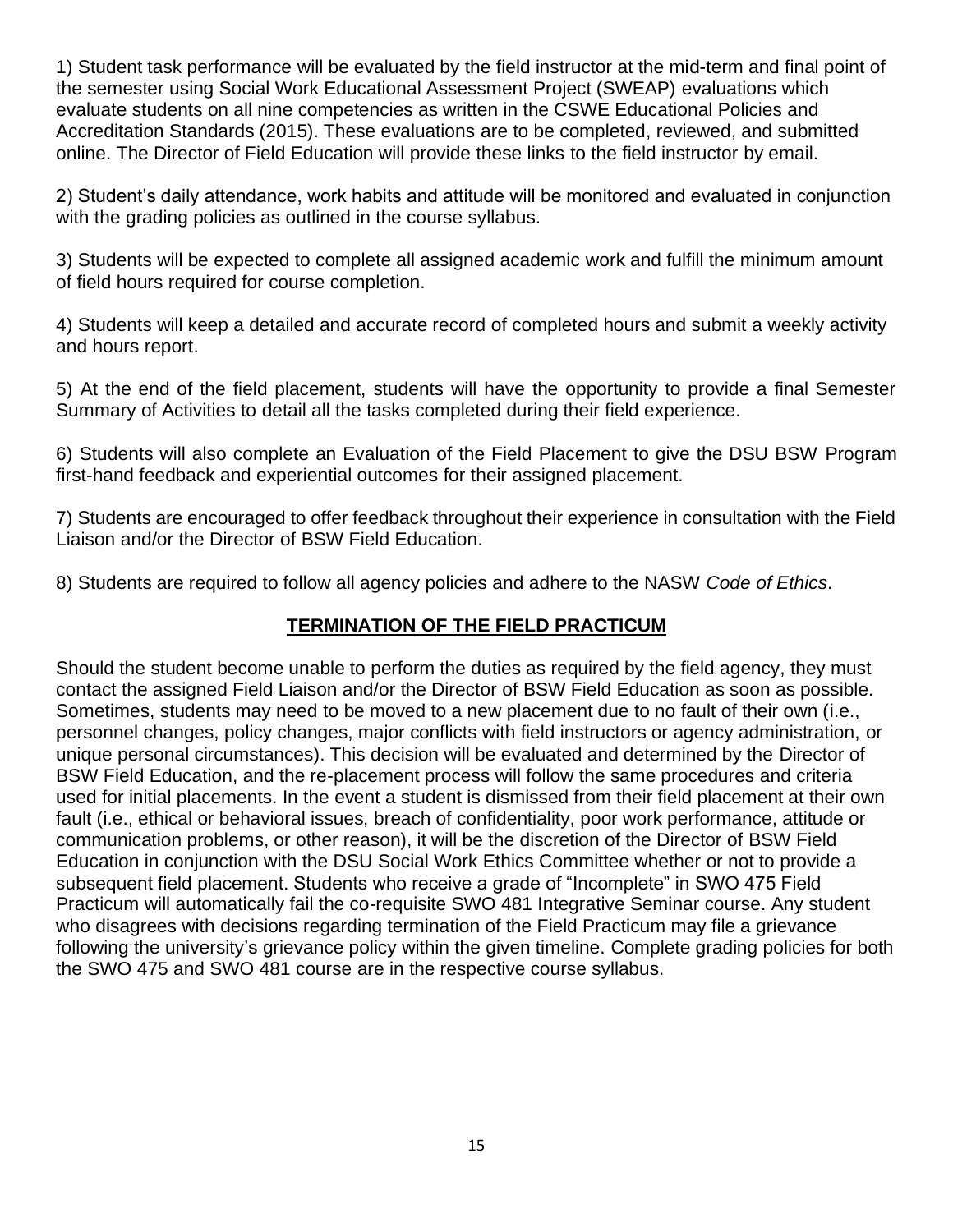# **VOLUNTEER EXPERIENCE DOCUMENTS**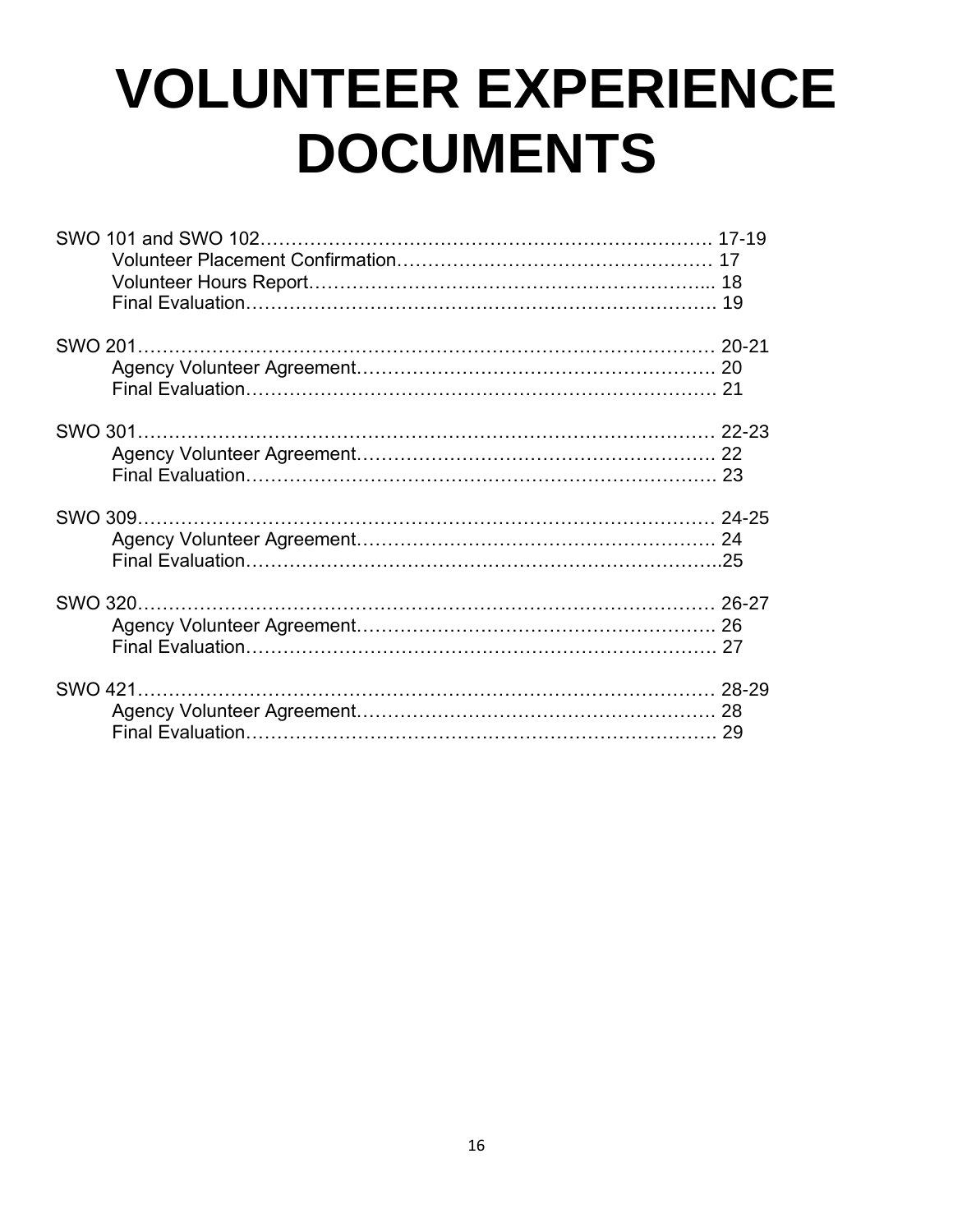#### **Delta State University**

#### **Department of Social Work**

## **SWO 101 and SWO 102: Volunteering in the Community**

#### **PLACEMENT CONFIRMATION FORM**

| **Note: 40 hours of service are required for SWO 101 and SWO 102. |  |
|-------------------------------------------------------------------|--|
|                                                                   |  |

Dear Supervisor:

Delta State University would like to thank you for taking the time to complete this form and supervise the student. If you have any questions or problems or if we can assist you, please feel free to call us at (662) 846- 4407. Thank you for your partnership!

Best,

DSU Department of Social Work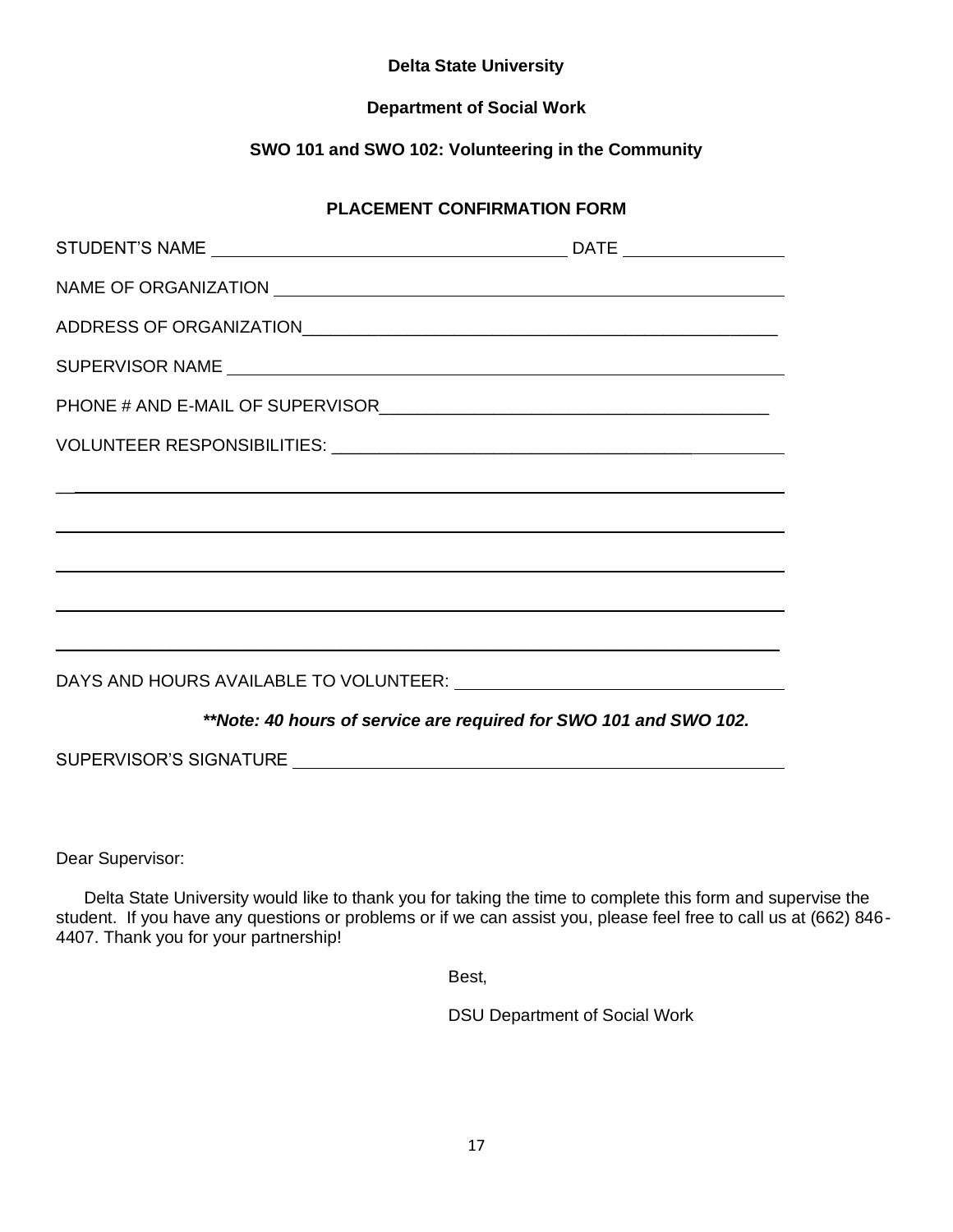#### **DSU STUDENT VOLUNTEER HOURS REPORT FORM: SWO 101 and SWO 102**

Student Volunteers: Please use this form to record the number of hours you volunteer. Forty (40) hours of service are required for the course. Have your volunteer supervisor sign and make comments for each entry. Scan and submit on Canvas in the Volunteer Hours Form Assignment Box or email through the Canvas Inbox.

**Volunteer Name**: \_\_\_\_\_\_\_\_\_\_\_\_\_\_\_\_\_\_\_\_\_\_\_\_\_\_\_\_\_\_\_\_\_\_\_\_\_\_\_\_\_\_\_\_\_\_\_\_\_\_\_\_\_\_\_\_\_\_\_\_\_

**Agency Name/Address/Phone**: \_\_\_\_\_\_\_\_\_\_\_\_\_\_\_\_\_\_\_\_\_\_\_\_\_\_\_\_\_\_\_\_\_\_\_\_\_\_\_\_\_\_\_\_\_\_\_\_\_

**Print Supervisor Name:** \_\_\_\_\_\_\_\_\_\_\_\_\_\_\_\_\_\_\_\_\_\_\_\_\_\_\_ **Email:**\_\_\_\_\_\_\_\_\_\_\_\_\_\_\_\_\_\_\_\_\_\_\_

| <b>Date of Service</b> | <b>Hours</b><br><b>Served</b> | Activities Performed/Supervisor's Signature/Comments |
|------------------------|-------------------------------|------------------------------------------------------|
|                        |                               |                                                      |
|                        |                               |                                                      |
|                        |                               |                                                      |
|                        |                               |                                                      |
|                        |                               |                                                      |
|                        |                               |                                                      |
|                        |                               |                                                      |
|                        |                               |                                                      |
|                        |                               |                                                      |
|                        |                               |                                                      |
|                        |                               |                                                      |
|                        |                               |                                                      |
|                        |                               |                                                      |
|                        |                               |                                                      |
|                        |                               |                                                      |
|                        |                               |                                                      |
|                        |                               |                                                      |
|                        |                               |                                                      |
|                        |                               |                                                      |
|                        |                               | <b>Total Hours Completed:</b>                        |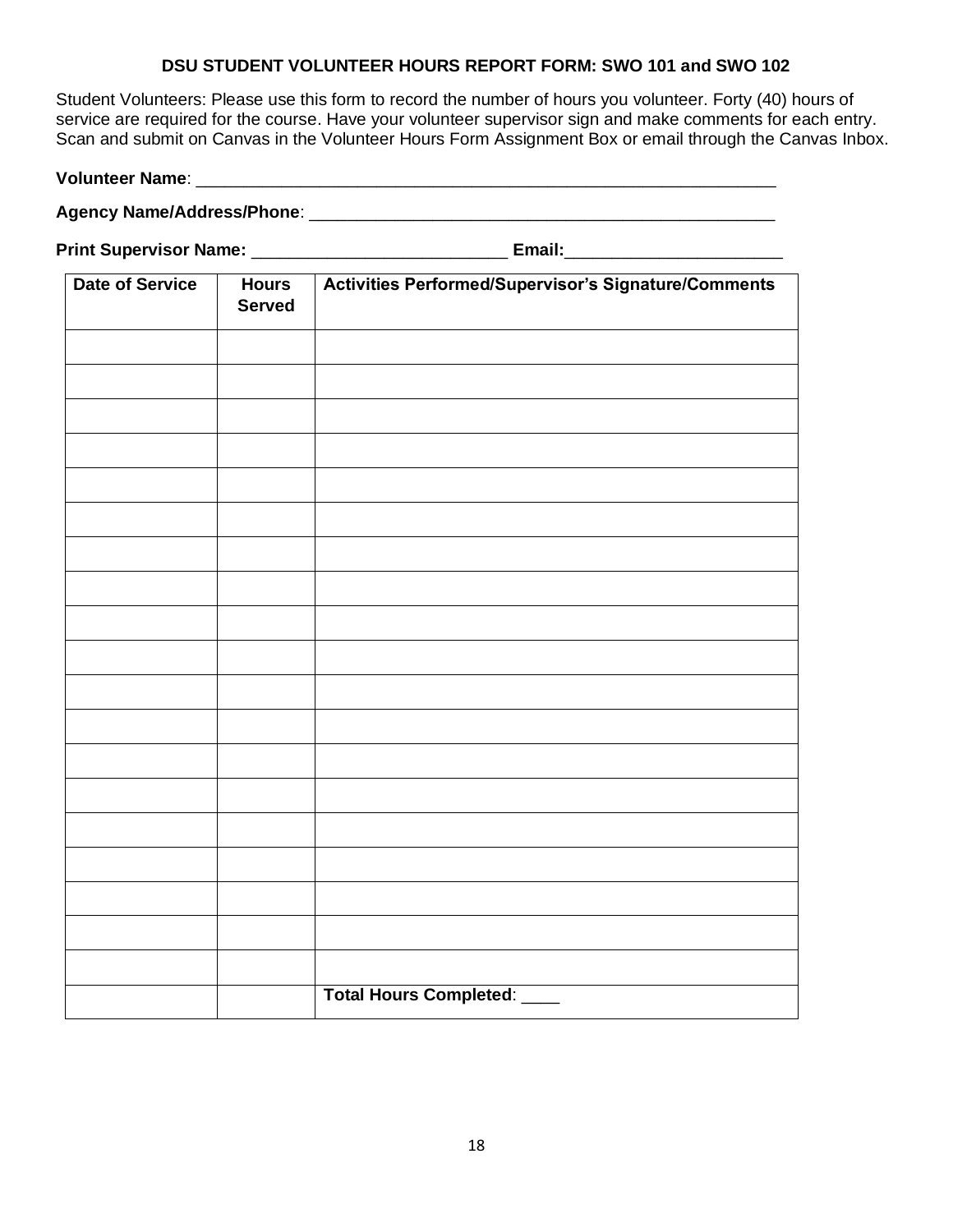

Department of Social Work

#### **FINAL EVALUATION OF STUDENT VOLUNTEER**

| Student's Name: _                                                                                              |  | Supervisor's Name (Print): _________                                                                           |       |  |
|----------------------------------------------------------------------------------------------------------------|--|----------------------------------------------------------------------------------------------------------------|-------|--|
|                                                                                                                |  |                                                                                                                |       |  |
| Semester: expression of the set of the set of the set of the set of the set of the set of the set of the set o |  | Course: will be a controller to the control of the control of the control of the control of the control of the | Date: |  |
| Supervisor Signature: _                                                                                        |  | Phone #:                                                                                                       |       |  |

Please rate the student on each of the following variables by circling a number for each.

| <b>VARIABLES</b>                                         | <b>EXCELLENT</b> | <b>VERY GOOD</b> | AVERAGE        | <b>BELOW</b><br>AVERAGE | <b>POOR</b>    | CANNOT<br><b>RATE</b> |
|----------------------------------------------------------|------------------|------------------|----------------|-------------------------|----------------|-----------------------|
| Total hours volunteered                                  | $\mathbf{1}$     | $\overline{2}$   | $\overline{3}$ | $\overline{4}$          | $\overline{5}$ | N/A                   |
| Attendance                                               | $\mathbf{1}$     | $\overline{2}$   | $\overline{3}$ | $\overline{4}$          | $\overline{5}$ | N/A                   |
| Cooperation                                              | $\mathbf{1}$     | $\overline{2}$   | $\overline{3}$ | $\overline{4}$          | 5              | N/A                   |
| Acceptance of<br>responsibility                          | $\mathbf{1}$     | $\overline{2}$   | $\overline{3}$ | $\overline{4}$          | 5              | N/A                   |
| Concern for the needs<br>of the community and<br>clients | $\mathbf{1}$     | $\overline{2}$   | 3              | $\overline{4}$          | 5              | N/A                   |
| Completion of<br>assignments                             | $\mathbf{1}$     | $\overline{2}$   | $\overline{3}$ | $\overline{4}$          | 5              | N/A                   |
| Dependability                                            | $\mathbf{1}$     | $\overline{2}$   | $\overline{3}$ | $\overline{4}$          | $\overline{5}$ | N/A                   |
| Resourcefulness,<br>creativity                           | $\mathbf{1}$     | $\overline{2}$   | $\overline{3}$ | $\overline{4}$          | 5              | N/A                   |
| Communication skills,<br>listening,<br>speaking, writing | $\mathbf{1}$     | $\overline{2}$   | 3              | $\overline{4}$          | 5              | N/A                   |
| Time utilization                                         | $\mathbf{1}$     | $\overline{2}$   | $\overline{3}$ | $\overline{4}$          | 5              | N/A                   |
| Eagerness to learn                                       | $\mathbf{1}$     | 2                | 3              | $\overline{4}$          | 5              | N/A                   |
| Ability to set and meet<br>objectives                    | $\mathbf{1}$     | $\overline{2}$   | $\overline{3}$ | $\overline{4}$          | 5              | N/A                   |
| Adaptability                                             | $\mathbf{1}$     | $\overline{2}$   | $\overline{3}$ | $\overline{4}$          | $\overline{5}$ | N/A                   |
| Overall evaluation of<br>performance                     | $\mathbf{1}$     | $\overline{2}$   | $\overline{3}$ | $\overline{4}$          | 5              | N/A                   |

*Thank you very much for supervising this student!* 

\_\_\_\_\_\_\_\_\_\_\_\_\_\_\_\_\_\_\_\_\_\_\_\_\_\_\_\_\_\_\_\_\_\_\_\_\_\_\_\_\_\_\_\_\_\_\_\_\_\_\_\_\_\_\_\_\_\_\_\_\_\_\_\_\_\_\_\_\_\_\_\_\_\_\_\_

 $\_$  ,  $\_$  ,  $\_$  ,  $\_$  ,  $\_$  ,  $\_$  ,  $\_$  ,  $\_$  ,  $\_$  ,  $\_$  ,  $\_$  ,  $\_$  ,  $\_$  ,  $\_$  ,  $\_$  ,  $\_$  ,  $\_$  ,  $\_$  ,  $\_$  ,  $\_$  ,  $\_$  ,  $\_$  ,  $\_$  ,  $\_$  ,  $\_$  ,  $\_$  ,  $\_$  ,  $\_$  ,  $\_$  ,  $\_$  ,  $\_$  ,  $\_$  ,  $\_$  ,  $\_$  ,  $\_$  ,  $\_$  ,  $\_$  ,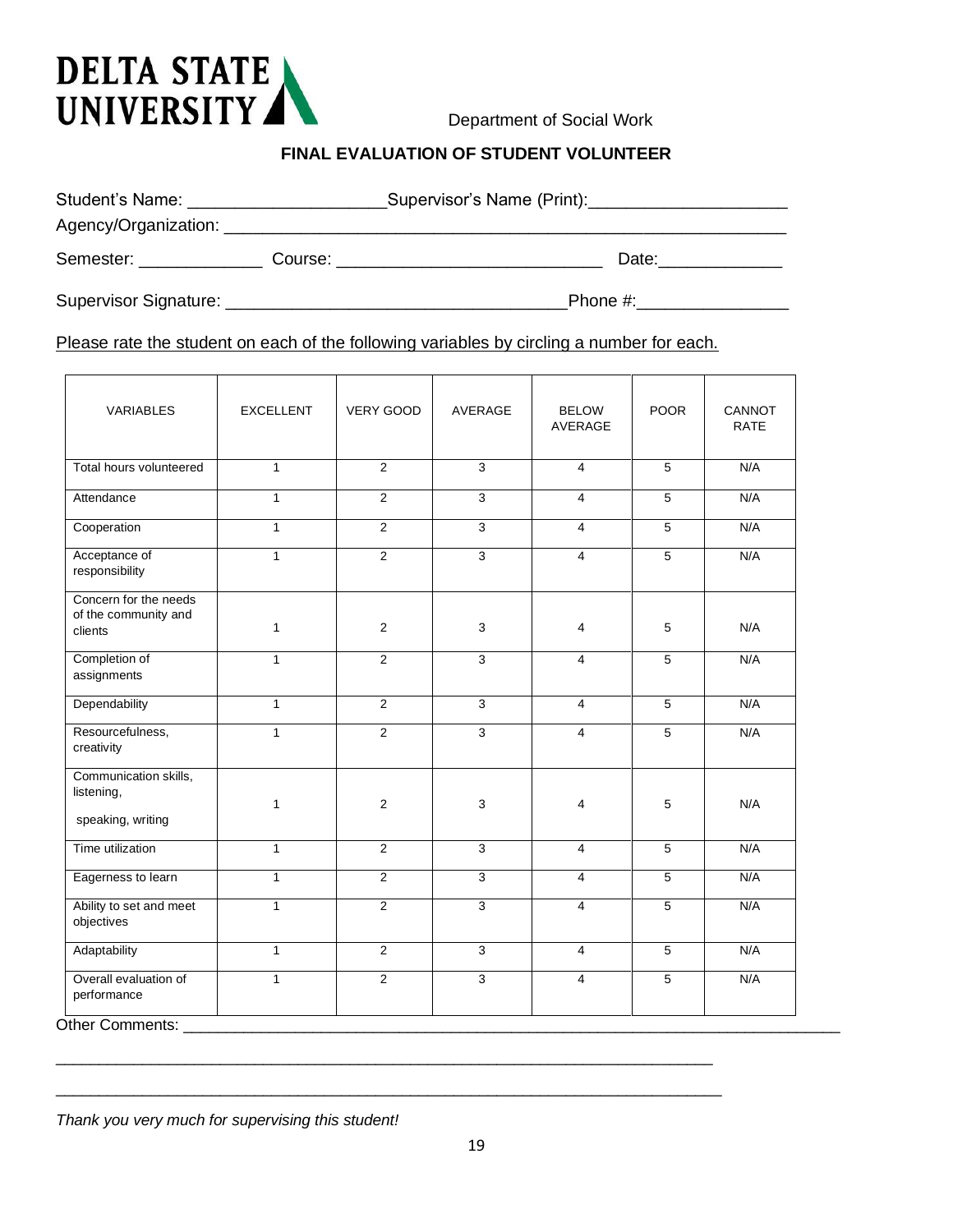#### **Delta State University Department of Social Work SWO 201 Introduction to Social Work Agency Volunteer Agreement**

Name of Student

I agree to supervise the above-named student for *10 hours* of social service volunteer work and professional observation in the agency or organization listed below, as partial fulfillment of the student's requirements for the Delta State University course SWO 201 Introduction to Social Work. I understand that the primary purpose of this volunteer assignment is for the student to observe social services processes by focusing on concepts taught in the course. Tasks may be assigned for the student to complete, or the student may simply observe activities as performed by social services staff. An additional final evaluation form should be completed at the end of the student's volunteer experience.

The assigned work is to be done between:

| (Date)                                                                                                                                                                                                                                                                                            |  |
|---------------------------------------------------------------------------------------------------------------------------------------------------------------------------------------------------------------------------------------------------------------------------------------------------|--|
|                                                                                                                                                                                                                                                                                                   |  |
|                                                                                                                                                                                                                                                                                                   |  |
|                                                                                                                                                                                                                                                                                                   |  |
|                                                                                                                                                                                                                                                                                                   |  |
|                                                                                                                                                                                                                                                                                                   |  |
| (Date)                                                                                                                                                                                                                                                                                            |  |
| <b>Student's Agreement</b>                                                                                                                                                                                                                                                                        |  |
| I have been taught by the faculty of Delta State University Department of Social Work about the National<br>Association of Social Workers Code of Ethics, and I agree to follow those standards, as well as any other rules<br>of confidentiality required by the agency where I am volunteering. |  |
|                                                                                                                                                                                                                                                                                                   |  |

(Signature of Student) (Date)

(Signature of Course Instructor) (Date)

\_\_\_\_\_\_\_\_\_\_\_\_\_\_\_\_\_\_\_\_\_\_\_\_\_\_\_\_\_\_\_\_\_\_\_\_\_\_\_\_\_\_\_\_\_\_\_\_\_\_\_\_\_\_\_\_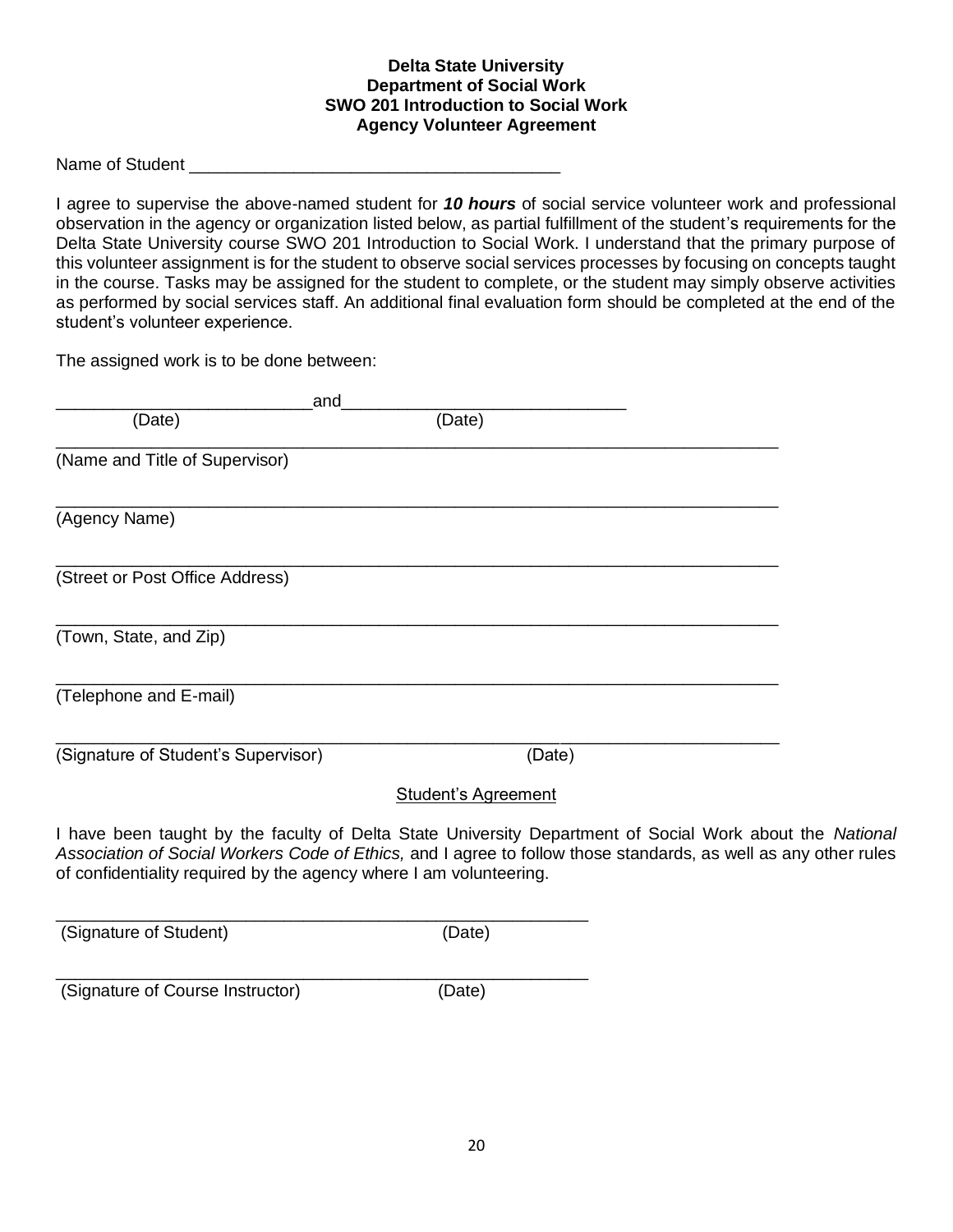

Department of Social Work

# **Final Evaluation: Volunteer Experience – SWO 201**

| Supervisor Name: Name: Name and Supervisor Name and Supervisor Name and Supervisor Name and Supervisor Name and Supervisor Name and Supervisor Name and Supervisor Name and Supervisor Name and Supervisor Name and Supervisor |              |                |                                                                                 |                                                                                                                   |                                                                                                                                                                                                                                                                                                                                                                        |  |
|--------------------------------------------------------------------------------------------------------------------------------------------------------------------------------------------------------------------------------|--------------|----------------|---------------------------------------------------------------------------------|-------------------------------------------------------------------------------------------------------------------|------------------------------------------------------------------------------------------------------------------------------------------------------------------------------------------------------------------------------------------------------------------------------------------------------------------------------------------------------------------------|--|
|                                                                                                                                                                                                                                |              |                |                                                                                 |                                                                                                                   |                                                                                                                                                                                                                                                                                                                                                                        |  |
|                                                                                                                                                                                                                                |              |                |                                                                                 |                                                                                                                   |                                                                                                                                                                                                                                                                                                                                                                        |  |
| discussion.                                                                                                                                                                                                                    |              |                |                                                                                 | agency setting. The feedback on this evaluation will be kept as part of the student's academic record and will be | Supervisors will use the following prompts to evaluate the student's performance and professional demeanor during the<br>volunteer experience. This evaluation is intended to provide clarity in assessing the student's competency while in the<br>reviewed by the course instructor. Should concerns arise, students and/or supervisors may be contacted for further |  |
|                                                                                                                                                                                                                                |              |                |                                                                                 | 1) The student demonstrated professional ethics and values while in the agency setting.                           |                                                                                                                                                                                                                                                                                                                                                                        |  |
| 0                                                                                                                                                                                                                              | 1            | $\overline{2}$ | 3                                                                               | 4                                                                                                                 |                                                                                                                                                                                                                                                                                                                                                                        |  |
| Not at all                                                                                                                                                                                                                     |              | Somewhat       |                                                                                 | Totally                                                                                                           |                                                                                                                                                                                                                                                                                                                                                                        |  |
|                                                                                                                                                                                                                                |              |                |                                                                                 | 2) The student came prepared and willing to engage in the activities provided for them.                           |                                                                                                                                                                                                                                                                                                                                                                        |  |
| 0                                                                                                                                                                                                                              | $\mathbf{1}$ | $\overline{2}$ | 3                                                                               | 4                                                                                                                 |                                                                                                                                                                                                                                                                                                                                                                        |  |
| Not at all                                                                                                                                                                                                                     |              | Somewhat       |                                                                                 | Totally                                                                                                           |                                                                                                                                                                                                                                                                                                                                                                        |  |
|                                                                                                                                                                                                                                |              |                |                                                                                 | 3) The student interacted well with clients, coworkers, and community members.                                    |                                                                                                                                                                                                                                                                                                                                                                        |  |
| 0                                                                                                                                                                                                                              | 1            | 2              | 3                                                                               | 4                                                                                                                 |                                                                                                                                                                                                                                                                                                                                                                        |  |
| Not at all                                                                                                                                                                                                                     |              | Somewhat       |                                                                                 | Totally                                                                                                           |                                                                                                                                                                                                                                                                                                                                                                        |  |
|                                                                                                                                                                                                                                |              |                | 20) I am satisfied with this student's performance while in the agency setting. |                                                                                                                   |                                                                                                                                                                                                                                                                                                                                                                        |  |
| 0                                                                                                                                                                                                                              | 1            | 2              | 3                                                                               | 4                                                                                                                 |                                                                                                                                                                                                                                                                                                                                                                        |  |
| Not at all                                                                                                                                                                                                                     |              | Somewhat       |                                                                                 | Totally                                                                                                           |                                                                                                                                                                                                                                                                                                                                                                        |  |
| <b>General Comments:</b>                                                                                                                                                                                                       |              |                |                                                                                 |                                                                                                                   |                                                                                                                                                                                                                                                                                                                                                                        |  |
|                                                                                                                                                                                                                                |              |                |                                                                                 |                                                                                                                   |                                                                                                                                                                                                                                                                                                                                                                        |  |
|                                                                                                                                                                                                                                |              |                |                                                                                 |                                                                                                                   |                                                                                                                                                                                                                                                                                                                                                                        |  |
| <b>Supervisor Signature:</b>                                                                                                                                                                                                   |              |                |                                                                                 | Date:                                                                                                             |                                                                                                                                                                                                                                                                                                                                                                        |  |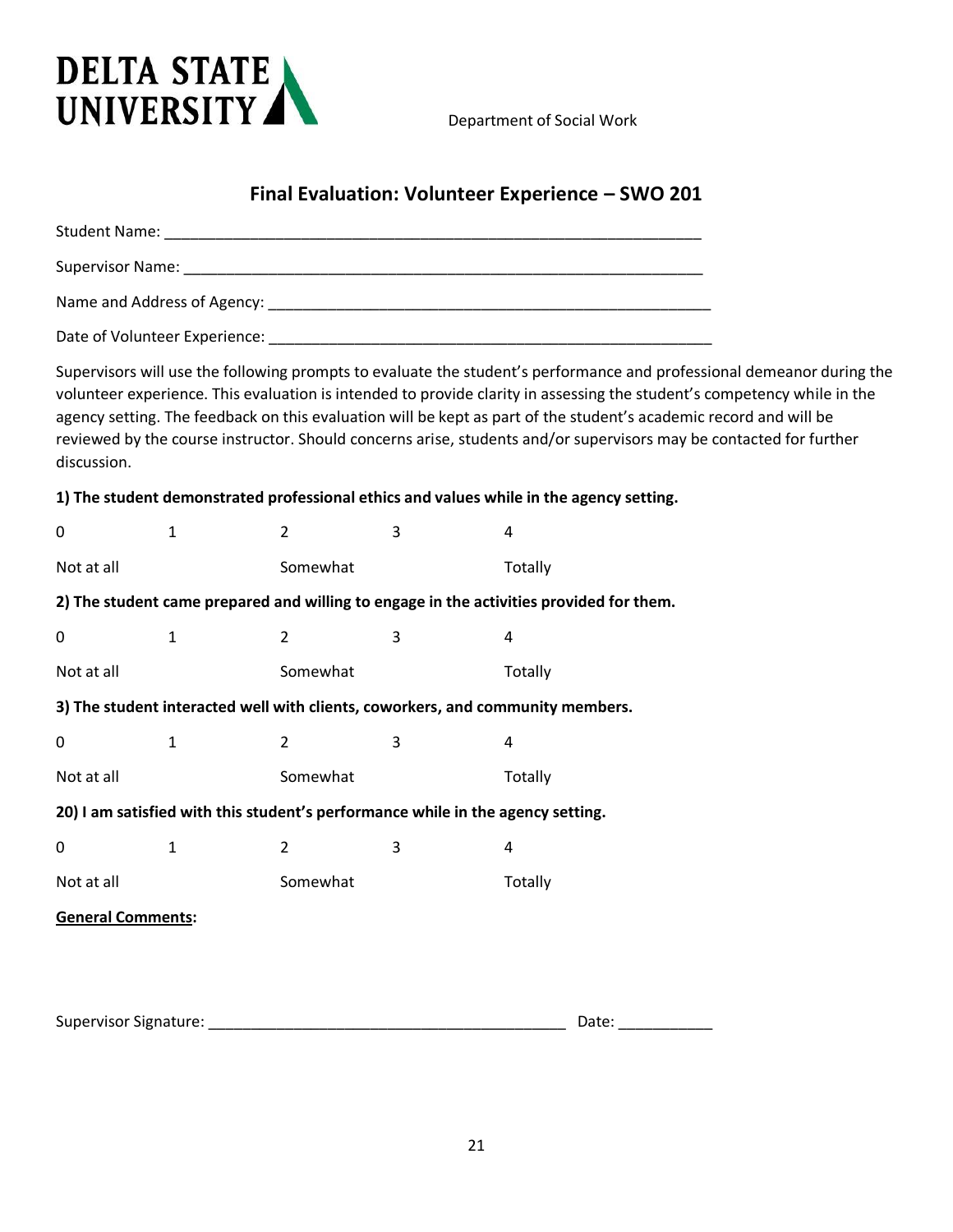#### **Delta State University Department of Social Work SWO 301 Child Welfare and Advocacy Agency Volunteer Agreement**

Name of Student

I agree to supervise the above-named student for *12 hours* of social service volunteer work and professional observation in the agency or organization listed below, as partial fulfillment of the student's requirements for the Delta State University course SWO 301 Child Welfare and Advocacy. I understand that the primary purpose of this volunteer assignment is for the student to observe social services processes provided to children, youth, and/or adolescent populations by focusing on concepts taught in the course. Tasks may be assigned for the student to complete, or the student may simply observe activities as performed by social services staff. An additional final evaluation form should be completed at the end of the student's volunteer experience.

The assigned work is to be done between:

| and                                                                |                                                                                                                                                                                                                             |  |
|--------------------------------------------------------------------|-----------------------------------------------------------------------------------------------------------------------------------------------------------------------------------------------------------------------------|--|
| (Date)                                                             | (Date)                                                                                                                                                                                                                      |  |
| (Name and Title of Supervisor)                                     |                                                                                                                                                                                                                             |  |
| (Agency Name)                                                      |                                                                                                                                                                                                                             |  |
| (Street or Post Office Address)                                    |                                                                                                                                                                                                                             |  |
| (Town, State, and Zip)                                             |                                                                                                                                                                                                                             |  |
| (Telephone and E-mail)                                             |                                                                                                                                                                                                                             |  |
| (Signature of Student's Supervisor)                                | (Date)                                                                                                                                                                                                                      |  |
|                                                                    | <b>Student's Agreement</b>                                                                                                                                                                                                  |  |
| of confidentiality required by the agency where I am volunteering. | I have been taught by the faculty of Delta State University Department of Social Work about the National<br>Association of Social Workers Code of Ethics, and I agree to follow those standards, as well as any other rules |  |
|                                                                    |                                                                                                                                                                                                                             |  |

(Signature of Student) (Date)

(Signature of Course Instructor) (Date)

\_\_\_\_\_\_\_\_\_\_\_\_\_\_\_\_\_\_\_\_\_\_\_\_\_\_\_\_\_\_\_\_\_\_\_\_\_\_\_\_\_\_\_\_\_\_\_\_\_\_\_\_\_\_\_\_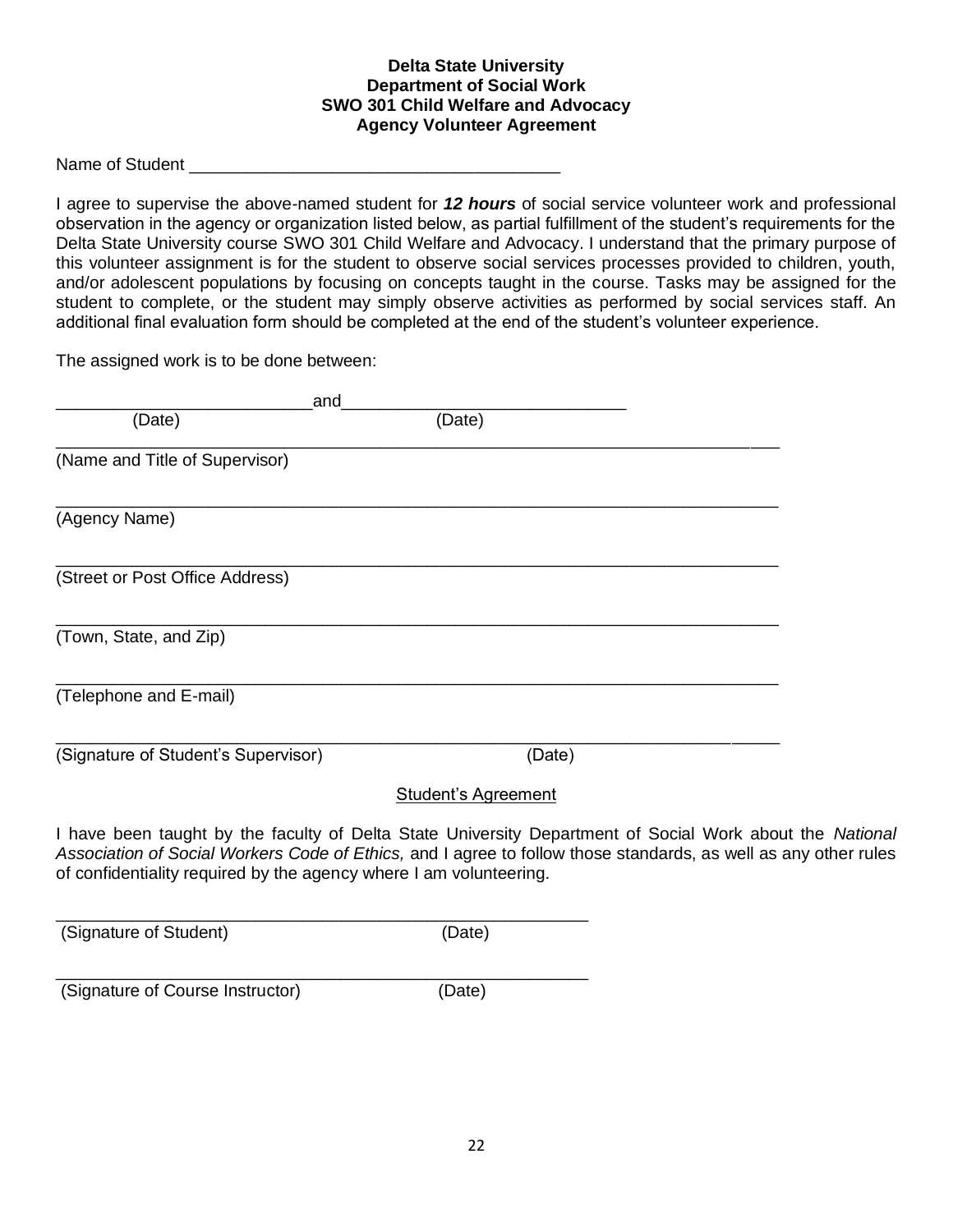

Department of Social Work

# **Final Evaluation: Volunteer Experience – SWO 301**

|                                                                                 | Supervisor Name: Name: Name and Supervisor Name and Supervisor Name and Supervisor Name and Supervisor Name and Supervisor Name and Supervisor Name and Supervisor Name and Supervisor Name and Supervisor Name and Supervisor |                |   |                                                                                                                                                                                                                                                                                                                                                                    |                                                                                                                       |  |
|---------------------------------------------------------------------------------|--------------------------------------------------------------------------------------------------------------------------------------------------------------------------------------------------------------------------------|----------------|---|--------------------------------------------------------------------------------------------------------------------------------------------------------------------------------------------------------------------------------------------------------------------------------------------------------------------------------------------------------------------|-----------------------------------------------------------------------------------------------------------------------|--|
|                                                                                 |                                                                                                                                                                                                                                |                |   |                                                                                                                                                                                                                                                                                                                                                                    |                                                                                                                       |  |
|                                                                                 |                                                                                                                                                                                                                                |                |   |                                                                                                                                                                                                                                                                                                                                                                    |                                                                                                                       |  |
| discussion.                                                                     |                                                                                                                                                                                                                                |                |   | volunteer experience. This evaluation is intended to provide clarity in assessing the student's competency while in the<br>agency setting. The feedback on this evaluation will be kept as part of the student's academic record and will be<br>reviewed by the course instructor. Should concerns arise, students and/or supervisors may be contacted for further | Supervisors will use the following prompts to evaluate the student's performance and professional demeanor during the |  |
|                                                                                 |                                                                                                                                                                                                                                |                |   | 1) The student demonstrated professional ethics and values while in the agency setting.                                                                                                                                                                                                                                                                            |                                                                                                                       |  |
| 0                                                                               | 1                                                                                                                                                                                                                              | $\overline{2}$ | 3 | 4                                                                                                                                                                                                                                                                                                                                                                  |                                                                                                                       |  |
| Not at all                                                                      |                                                                                                                                                                                                                                | Somewhat       |   | Totally                                                                                                                                                                                                                                                                                                                                                            |                                                                                                                       |  |
|                                                                                 |                                                                                                                                                                                                                                |                |   | 2) The student came prepared and willing to engage in the activities provided for them.                                                                                                                                                                                                                                                                            |                                                                                                                       |  |
| 0                                                                               | $\mathbf{1}$                                                                                                                                                                                                                   | $\overline{2}$ | 3 | 4                                                                                                                                                                                                                                                                                                                                                                  |                                                                                                                       |  |
| Not at all                                                                      |                                                                                                                                                                                                                                | Somewhat       |   | Totally                                                                                                                                                                                                                                                                                                                                                            |                                                                                                                       |  |
|                                                                                 |                                                                                                                                                                                                                                |                |   | 3) The student interacted well with clients, coworkers, and community members.                                                                                                                                                                                                                                                                                     |                                                                                                                       |  |
| 0                                                                               | $\mathbf{1}$                                                                                                                                                                                                                   | 2              | 3 | 4                                                                                                                                                                                                                                                                                                                                                                  |                                                                                                                       |  |
| Not at all                                                                      |                                                                                                                                                                                                                                | Somewhat       |   | Totally                                                                                                                                                                                                                                                                                                                                                            |                                                                                                                       |  |
| 20) I am satisfied with this student's performance while in the agency setting. |                                                                                                                                                                                                                                |                |   |                                                                                                                                                                                                                                                                                                                                                                    |                                                                                                                       |  |
| 0                                                                               | 1                                                                                                                                                                                                                              | 2              | 3 | 4                                                                                                                                                                                                                                                                                                                                                                  |                                                                                                                       |  |
| Not at all                                                                      |                                                                                                                                                                                                                                | Somewhat       |   | Totally                                                                                                                                                                                                                                                                                                                                                            |                                                                                                                       |  |
| <b>General Comments:</b>                                                        |                                                                                                                                                                                                                                |                |   |                                                                                                                                                                                                                                                                                                                                                                    |                                                                                                                       |  |
|                                                                                 |                                                                                                                                                                                                                                |                |   |                                                                                                                                                                                                                                                                                                                                                                    |                                                                                                                       |  |
|                                                                                 |                                                                                                                                                                                                                                |                |   |                                                                                                                                                                                                                                                                                                                                                                    |                                                                                                                       |  |
| <b>Supervisor Signature:</b>                                                    |                                                                                                                                                                                                                                |                |   | Date:                                                                                                                                                                                                                                                                                                                                                              |                                                                                                                       |  |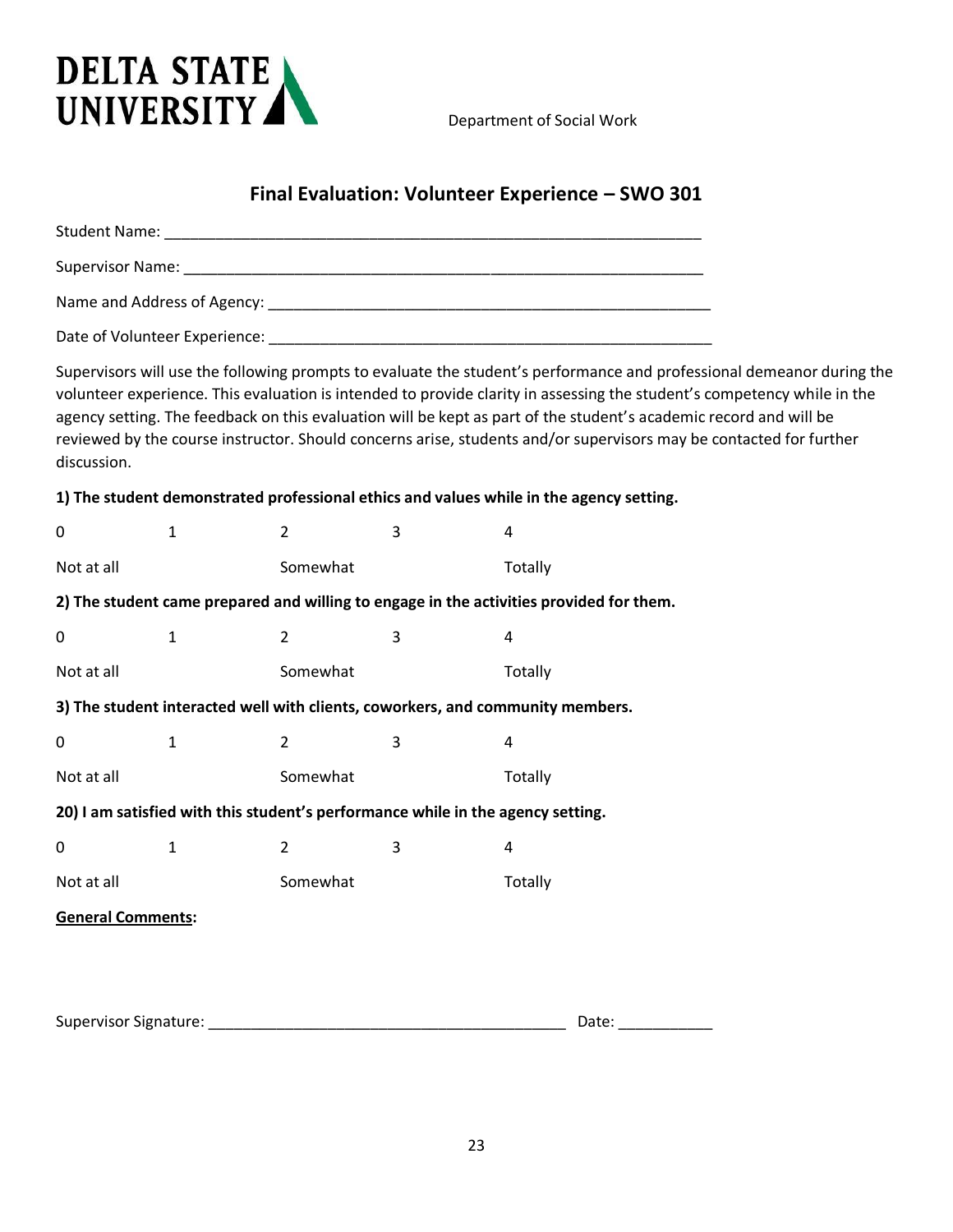#### **Delta State University Department of Social Work SWO 309 Aging and the Community Agency Volunteer Agreement**

Name of Student

I agree to supervise the above-named student for *12 hours* of social service volunteer work and professional observation in the agency or organization listed below, as partial fulfillment of the student's requirements for the Delta State University course SWO 309 Aging and the Community. I understand that the primary purpose of this volunteer assignment is for the student to observe social services processes provided to older adult populations by focusing on concepts taught in the course. Tasks may be assigned for the student to complete, or the student may simply observe activities as performed by social services staff. An additional final evaluation form should be completed at the end of the student's volunteer experience.

The assigned work is to be done between:

| and                                                                |                                                                                                                                                                                                                             |  |
|--------------------------------------------------------------------|-----------------------------------------------------------------------------------------------------------------------------------------------------------------------------------------------------------------------------|--|
| (Date)                                                             | (Date)                                                                                                                                                                                                                      |  |
| (Name and Title of Supervisor)                                     |                                                                                                                                                                                                                             |  |
| (Agency Name)                                                      |                                                                                                                                                                                                                             |  |
| (Street or Post Office Address)                                    |                                                                                                                                                                                                                             |  |
| (Town, State, and Zip)                                             |                                                                                                                                                                                                                             |  |
| (Telephone and E-mail)                                             |                                                                                                                                                                                                                             |  |
| (Signature of Student's Supervisor)                                | (Date)                                                                                                                                                                                                                      |  |
|                                                                    | <b>Student's Agreement</b>                                                                                                                                                                                                  |  |
| of confidentiality required by the agency where I am volunteering. | I have been taught by the faculty of Delta State University Department of Social Work about the National<br>Association of Social Workers Code of Ethics, and I agree to follow those standards, as well as any other rules |  |
|                                                                    |                                                                                                                                                                                                                             |  |

(Signature of Student) (Date)

(Signature of Course Instructor) (Date)

\_\_\_\_\_\_\_\_\_\_\_\_\_\_\_\_\_\_\_\_\_\_\_\_\_\_\_\_\_\_\_\_\_\_\_\_\_\_\_\_\_\_\_\_\_\_\_\_\_\_\_\_\_\_\_\_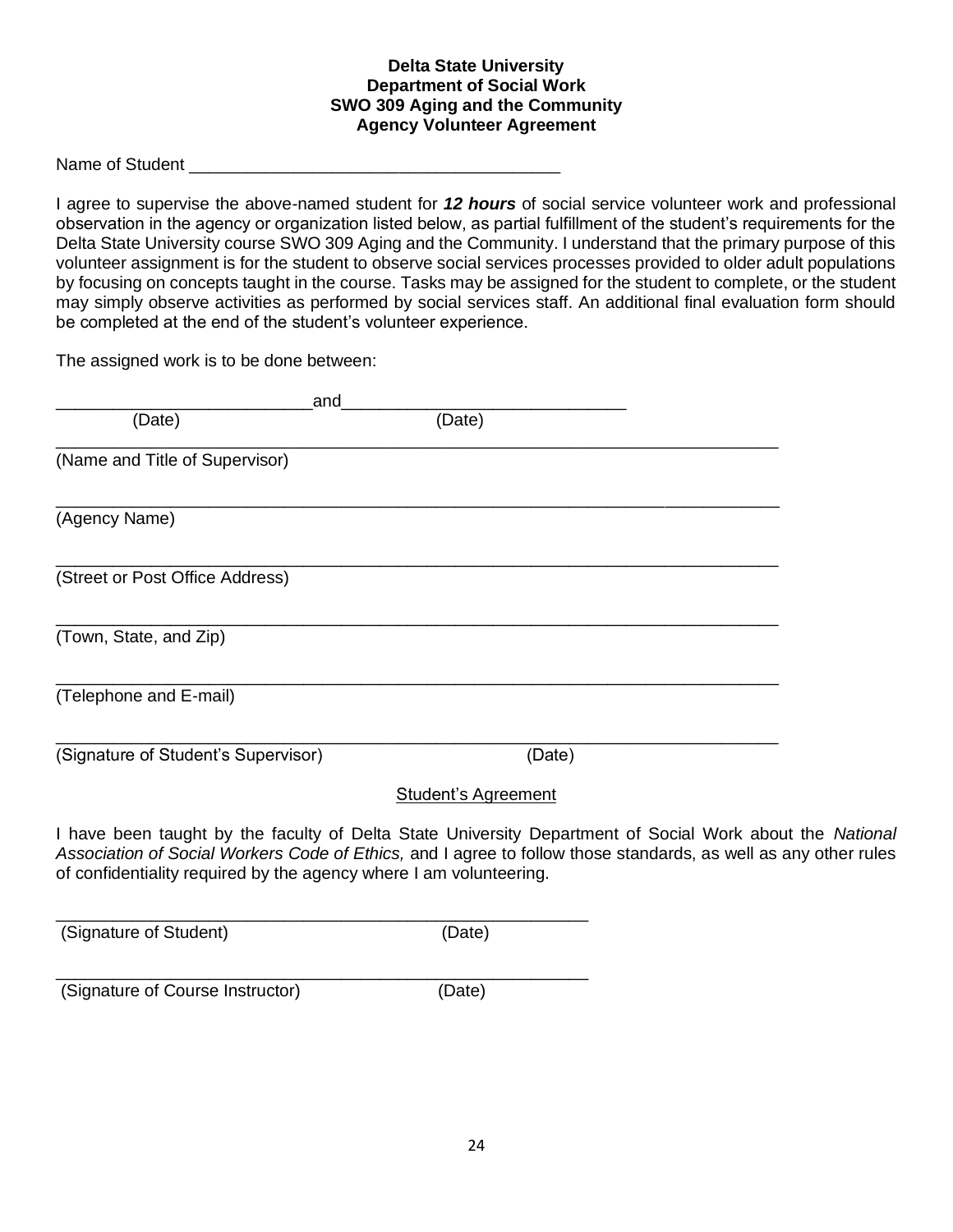

Department of Social Work

# **Final Evaluation: Volunteer Experience – SWO 309**

| discussion.                                                                     |              |                |   | agency setting. The feedback on this evaluation will be kept as part of the student's academic record and will be<br>reviewed by the course instructor. Should concerns arise, students and/or supervisors may be contacted for further | Supervisors will use the following prompts to evaluate the student's performance and professional demeanor during the<br>volunteer experience. This evaluation is intended to provide clarity in assessing the student's competency while in the |  |
|---------------------------------------------------------------------------------|--------------|----------------|---|-----------------------------------------------------------------------------------------------------------------------------------------------------------------------------------------------------------------------------------------|--------------------------------------------------------------------------------------------------------------------------------------------------------------------------------------------------------------------------------------------------|--|
|                                                                                 |              |                |   | 1) The student demonstrated professional ethics and values while in the agency setting.                                                                                                                                                 |                                                                                                                                                                                                                                                  |  |
| $\pmb{0}$                                                                       | $\mathbf{1}$ | $\overline{2}$ | 3 | 4                                                                                                                                                                                                                                       |                                                                                                                                                                                                                                                  |  |
| Not at all                                                                      |              | Somewhat       |   | Totally                                                                                                                                                                                                                                 |                                                                                                                                                                                                                                                  |  |
|                                                                                 |              |                |   | 2) The student came prepared and willing to engage in the activities provided for them.                                                                                                                                                 |                                                                                                                                                                                                                                                  |  |
| $\pmb{0}$                                                                       | $\mathbf{1}$ | $\overline{2}$ | 3 | 4                                                                                                                                                                                                                                       |                                                                                                                                                                                                                                                  |  |
| Not at all                                                                      |              | Somewhat       |   | Totally                                                                                                                                                                                                                                 |                                                                                                                                                                                                                                                  |  |
|                                                                                 |              |                |   | 3) The student interacted well with clients, coworkers, and community members.                                                                                                                                                          |                                                                                                                                                                                                                                                  |  |
| 0                                                                               | $\mathbf{1}$ | $\overline{2}$ | 3 | 4                                                                                                                                                                                                                                       |                                                                                                                                                                                                                                                  |  |
| Not at all                                                                      |              | Somewhat       |   | Totally                                                                                                                                                                                                                                 |                                                                                                                                                                                                                                                  |  |
| 20) I am satisfied with this student's performance while in the agency setting. |              |                |   |                                                                                                                                                                                                                                         |                                                                                                                                                                                                                                                  |  |
| 0                                                                               | $\mathbf{1}$ | 2              | 3 | 4                                                                                                                                                                                                                                       |                                                                                                                                                                                                                                                  |  |
| Not at all                                                                      |              | Somewhat       |   | Totally                                                                                                                                                                                                                                 |                                                                                                                                                                                                                                                  |  |
| <b>General Comments:</b>                                                        |              |                |   |                                                                                                                                                                                                                                         |                                                                                                                                                                                                                                                  |  |
|                                                                                 |              |                |   |                                                                                                                                                                                                                                         |                                                                                                                                                                                                                                                  |  |
|                                                                                 |              |                |   |                                                                                                                                                                                                                                         |                                                                                                                                                                                                                                                  |  |
| <b>Supervisor Signature:</b>                                                    |              |                |   | Date:                                                                                                                                                                                                                                   |                                                                                                                                                                                                                                                  |  |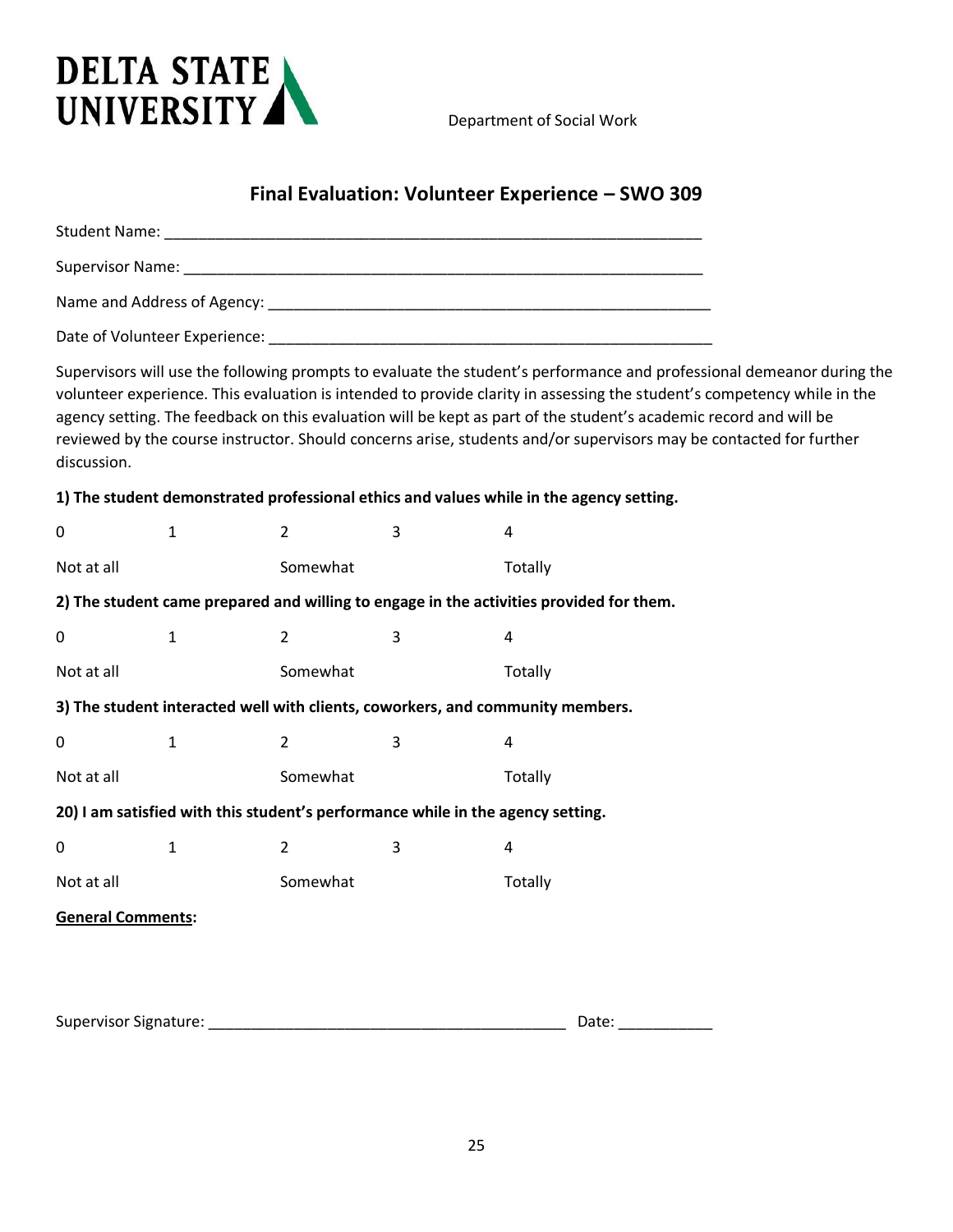#### **Delta State University Department of Social Work SWO 320 Social Work Methods I Agency Volunteer Agreement**

Name of Student **Name of Student** 

I agree to supervise the above-named student for *21 hours* of social service volunteer work and professional observation in the agency or organization listed below, as partial fulfillment of the student's requirements for the Delta State University course SWO 320 Social Work Methods I. I understand that the primary purpose of this volunteer assignment is for the student to observe and engage in social services processes provided to individuals and/or client populations by focusing on generalist concepts taught in the course which include engagement, assessment, planning, intervention, evaluation, termination, and follow-up. Tasks may be assigned for the student to complete, or the student may simply observe activities as performed by social services staff. An additional final evaluation form should be completed at the end of the student's volunteer experience.

The assigned work is to be done between:

| and                                                                                                                                                                                                                                                                                               |                            |  |
|---------------------------------------------------------------------------------------------------------------------------------------------------------------------------------------------------------------------------------------------------------------------------------------------------|----------------------------|--|
| (Date)                                                                                                                                                                                                                                                                                            | (Date)                     |  |
| (Name and Title of Supervisor)                                                                                                                                                                                                                                                                    |                            |  |
| (Agency Name)                                                                                                                                                                                                                                                                                     |                            |  |
| (Street or Post Office Address)                                                                                                                                                                                                                                                                   |                            |  |
| (Town, State, and Zip)                                                                                                                                                                                                                                                                            |                            |  |
| (Telephone and E-mail)                                                                                                                                                                                                                                                                            |                            |  |
| (Signature of Student's Supervisor)                                                                                                                                                                                                                                                               | (Date)                     |  |
|                                                                                                                                                                                                                                                                                                   | <b>Student's Agreement</b> |  |
| I have been taught by the faculty of Delta State University Department of Social Work about the National<br>Association of Social Workers Code of Ethics, and I agree to follow those standards, as well as any other rules<br>of confidentiality required by the agency where I am volunteering. |                            |  |
| (Signature of Student)                                                                                                                                                                                                                                                                            | (Date)                     |  |
| (Signature of Course Instructor)                                                                                                                                                                                                                                                                  | (Date)                     |  |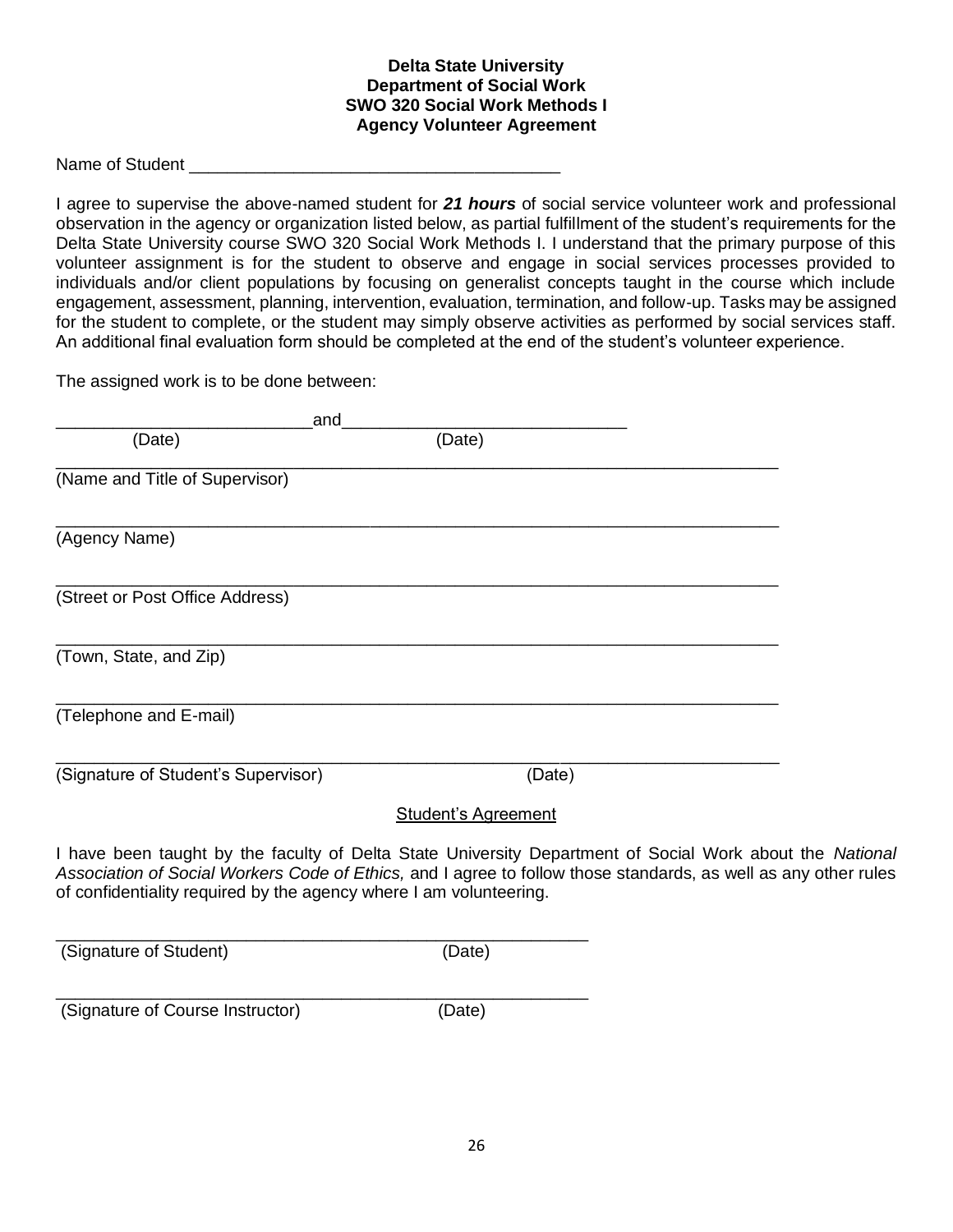

Department of Social Work

# **Final Evaluation: Volunteer Experience – SWO 320**

| discussion.              |              |                |                                                                                                         |         |  | Supervisors will use the following prompts to evaluate the student's performance and professional demeanor during the<br>volunteer experience. This evaluation is intended to provide clarity in assessing the student's competency while in the<br>agency setting. The feedback on this evaluation will be kept as part of the student's academic record and will be<br>reviewed by the course instructor. Should concerns arise, students and/or supervisors may be contacted for further |
|--------------------------|--------------|----------------|---------------------------------------------------------------------------------------------------------|---------|--|---------------------------------------------------------------------------------------------------------------------------------------------------------------------------------------------------------------------------------------------------------------------------------------------------------------------------------------------------------------------------------------------------------------------------------------------------------------------------------------------|
|                          |              |                | 1) The student demonstrated professional ethics and values while in the agency setting.                 |         |  |                                                                                                                                                                                                                                                                                                                                                                                                                                                                                             |
| $\pmb{0}$                | $\mathbf{1}$ | $\overline{2}$ | 3                                                                                                       | 4       |  |                                                                                                                                                                                                                                                                                                                                                                                                                                                                                             |
| Not at all               |              | Somewhat       |                                                                                                         | Totally |  |                                                                                                                                                                                                                                                                                                                                                                                                                                                                                             |
|                          |              |                | 2) The student displayed cultural humility and respect for others.                                      |         |  |                                                                                                                                                                                                                                                                                                                                                                                                                                                                                             |
| 0                        | $\mathbf{1}$ | 2              | 3                                                                                                       | 4       |  |                                                                                                                                                                                                                                                                                                                                                                                                                                                                                             |
| Not at all               |              | Somewhat       |                                                                                                         | Totally |  |                                                                                                                                                                                                                                                                                                                                                                                                                                                                                             |
|                          |              |                | 3) The student performed generalist social work skills and interacted well with clients and colleagues. |         |  |                                                                                                                                                                                                                                                                                                                                                                                                                                                                                             |
| 0                        | $\mathbf{1}$ | $\overline{2}$ | 3                                                                                                       | 4       |  |                                                                                                                                                                                                                                                                                                                                                                                                                                                                                             |
| Not at all               |              | Somewhat       |                                                                                                         | Totally |  |                                                                                                                                                                                                                                                                                                                                                                                                                                                                                             |
|                          |              |                | 20) I am satisfied with this student's performance while in the agency setting.                         |         |  |                                                                                                                                                                                                                                                                                                                                                                                                                                                                                             |
| 0                        | 1            | $\overline{2}$ | 3                                                                                                       | 4       |  |                                                                                                                                                                                                                                                                                                                                                                                                                                                                                             |
| Not at all               |              | Somewhat       |                                                                                                         | Totally |  |                                                                                                                                                                                                                                                                                                                                                                                                                                                                                             |
| <b>General Comments:</b> |              |                |                                                                                                         |         |  |                                                                                                                                                                                                                                                                                                                                                                                                                                                                                             |
|                          |              |                |                                                                                                         | Date:   |  |                                                                                                                                                                                                                                                                                                                                                                                                                                                                                             |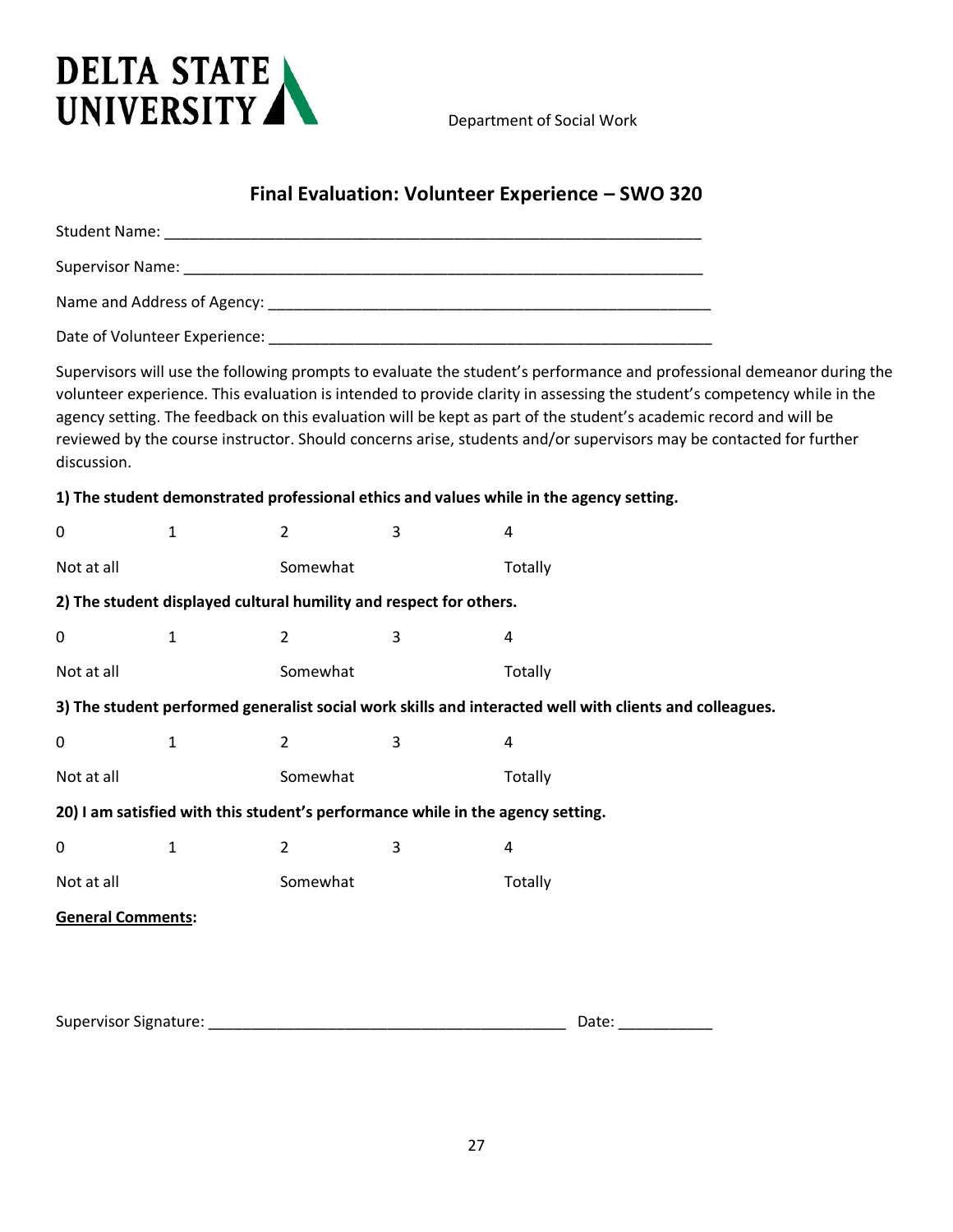#### **Delta State University Department of Social Work SWO 421 Social Work Methods II Agency Volunteer Agreement**

Name of Student \_\_\_\_\_\_\_\_\_\_\_\_\_\_\_\_\_\_\_\_\_\_\_\_\_\_\_\_\_\_\_\_\_\_\_\_\_\_\_

I agree to supervise the above-named student for *21 hours* of social service volunteer work and professional observation in the agency or organization listed below, as partial fulfillment of the student's requirements for the Delta State University course SWO 421 Social Work Methods II. I understand that the primary purpose of this volunteer assignment is for the student to observe and engage in social services processes provided to family and/or group populations by focusing on generalist concepts taught in the course which include engagement, assessment, planning, intervention, evaluation, termination, and follow-up. Tasks may be assigned for the student to complete, or the student may simply observe activities as performed by social services staff. An additional final evaluation form should be completed at the end of the student's volunteer experience.

The assigned work is to be done between:

| and                                                                |                            |                                                                                                                                                                                                                             |
|--------------------------------------------------------------------|----------------------------|-----------------------------------------------------------------------------------------------------------------------------------------------------------------------------------------------------------------------------|
| (Date)                                                             | (Date)                     |                                                                                                                                                                                                                             |
| (Name and Title of Supervisor)                                     |                            |                                                                                                                                                                                                                             |
| (Agency Name)                                                      |                            |                                                                                                                                                                                                                             |
| (Street or Post Office Address)                                    |                            |                                                                                                                                                                                                                             |
| (Town, State, and Zip)                                             |                            |                                                                                                                                                                                                                             |
| (Telephone and E-mail)                                             |                            |                                                                                                                                                                                                                             |
| (Signature of Student's Supervisor)                                | (Date)                     |                                                                                                                                                                                                                             |
|                                                                    | <b>Student's Agreement</b> |                                                                                                                                                                                                                             |
| of confidentiality required by the agency where I am volunteering. |                            | I have been taught by the faculty of Delta State University Department of Social Work about the National<br>Association of Social Workers Code of Ethics, and I agree to follow those standards, as well as any other rules |
| (Signature of Student)                                             | (Date)                     |                                                                                                                                                                                                                             |
| (Signature of Course Instructor)                                   | (Date)                     |                                                                                                                                                                                                                             |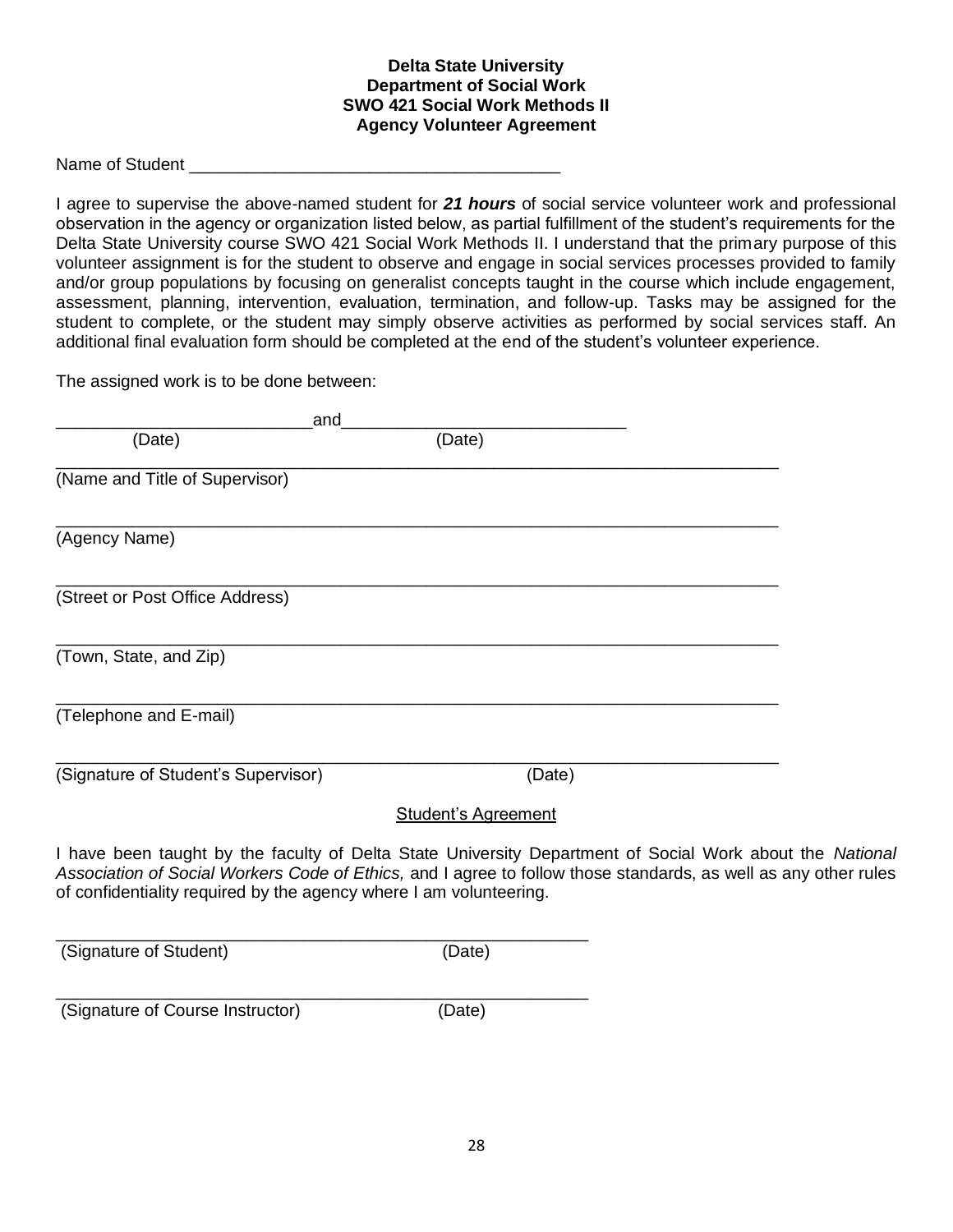

Department of Social Work

# **Final Evaluation: Volunteer Experience – SWO 421**

| discussion.              |              |                |                                                                                         |         | agency setting. The feedback on this evaluation will be kept as part of the student's academic record and will be | Supervisors will use the following prompts to evaluate the student's performance and professional demeanor during the<br>volunteer experience. This evaluation is intended to provide clarity in assessing the student's competency while in the<br>reviewed by the course instructor. Should concerns arise, students and/or supervisors may be contacted for further |
|--------------------------|--------------|----------------|-----------------------------------------------------------------------------------------|---------|-------------------------------------------------------------------------------------------------------------------|------------------------------------------------------------------------------------------------------------------------------------------------------------------------------------------------------------------------------------------------------------------------------------------------------------------------------------------------------------------------|
|                          |              |                | 1) The student demonstrated professional ethics and values while in the agency setting. |         |                                                                                                                   |                                                                                                                                                                                                                                                                                                                                                                        |
| 0                        | 1            | $\overline{2}$ | 3                                                                                       | 4       |                                                                                                                   |                                                                                                                                                                                                                                                                                                                                                                        |
| Not at all               |              | Somewhat       |                                                                                         | Totally |                                                                                                                   |                                                                                                                                                                                                                                                                                                                                                                        |
|                          |              |                | 2) The student displayed cultural humility and respect for others.                      |         |                                                                                                                   |                                                                                                                                                                                                                                                                                                                                                                        |
| 0                        | $\mathbf{1}$ | 2              | 3                                                                                       | 4       |                                                                                                                   |                                                                                                                                                                                                                                                                                                                                                                        |
| Not at all               |              | Somewhat       |                                                                                         | Totally |                                                                                                                   |                                                                                                                                                                                                                                                                                                                                                                        |
|                          |              |                |                                                                                         |         | 3) The student performed generalist social work skills and interacted well with clients and colleagues.           |                                                                                                                                                                                                                                                                                                                                                                        |
| 0                        | $\mathbf{1}$ | $\overline{2}$ | 3                                                                                       | 4       |                                                                                                                   |                                                                                                                                                                                                                                                                                                                                                                        |
| Not at all               |              | Somewhat       |                                                                                         | Totally |                                                                                                                   |                                                                                                                                                                                                                                                                                                                                                                        |
|                          |              |                | 20) I am satisfied with this student's performance while in the agency setting.         |         |                                                                                                                   |                                                                                                                                                                                                                                                                                                                                                                        |
| 0                        | $\mathbf{1}$ | 2              | 3                                                                                       | 4       |                                                                                                                   |                                                                                                                                                                                                                                                                                                                                                                        |
| Not at all               |              | Somewhat       |                                                                                         | Totally |                                                                                                                   |                                                                                                                                                                                                                                                                                                                                                                        |
| <b>General Comments:</b> |              |                |                                                                                         |         |                                                                                                                   |                                                                                                                                                                                                                                                                                                                                                                        |
|                          |              |                |                                                                                         |         |                                                                                                                   |                                                                                                                                                                                                                                                                                                                                                                        |
|                          |              |                |                                                                                         |         |                                                                                                                   |                                                                                                                                                                                                                                                                                                                                                                        |
|                          |              |                |                                                                                         |         | Date:                                                                                                             |                                                                                                                                                                                                                                                                                                                                                                        |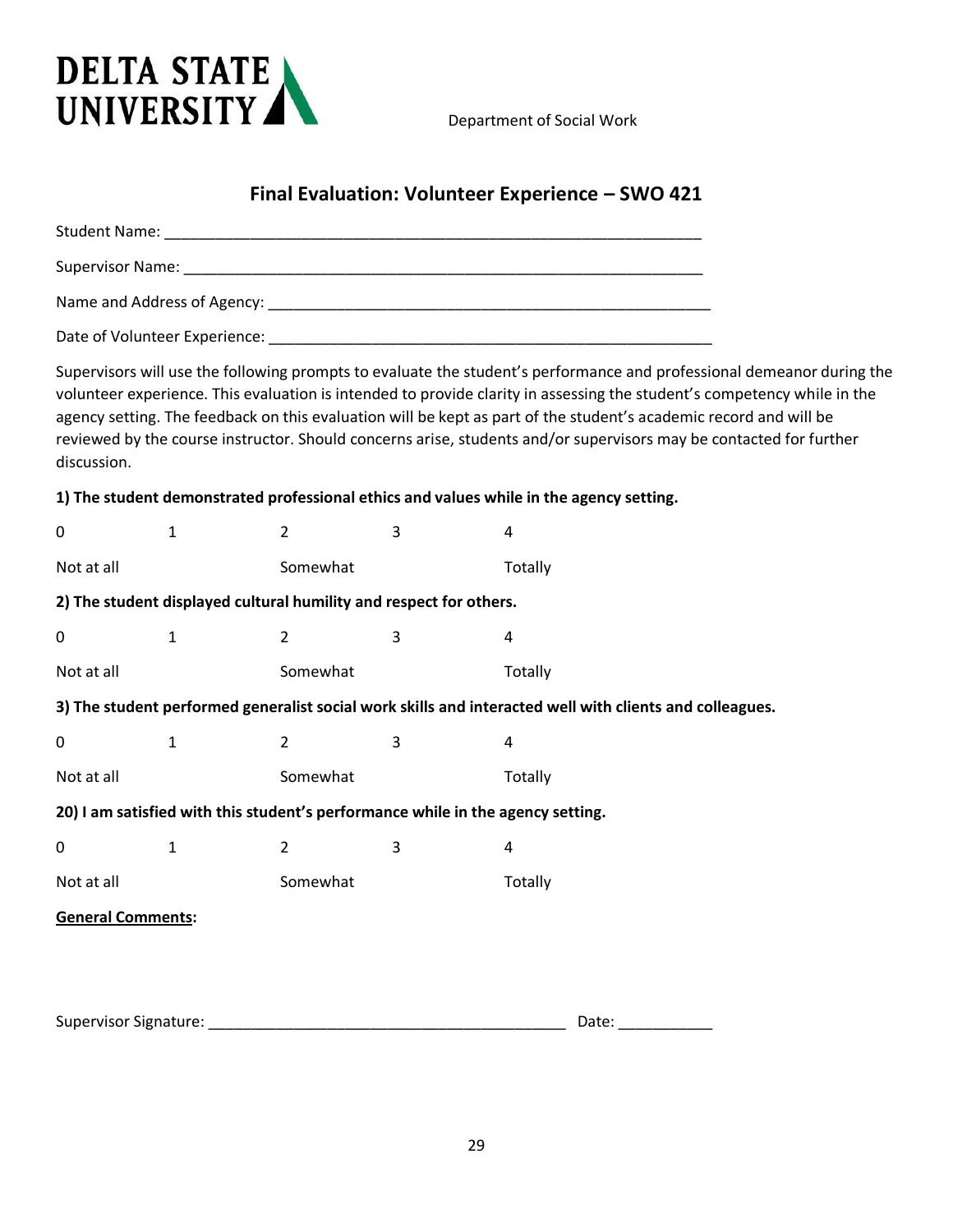# **FIELD PRACTICUM DOCUMENTS**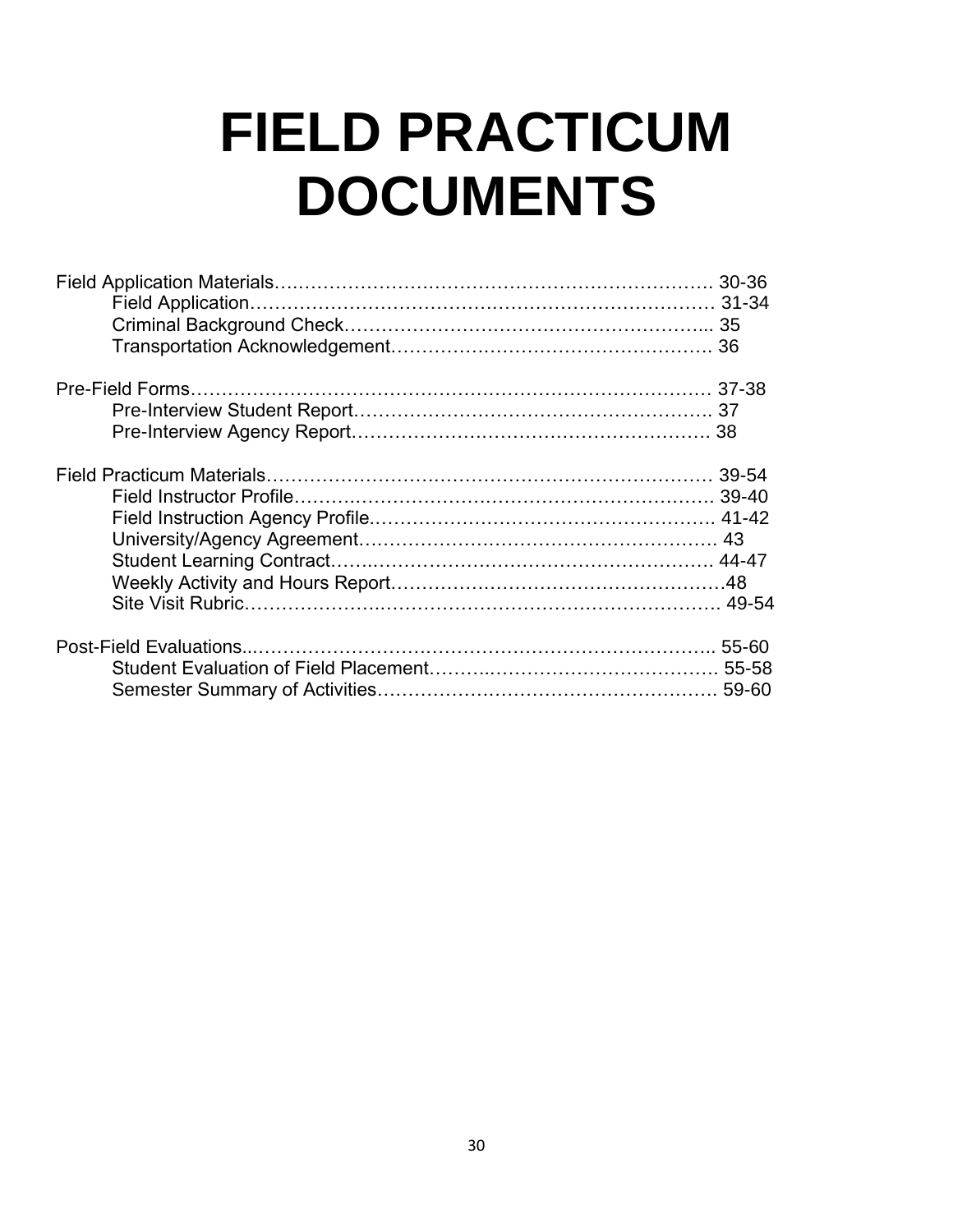#### Delta State University Department of Social Work Application for SWO 475 Field Practicum

|                                                       | Have you made arrangements to have your own reliable transportation for the successful completion of field<br>for travel to and from the agency? _____ Yes _____ No*                                                               |
|-------------------------------------------------------|------------------------------------------------------------------------------------------------------------------------------------------------------------------------------------------------------------------------------------|
|                                                       | *Note: Limited opportunities will be available to students who fail to meet this requirement. See the<br>Director of Field immediately to create a plan of action.)                                                                |
|                                                       | Do you have a valid driver's license? _____ Yes ______ No                                                                                                                                                                          |
| <b>ACADEMIC RECORD:</b>                               |                                                                                                                                                                                                                                    |
|                                                       | Anticipated Graduation Date: Spring ___________________                                                                                                                                                                            |
|                                                       | Have you repeated any Social Work courses or other courses due to failing a class?                                                                                                                                                 |
| $\rule{1em}{0.15mm}$ Yes $\rule{1em}{0.15mm}$ No      |                                                                                                                                                                                                                                    |
| Is so, list the courses repeated and semesters taken: |                                                                                                                                                                                                                                    |
|                                                       | Overall GPA as of August 1 <sup>st</sup> of the current year: ___________                                                                                                                                                          |
| No                                                    | Will you be within 12 hours of graduation as of January 1 prior to entering the Field Practicum? Yes _____<br><u> Andreas Andreas Andreas Andreas Andreas Andreas Andreas Andreas Andreas Andreas Andreas Andreas Andreas Andr</u> |
|                                                       | If no, list additional courses needed other than SWO 475 and SWO 481:                                                                                                                                                              |
|                                                       |                                                                                                                                                                                                                                    |
|                                                       |                                                                                                                                                                                                                                    |

List all the volunteer experiences you have had or anticipate having while in the Department of Social Work. Please include the agency's name, location, and semester.

SWO 101: \_\_\_\_\_\_\_\_\_\_\_\_\_\_\_\_\_\_\_\_\_\_\_\_\_\_\_\_\_\_\_\_\_\_\_\_\_\_\_\_\_\_\_\_\_\_\_\_\_\_\_\_\_\_\_\_\_\_\_\_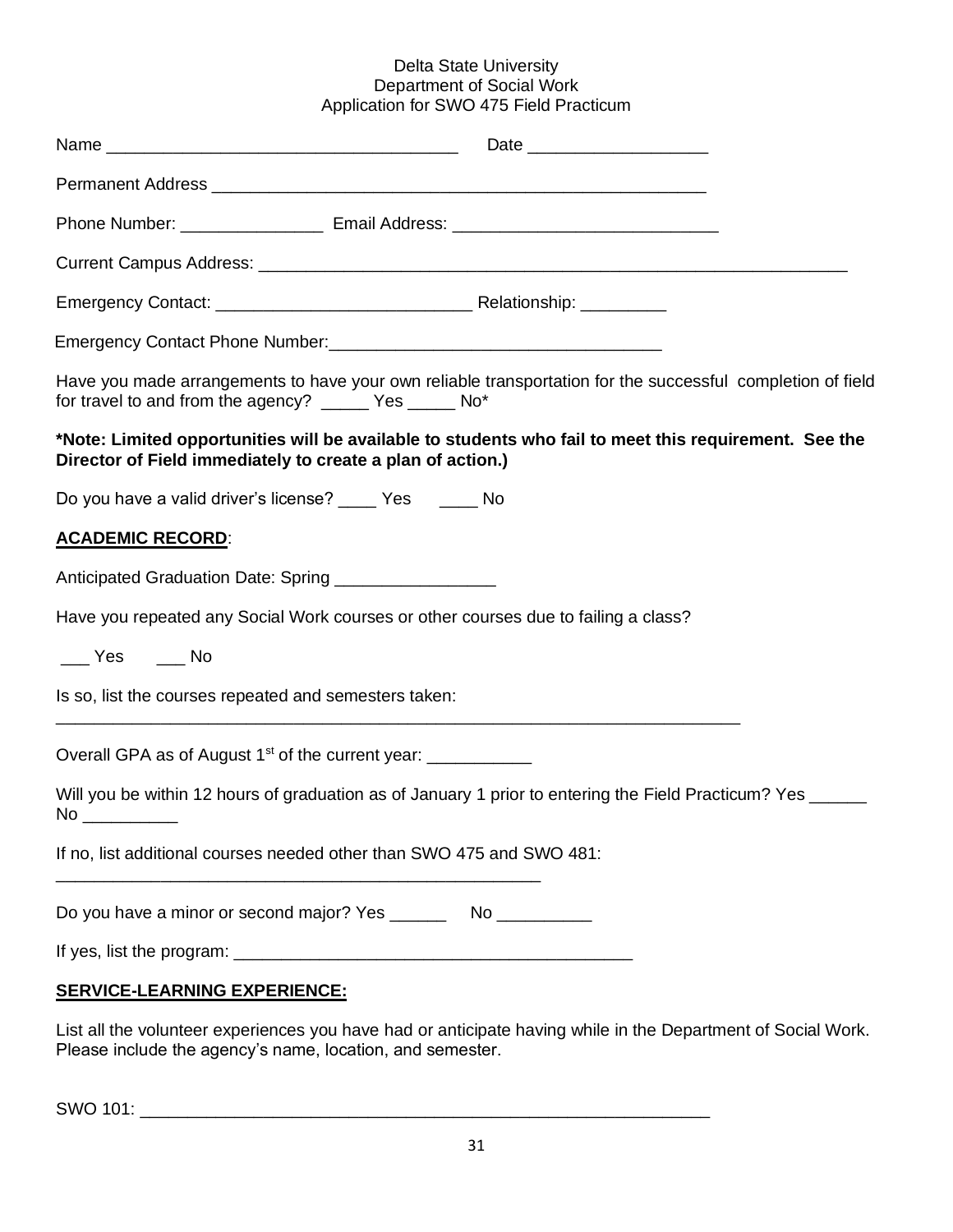Describe any paid employment history. Include location, position, and duties.

List and explain any leadership positions you have held while in college Include position and duties.

What are your hobbies, and how do you spend your leisure time?

List the college courses you have found most enjoyable, rewarding, or beneficial to your social work studies.

Describe your career goals. Be specific about the field of practice, client population, and location you wish to serve. (Example: "I want to be a school social worker in the Bolivar County, Mississippi area.")

| Are you afraid to work or drive in any geographic location? Yes | No |
|-----------------------------------------------------------------|----|
|                                                                 |    |

If yes, please explain: \_\_\_\_\_\_\_\_\_\_\_\_\_\_\_\_\_\_\_\_\_\_\_\_\_\_\_\_\_\_\_\_\_\_\_\_\_\_\_\_\_\_\_\_\_\_\_\_\_\_\_\_

\_\_\_\_\_\_\_\_\_\_

Do you have any current or past criminal history or record that you have not revealed on the Criminal Background Check form which may prevent you from entering the Field Practicum? Yes \_\_\_\_\_\_\_\_ No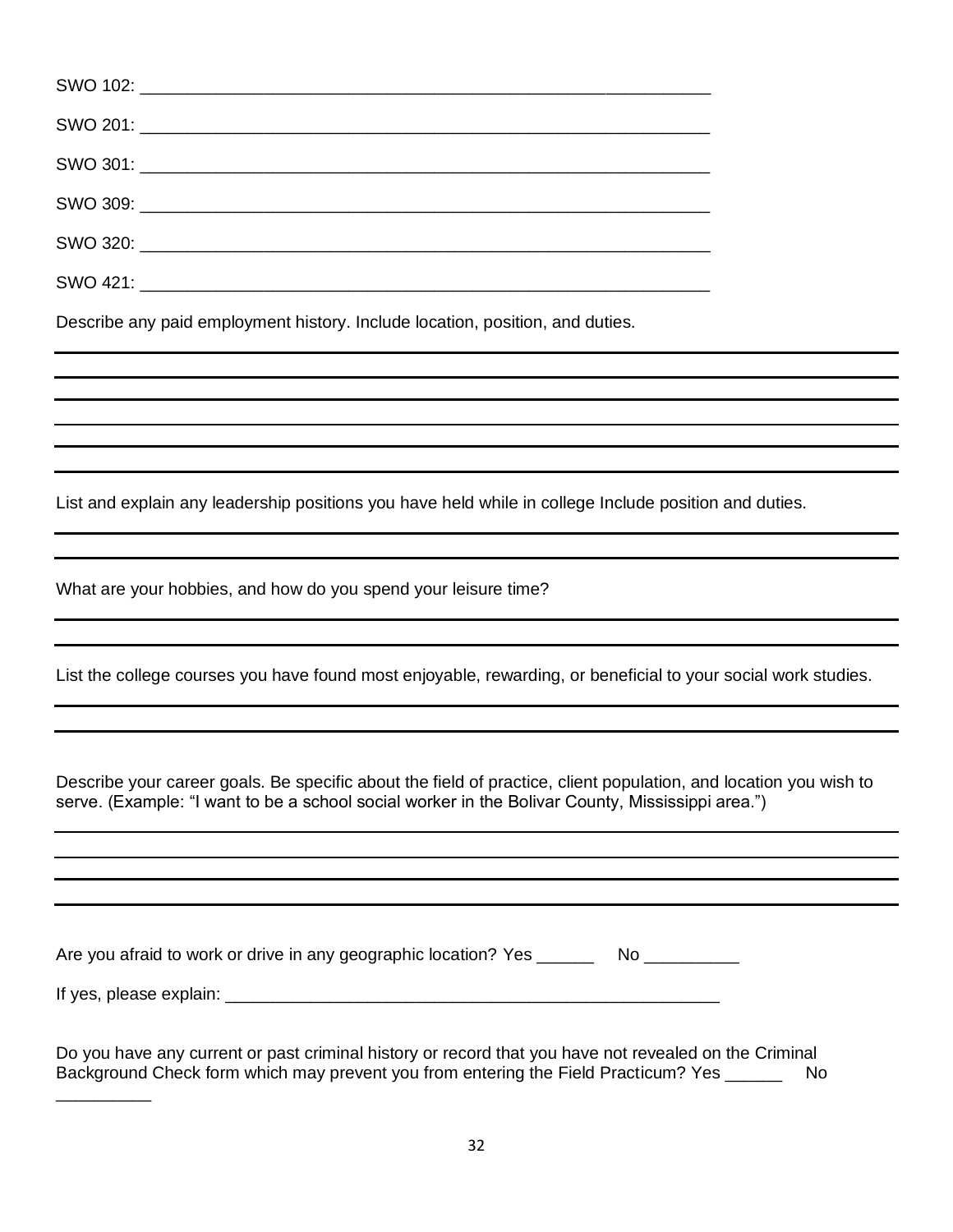Will you be returning to your hometown to complete the Field Practicum? Yes \_\_\_\_\_\_\_\_ No \_\_\_\_\_\_\_\_\_\_\_

If yes, please indicate your hometown:  $\blacksquare$ 

Do you currently reside on campus? Yes \_\_\_\_\_\_ No \_\_\_\_\_\_\_\_\_\_

#### **AREAS OF INTEREST:**

List your top three preferences for consideration of your field placement. Please include the location of the agency or provide a general field of practice. (Example: ABC Agency in Cleveland, MS *OR* Medical Social Work near Cleveland, MS)

| 2 |  |  |
|---|--|--|

List three least preferred agencies or fields of practice for your field placement. Please include a professional rationale for your choices. (Example: Hospice – I have experienced a traumatic death in my family.)

| $\mathbf{1}$ |  |  |
|--------------|--|--|
| $\mathbf{2}$ |  |  |
| 3)           |  |  |

How far are you willing to drive to get the placement you prefer? \_\_\_\_\_\_\_\_\_\_\_ miles

#### **RELIGIOUS PREFERENCE:**

This program acknowledges that some partner field agencies are faith-based organizations which engage spirituality and integrate religious practices into service models. Do you have any objections to working with an agency with such components? Yes \_\_\_\_\_\_\_\_\_ No \_\_\_\_\_\_\_\_\_

#### **ACKNOWLEDGEMENT AND CERTIFICATION:**

If information listed above indicates a student has provided false or misleading statements, omitted required information, or is in anyway unable to meet the requirements for completion of the Field Practicum, admission may be denied or rescinded. Depending upon the severity of the infraction, the student may be dismissed from the Delta State University Department of Social Work program.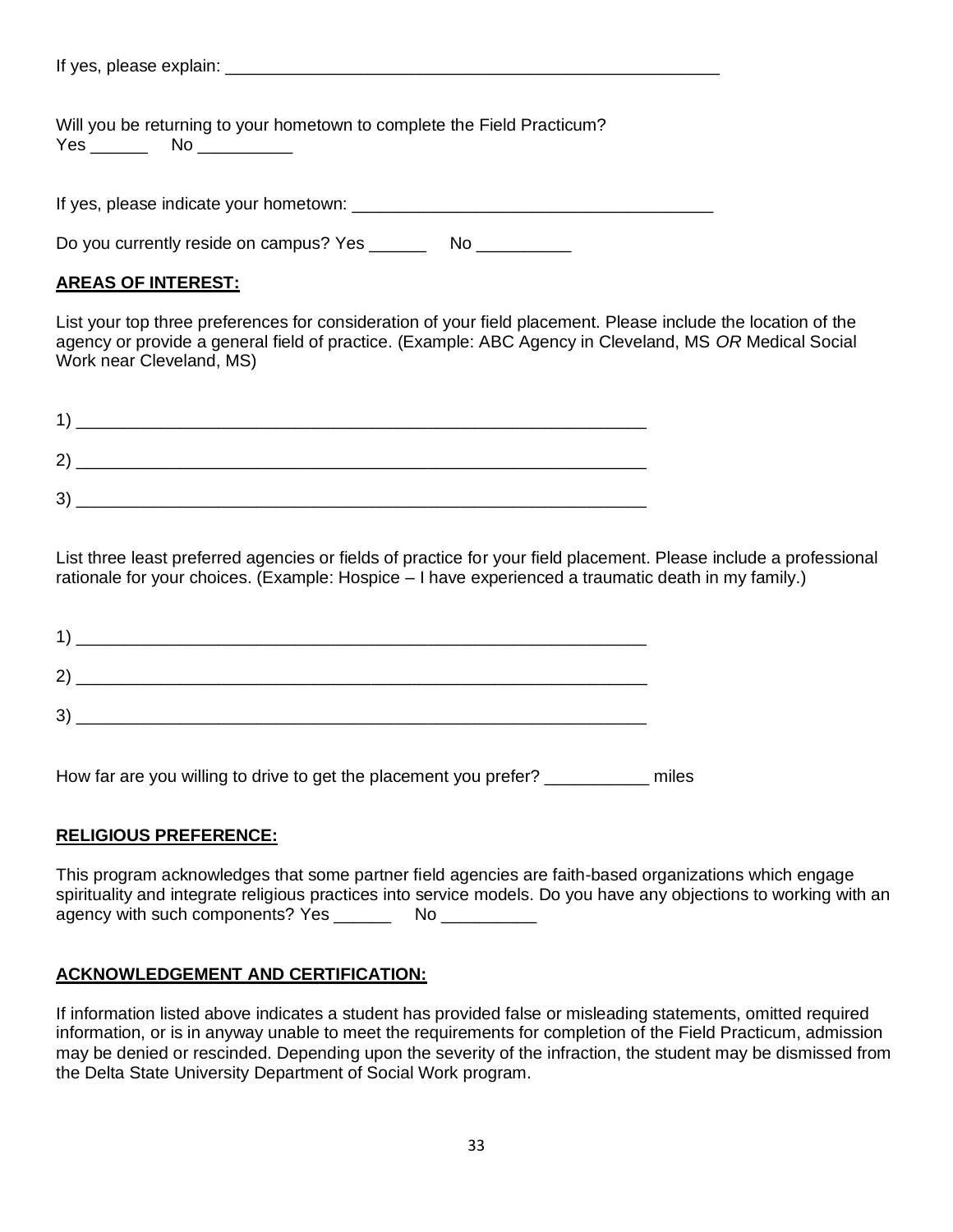By signing this application, I agree to the above statements and certify that I have received a copy of the Delta State University Social Work Student Handbook. Further, I agree to abide by all standards as required by the NASW *Code of Ethics*, the DSU Field Manual, and the DSU Student Handbook.

Date: \_\_\_\_\_\_\_\_\_\_\_\_\_\_\_

Student Signature: \_\_\_\_\_\_\_\_\_\_\_\_\_\_\_\_\_\_\_\_\_\_\_\_\_\_\_\_\_\_\_\_\_\_\_\_\_\_

Student 900#: \_\_\_\_\_\_\_\_\_\_\_\_\_\_\_\_\_\_\_\_\_\_\_\_\_\_\_\_\_\_\_\_\_\_\_\_\_\_\_\_\_\_

Director of BSW Field Education Signature: \_\_\_\_\_\_\_\_\_\_\_\_\_\_\_\_\_\_\_\_\_\_\_\_\_\_\_\_\_\_\_\_\_\_\_\_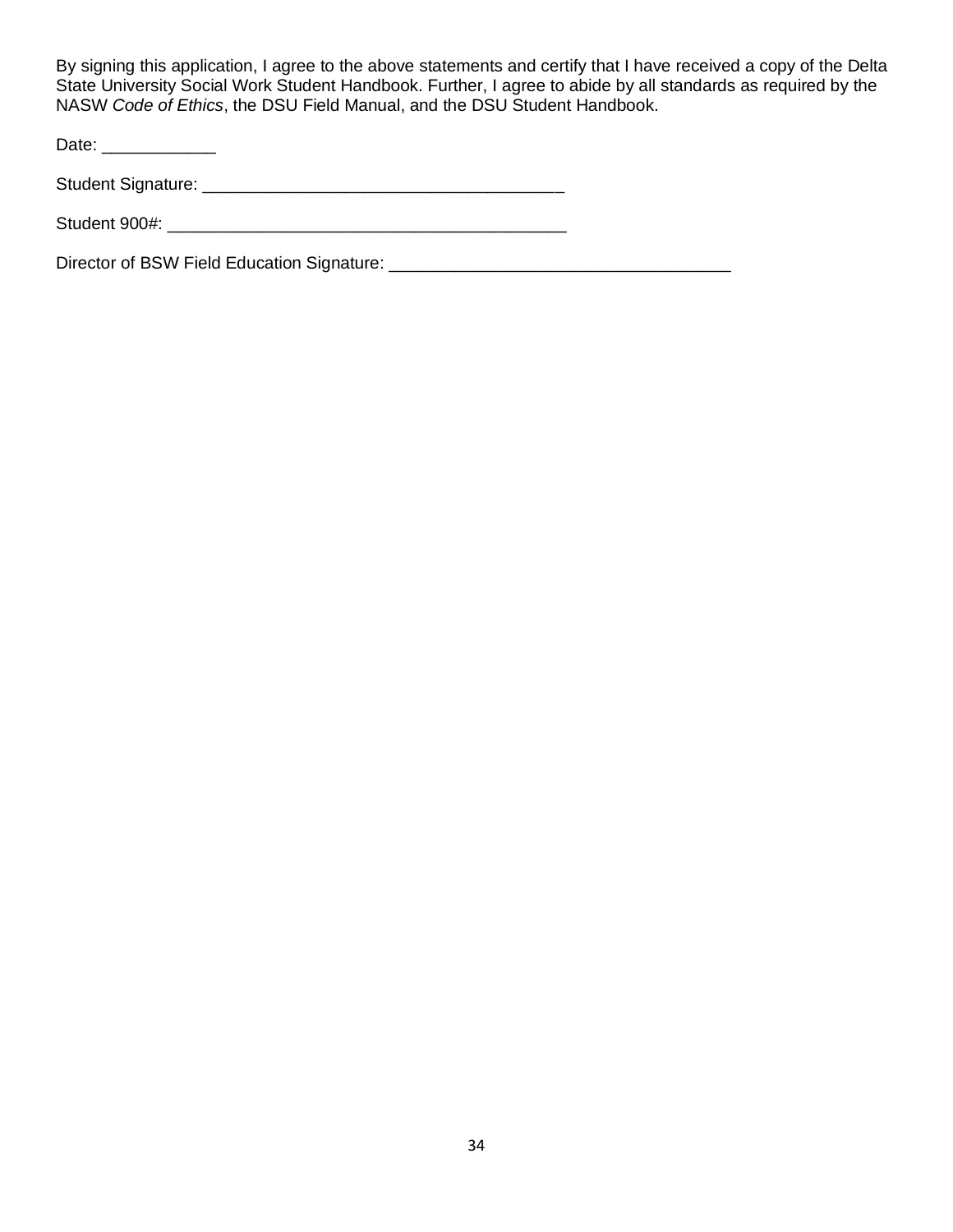# **Delta State University Department of Social Work**

# **Criminal Background Check**

I understand that, as a condition for field practicum participation, I am required to obtain a comprehensive criminal background check and to submit the results to the DSU Department of Social Work. I also understand the field agency to which I am assigned may require additional or more extensive background checks prior to my start date. I understand that all expenses associated with said criminal background checks are the responsibility of the student.

I understand that I may not be permitted to participate in the field practicum until a successful completion of a criminal background check has been submitted with results confirmed as acceptable by the DSU Department of Social Work and/or the assigned field agency. I understand that an adverse finding may negatively impact field placement, progression in the social work program, and could inhibit my ability to become a licensed social worker.

If information listed above indicates a student has provided false or misleading statements, omitted required information, or is in anyway unable to meet the requirements for completion of the Field Practicum, admission may be denied or rescinded. Depending upon the severity of the infraction, the student may be dismissed from the Delta State University BSW Program.

By signing this form, I agree to the above statements and certify that I have received a criminal background check by a certified official. Please have the official to sign, seal, and date the form below. Attach any criminal record to this form upon submission.

| Date: ____________                                                               |
|----------------------------------------------------------------------------------|
|                                                                                  |
|                                                                                  |
| <b>Criminal Background Check</b>                                                 |
| Name of the Person Completing the Background Check: ____________________________ |
|                                                                                  |
|                                                                                  |
| Signature or Seal:                                                               |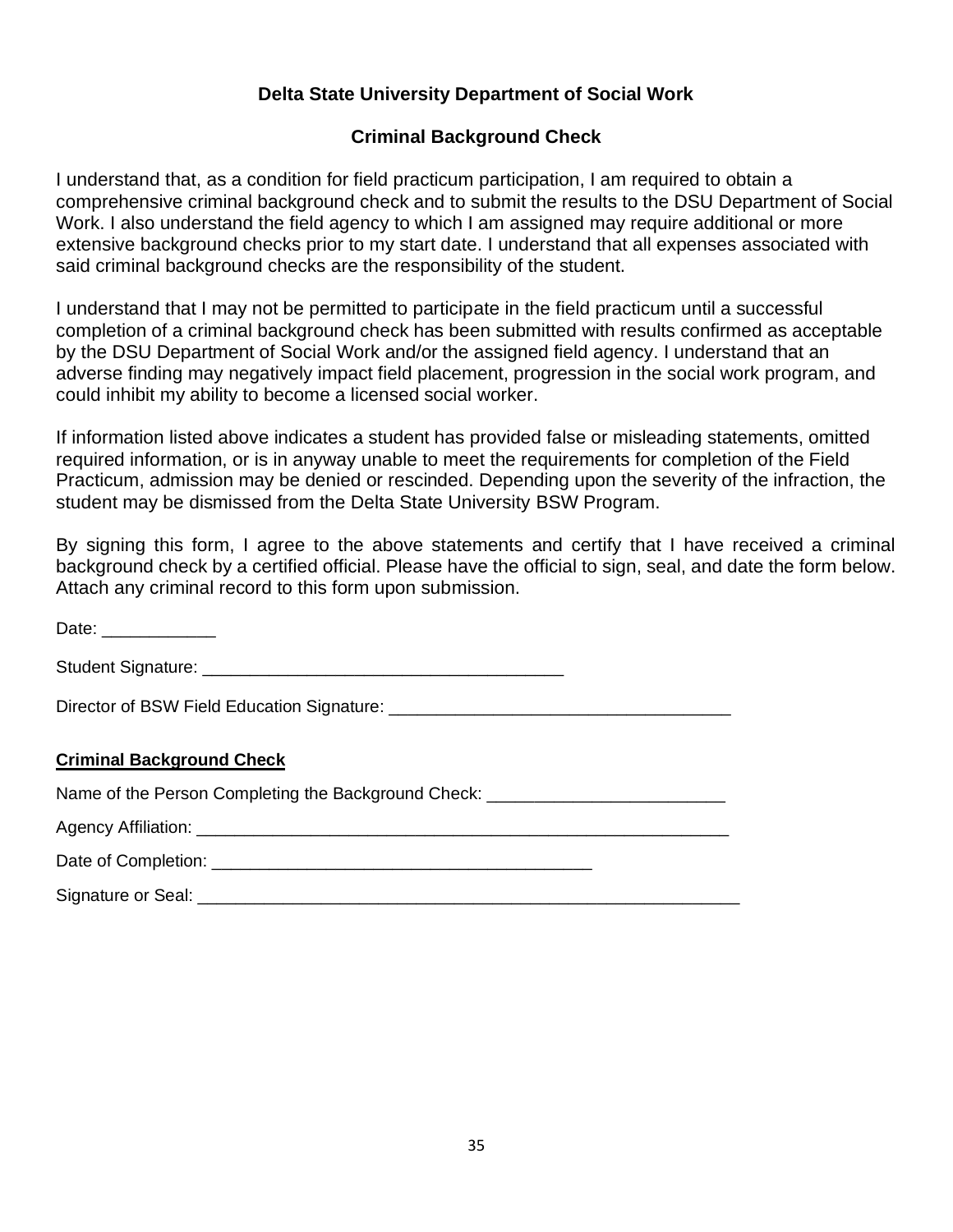# **Delta State University Department of Social Work**

## **Transportation Acknowledgement Form**

It is the policy of the Delta State University Department of Social Work that every student entering the Field Practicum MUST secure reliable transportation to and from the field agency and its associated sites. Admission to the Field Practicum may be denied or rescinded if transportation arrangements are not deemed acceptable the DSU Department of Social Work or by the field agency, if the student provides false or misleading information, or if the student is unable to complete the requirements of the program and/or the field practicum.

It is the student's responsibility to maintain a valid driver's license, active automobile insurance, and all other costs associated with transportation and vehicle maintenance during the Field Practicum. All students MUST attach a copy of their current driver's license and proof of vehicular insurance upon submission.

Do you currently have a valid and unexpired driver's license? Yes \_\_\_\_ No \_\_\_\_\_ *(If no, please see the Director of BSW Field to complete a plan of action)*

Do you currently have adequate and reliable transportation to complete the requirements of the Field Practicum?

Yes \_\_\_\_ No \_\_\_\_\_ *(If no, please see the Director of BSW Field to complete a plan of action)*

Do you currently have a valid and unexpired driver's license?

Yes \_\_\_\_ No \_\_\_\_\_ *(If no, please see the Director of BSW Field to complete a plan of action)*

If information listed above indicates a student has provided false or misleading statements, omitted required information, or is in anyway unable to meet the requirements for completion of the Field Practicum, admission may be denied or rescinded. Depending upon the severity of the infraction, the student may be dismissed from the Delta State University BSW Program.

By signing this form, I agree to the above statements and certify that I understand the transportation requirements for the Field Practicum. Please attach a copy of your unexpired driver's license and proof of vehicular insurance upon submission.

Date:  $\Box$ 

| <b>Student Signature:</b> |  |
|---------------------------|--|
|                           |  |

Director of BSW Field Education Signature:  $\Box$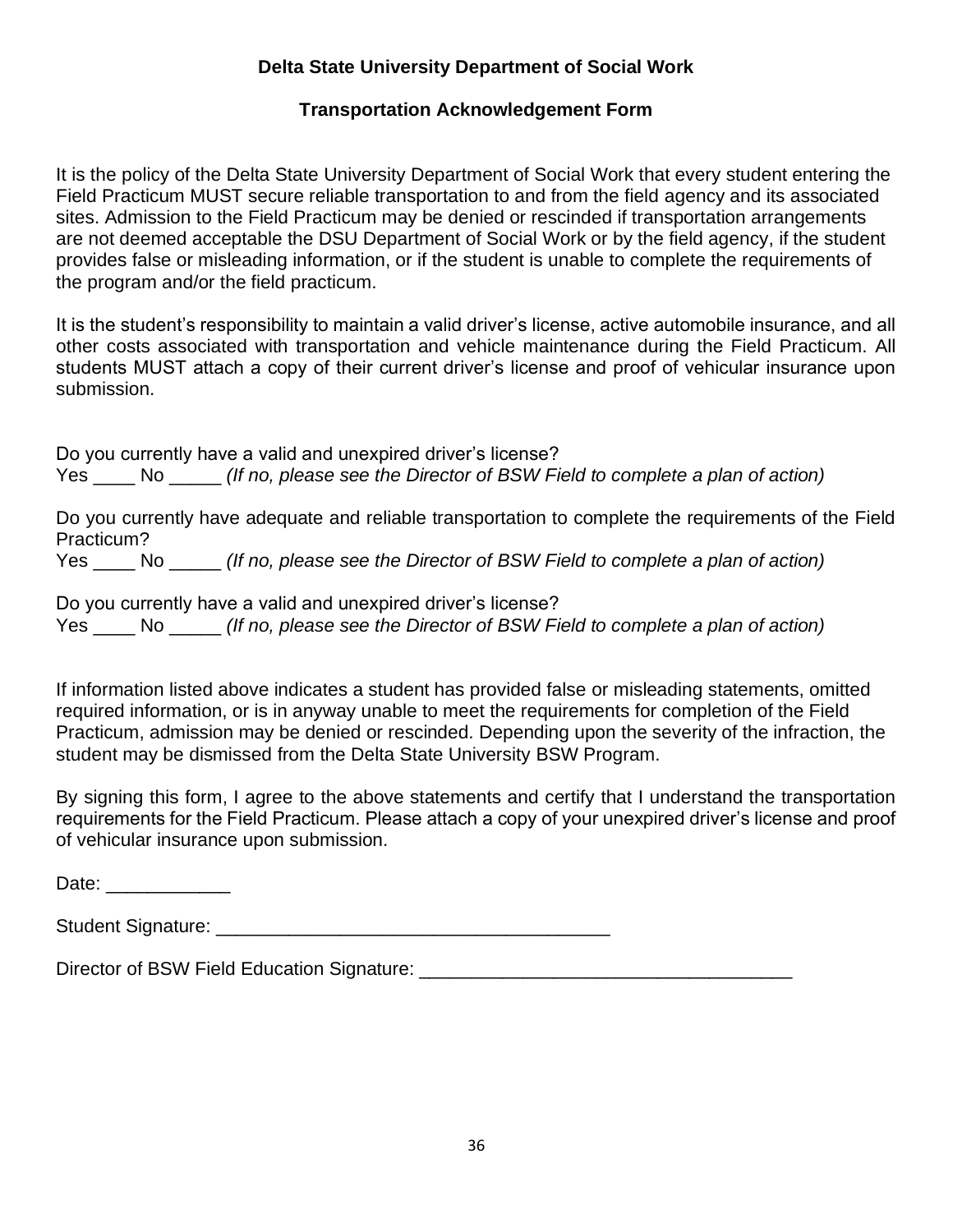## **Delta State University Department of Social Work Field Instruction Pre-Placement Interview Student Report**

| This meeting was regarding my potential placement with __________________________ |        |
|-----------------------------------------------------------------------------------|--------|
| for my senior-level Field Practicum to be completed January to April 20 _____.    |        |
|                                                                                   | (Year) |
|                                                                                   |        |
| Check one of the following:                                                       |        |
| I found this agency to be appropriate ________ for me.                            |        |
| I found the agency to be inappropriate ________ for me.                           |        |
| <b>Optional Remarks:</b>                                                          |        |
|                                                                                   |        |
|                                                                                   |        |
|                                                                                   |        |
|                                                                                   |        |
|                                                                                   |        |
| Date: _____________                                                               |        |
|                                                                                   |        |

Director of BSW Field Education Signature: \_\_\_\_\_\_\_\_\_\_\_\_\_\_\_\_\_\_\_\_\_\_\_\_\_\_\_\_\_\_\_\_\_\_\_\_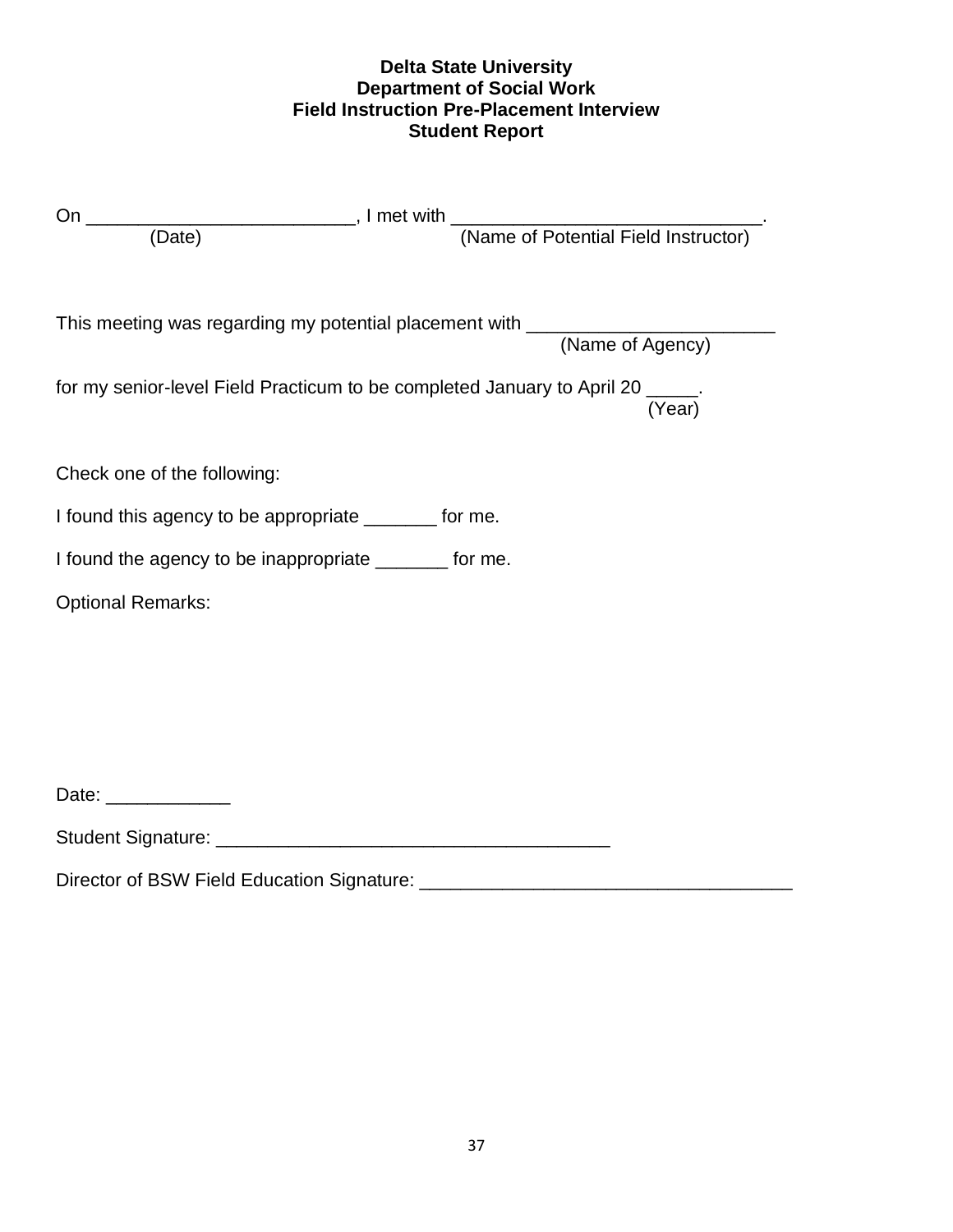#### **Delta State University Department of Social Work Field Instruction Pre-Placement Interview Agency Report**

After the pre-placement interview the prospective DSU BSW student, please fill in the blanks in the attached form and return by mail to DSU Department of Social Work, DSU Box 3172, Cleveland, MS 38733. You may also give the form to the student to return if you prefer. Thank you for considering this student for placement in your agency!

| (Date)                                                         | (Name of Potential Field Student)                                                                     |
|----------------------------------------------------------------|-------------------------------------------------------------------------------------------------------|
|                                                                | This meeting was regarding a potential placement with ___________________________<br>(Name of Agency) |
|                                                                |                                                                                                       |
|                                                                | for a senior-level Field Practicum to be completed January to April 20 _____ (Year).                  |
|                                                                |                                                                                                       |
| Check one of the following:                                    |                                                                                                       |
| I found this student to be appropriate _______ for the agency. |                                                                                                       |
| I found the student to be inappropriate _______ for agency.    |                                                                                                       |
| <b>Optional Remarks:</b>                                       |                                                                                                       |
|                                                                |                                                                                                       |
|                                                                |                                                                                                       |
|                                                                |                                                                                                       |
|                                                                |                                                                                                       |
|                                                                |                                                                                                       |
|                                                                |                                                                                                       |
|                                                                |                                                                                                       |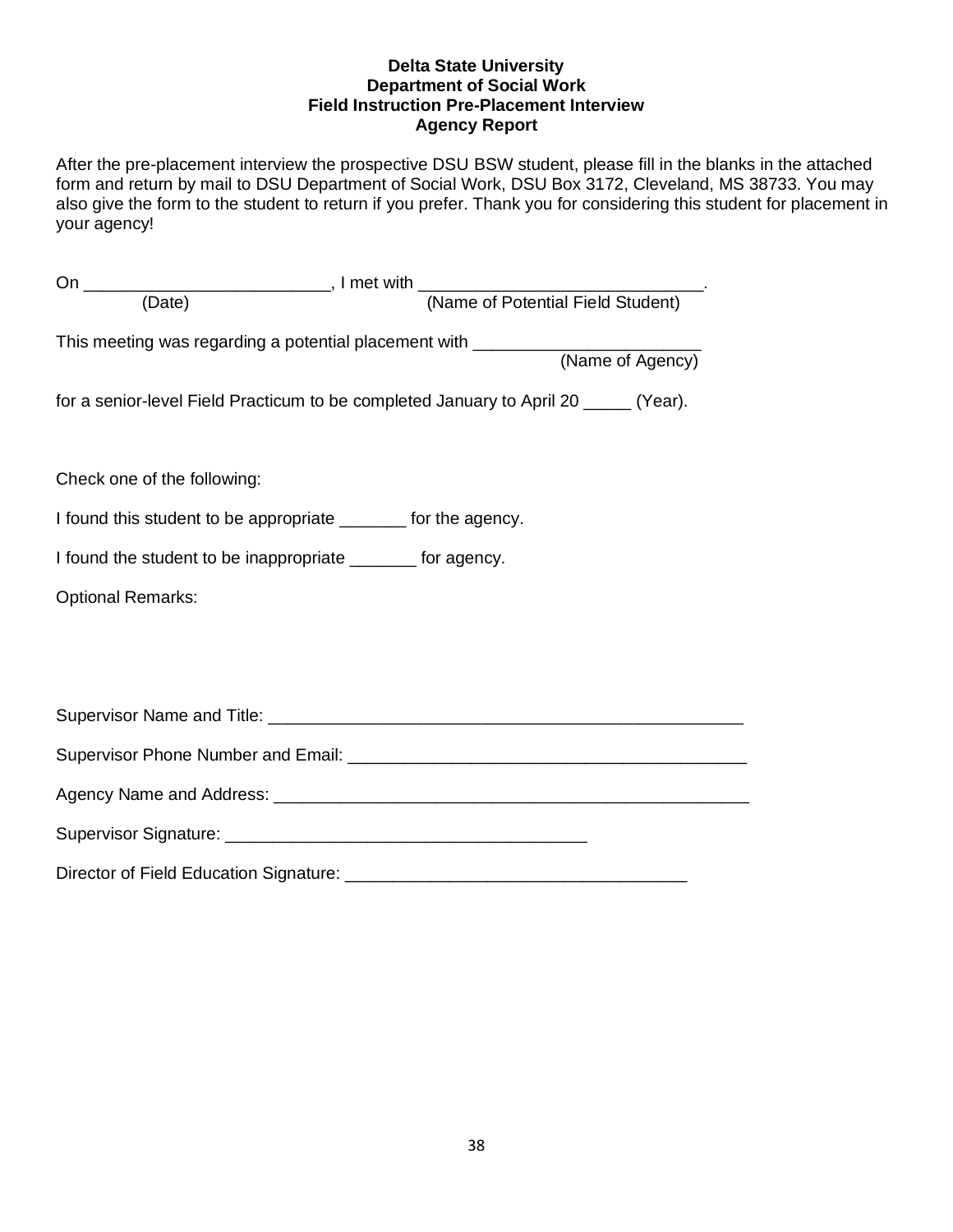#### **Delta State University Department of Social Work Field Instructor Profile**

| study.)                                                                                 | Educational Background (Please list all earned degrees, institutions, date of graduation, and major or minor of<br><u> 1989 - Johann Stoff, deutscher Stoff, der Stoff, der Stoff, der Stoff, der Stoff, der Stoff, der Stoff, der S</u> |  |
|-----------------------------------------------------------------------------------------|------------------------------------------------------------------------------------------------------------------------------------------------------------------------------------------------------------------------------------------|--|
|                                                                                         |                                                                                                                                                                                                                                          |  |
| Please attach a copy of your social work degree and/or your highest completed degree.   |                                                                                                                                                                                                                                          |  |
| title/role, and dates of employment.)                                                   | Professional Experience (Please list your most recent professional employment history, agency information,                                                                                                                               |  |
|                                                                                         |                                                                                                                                                                                                                                          |  |
| Are you involved with any professional organizations? Yes _____ No _______              |                                                                                                                                                                                                                                          |  |
| Licensure Level (Select One) LSW: _____ LMSW: ____ LCSW: _                              | ____ Other:                                                                                                                                                                                                                              |  |
| Please attach a copy of your social work licensure if applicable.                       |                                                                                                                                                                                                                                          |  |
| Which types of field instruction can you provide for the DSU Department of Social Work? |                                                                                                                                                                                                                                          |  |
| a day Tuesday through Friday at 32 hours per week)                                      | Senior Field Practicum: Involving a minimum of 400 hours of work during the spring semester (8 hours                                                                                                                                     |  |
| the course of one semester                                                              | Volunteer Experiences: Targeted for lower-level courses involving 10 to 21 hours of volunteerism over                                                                                                                                    |  |
| How many students can you comfortably instruct during a given semester?                 |                                                                                                                                                                                                                                          |  |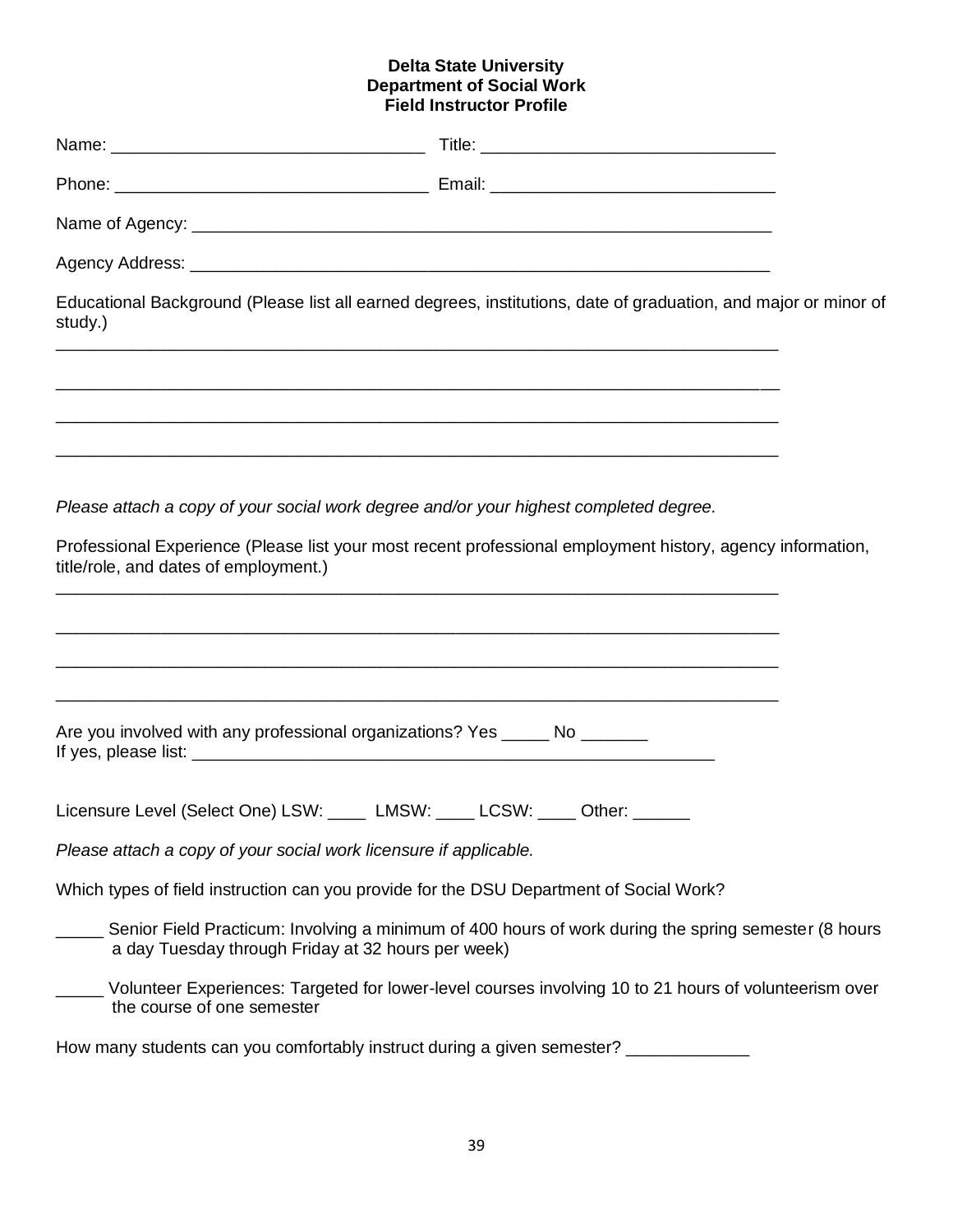Primary Field(s) of Practice: (Select all that apply to your current agency)

- **LETTER** Children and Youth Services
- \_\_\_\_\_\_\_ Adoption Services
- **\_\_\_\_\_\_\_\_** Family Services
- \_\_\_\_\_\_\_ Geriatric/Older Adult Services
- \_\_\_\_\_\_\_ Medical Social Work
- **Example 2 School Social Work**
- **\_\_\_\_\_\_\_\_** Corrections/Criminal Justice
- **\_\_\_\_\_\_\_\_** Truancy/Attendance Services
- **\_\_\_\_\_\_** Mental Health/Behavioral Health Services
- **\_\_\_\_\_\_\_** Public Assistance Services
- **\_\_\_\_\_\_\_\_\_** Community Action Services
- \_\_\_\_\_\_\_ Community Planning, Organization, or Macro-Level Services
- **\_\_\_\_\_\_\_\_** Alcohol and Drug Services
- **\_\_\_\_\_\_\_ Special Abilities, Developmental, or Rehabilitative Services**
- **Educational/Early Educational Services**
- \_\_\_\_\_\_\_ Community Planning and Development
- Letter Treatment Groups
- \_\_\_\_\_\_\_ Intensive Outpatient Programs
- **Legal or Public Defense Services**
- **LETTE** Domestic Violence Programs
- \_\_\_\_\_\_\_ Homelessness Prevention Services
- **LETT** Home Health or Hospice Care
- **WELLET PUBLIC Policy Analysis or Advocacy**
- \_\_\_\_\_\_\_ Health Education
- **Warner Care**<br> **Nursing Home Care**
- Other (Please Identify)

Signature of Field Instructor: \_\_\_\_\_\_\_\_\_\_\_\_\_\_\_\_\_\_\_\_\_\_\_\_\_\_\_\_ Date: \_\_\_\_\_\_\_\_\_\_\_\_\_\_\_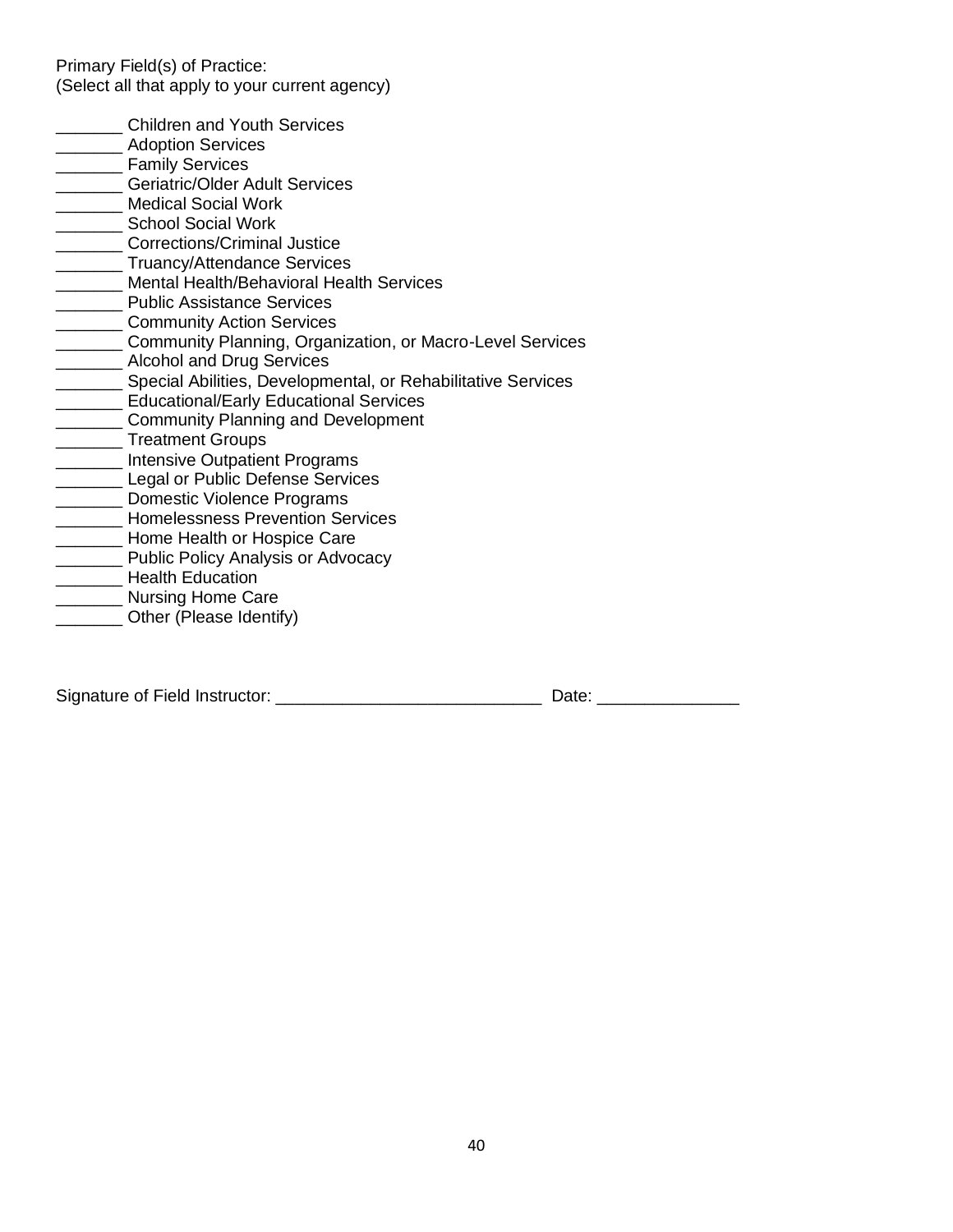#### **Delta State University Department of Social Work Field Instruction Agency Profile**

| Address: __________________________________City/State:_______________________Zip:___________                                                                                                                                                                                                                                                                                                                                                                                                                                                                                                                                                                                                                                                                                                                                                                                                                                                                                                                                                                                                                                                                                                                                                                                                                                                                                                                                                                                                                                                                                         |  |  |  |
|--------------------------------------------------------------------------------------------------------------------------------------------------------------------------------------------------------------------------------------------------------------------------------------------------------------------------------------------------------------------------------------------------------------------------------------------------------------------------------------------------------------------------------------------------------------------------------------------------------------------------------------------------------------------------------------------------------------------------------------------------------------------------------------------------------------------------------------------------------------------------------------------------------------------------------------------------------------------------------------------------------------------------------------------------------------------------------------------------------------------------------------------------------------------------------------------------------------------------------------------------------------------------------------------------------------------------------------------------------------------------------------------------------------------------------------------------------------------------------------------------------------------------------------------------------------------------------------|--|--|--|
|                                                                                                                                                                                                                                                                                                                                                                                                                                                                                                                                                                                                                                                                                                                                                                                                                                                                                                                                                                                                                                                                                                                                                                                                                                                                                                                                                                                                                                                                                                                                                                                      |  |  |  |
| Is this agency an equal opportunity employer? Yes_______________________________                                                                                                                                                                                                                                                                                                                                                                                                                                                                                                                                                                                                                                                                                                                                                                                                                                                                                                                                                                                                                                                                                                                                                                                                                                                                                                                                                                                                                                                                                                     |  |  |  |
| Funding Source: Private _________ Public _________ For Profit_________ Other ________                                                                                                                                                                                                                                                                                                                                                                                                                                                                                                                                                                                                                                                                                                                                                                                                                                                                                                                                                                                                                                                                                                                                                                                                                                                                                                                                                                                                                                                                                                |  |  |  |
| Area(s) of Service: (Select all that apply)<br>_________ Children and Youth Services<br>_________ Adoption Services<br>_________ Family Services<br>________ Geriatric/Older Adult Services<br>_______ Medical Social Work<br>_________ School Social Work<br>_________ Corrections/Criminal Justice<br>________ Truancy/Attendance Services<br>______ Mental Health/Behavioral Health Services<br>_________ Public Assistance Services<br>__________ Community Action Services<br>_________ Community Planning, Organization, or Macro-Level Services<br>________ Alcohol and Drug Services<br>_______ Special Abilities, Developmental, or Rehabilitative Services<br>_______ Educational/Early Educational Services<br>_________ Community Planning and Development<br>__________ Treatment Groups<br>_______ Intensive Outpatient Programs<br>Legal or Public Defense Services<br>_________ Domestic Violence Programs<br>_______ Homelessness Prevention Services<br>________ Home Health or Hospice Care<br>__________ Public Policy Analysis or Advocacy<br><b>Health Education</b><br>$\begin{tabular}{ccccc} \multicolumn{2}{c }{\textbf{1} & \textbf{2} & \textbf{3} & \textbf{4} & \textbf{5} & \textbf{5} & \textbf{6} & \textbf{6} & \textbf{7} & \textbf{8} & \textbf{8} & \textbf{9} & \textbf{10} & \textbf{10} & \textbf{10} & \textbf{10} & \textbf{10} & \textbf{10} & \textbf{10} & \textbf{10} & \textbf{10} & \textbf{10} & \textbf{10} & \textbf{10} & \textbf{10} & \textbf{10} & \textbf{1$<br>________ Nursing Home Care<br>______ Other (Please Identify) |  |  |  |
|                                                                                                                                                                                                                                                                                                                                                                                                                                                                                                                                                                                                                                                                                                                                                                                                                                                                                                                                                                                                                                                                                                                                                                                                                                                                                                                                                                                                                                                                                                                                                                                      |  |  |  |
| Is transportation required of students in field placement? Yes ______ No _______                                                                                                                                                                                                                                                                                                                                                                                                                                                                                                                                                                                                                                                                                                                                                                                                                                                                                                                                                                                                                                                                                                                                                                                                                                                                                                                                                                                                                                                                                                     |  |  |  |
| How many students can the agency accommodate per semester? _________                                                                                                                                                                                                                                                                                                                                                                                                                                                                                                                                                                                                                                                                                                                                                                                                                                                                                                                                                                                                                                                                                                                                                                                                                                                                                                                                                                                                                                                                                                                 |  |  |  |
| Will legal or criminal background checks of students be required? Yes _____ No _______                                                                                                                                                                                                                                                                                                                                                                                                                                                                                                                                                                                                                                                                                                                                                                                                                                                                                                                                                                                                                                                                                                                                                                                                                                                                                                                                                                                                                                                                                               |  |  |  |
|                                                                                                                                                                                                                                                                                                                                                                                                                                                                                                                                                                                                                                                                                                                                                                                                                                                                                                                                                                                                                                                                                                                                                                                                                                                                                                                                                                                                                                                                                                                                                                                      |  |  |  |

\_\_\_\_\_\_\_\_\_\_\_\_\_\_\_\_\_\_\_\_\_\_\_\_\_\_\_\_\_\_\_\_\_\_\_\_\_\_\_\_\_\_\_\_\_\_\_\_\_\_\_\_\_\_\_\_\_\_\_\_\_\_\_\_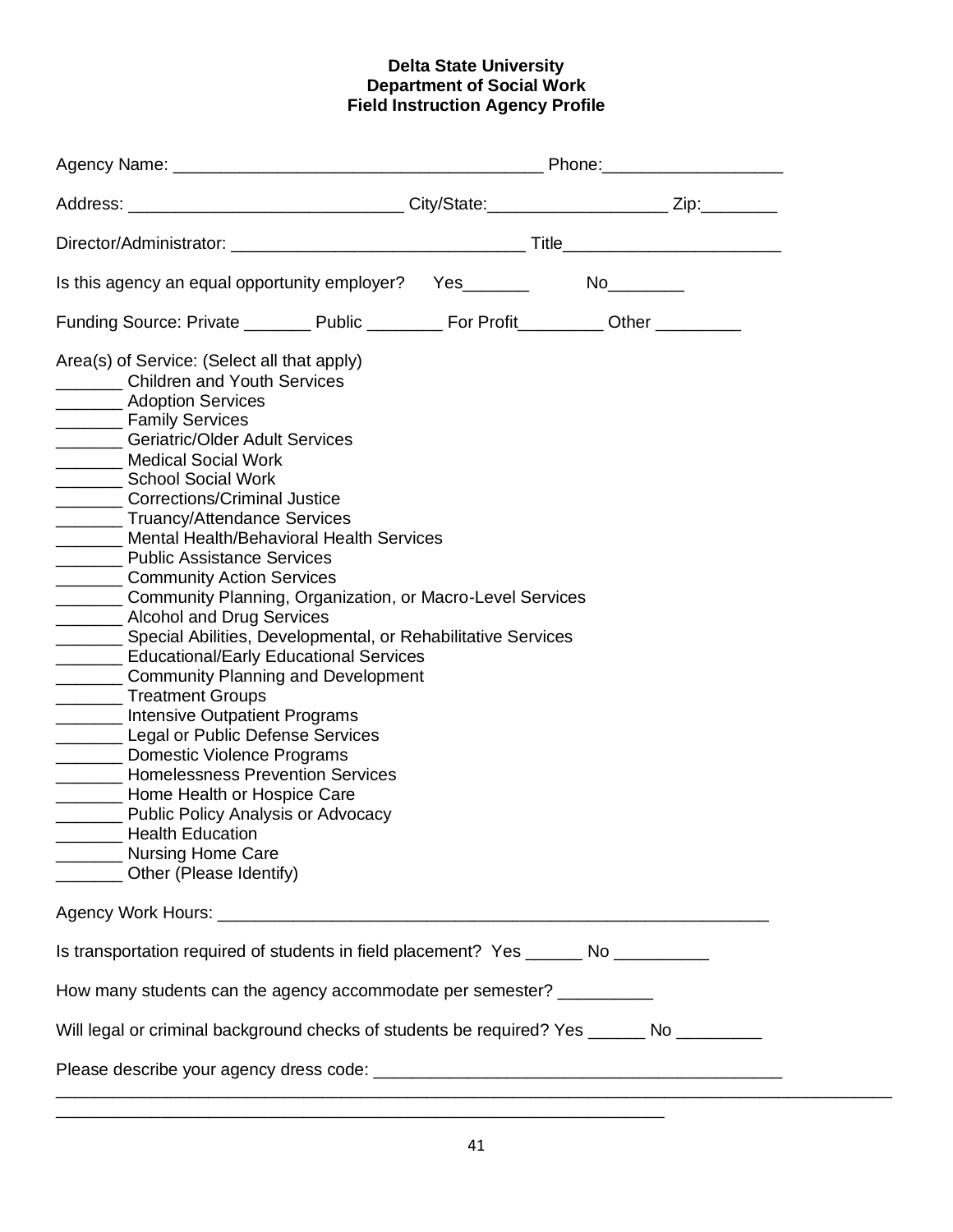What physical amenities will be provided to students in the field placement? Check all that apply

Telephone \_\_\_\_\_\_\_\_ Desk/Office Space \_\_\_\_\_\_\_\_\_ Computer Access \_\_\_\_\_\_\_\_ Other \_\_\_\_\_\_

Will students need special testing or screenings? (Example: TB Skin Test, Drug Screening, COVID-19 Testing/Vaccination)

Yes \_\_\_\_\_\_\_ No \_\_\_\_\_\_\_\_\_\_\_ If yes, please list: \_\_\_\_\_\_\_\_\_\_\_\_\_\_\_\_\_\_\_\_\_\_\_\_\_\_\_\_\_\_\_\_\_

Other Requirements?

Signature of Field Instructor: \_\_\_\_\_\_\_\_\_\_\_\_\_\_\_\_\_\_\_\_\_\_\_\_\_\_\_\_ Date: \_\_\_\_\_\_\_\_\_\_\_\_\_\_\_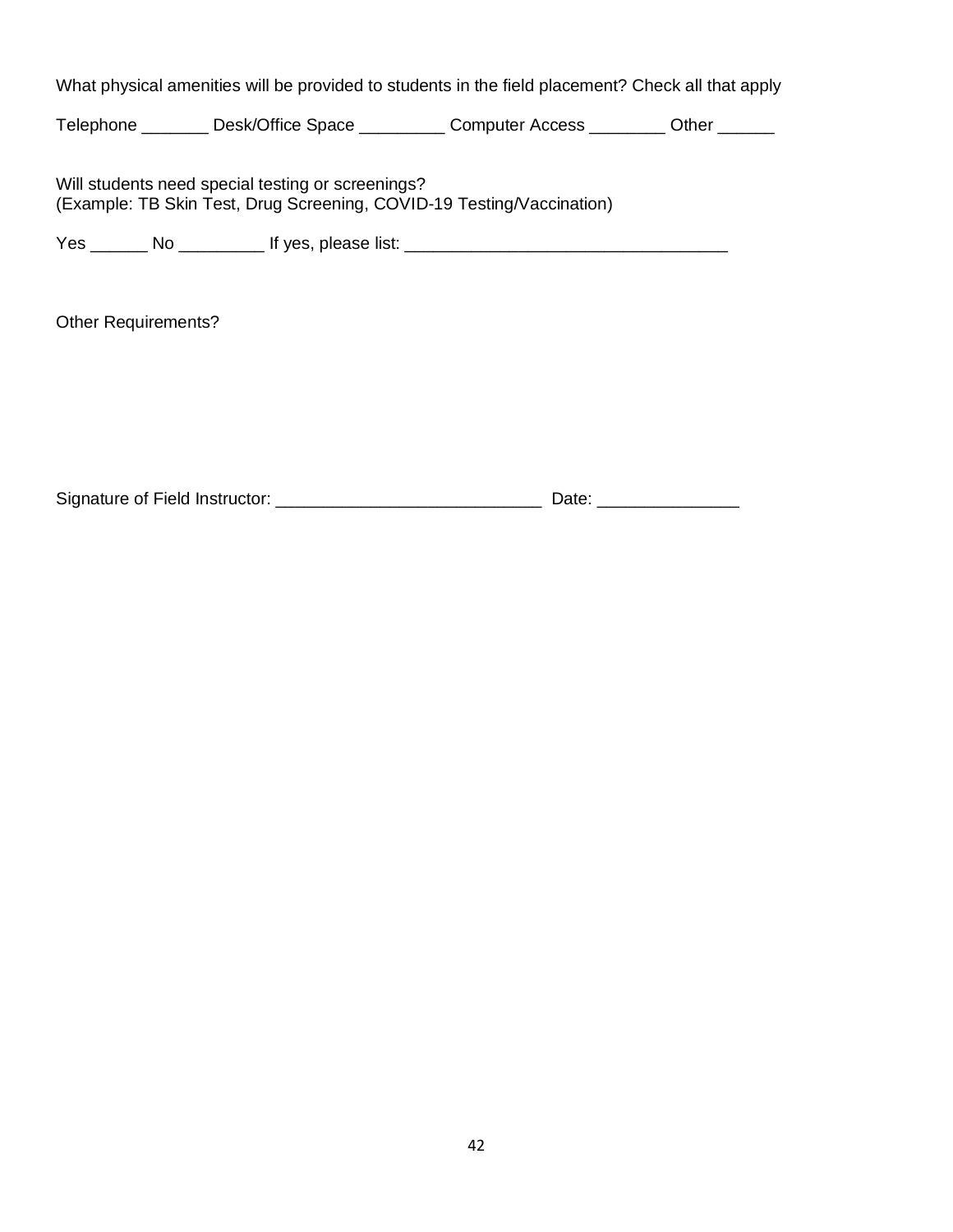#### **Delta State University Department of Social Work Agency and University Agreement**

This agreement is between (Name of Agency) \_ and the Delta State University Department of Social Work regarding the field instruction of a senior social work major. The program, student, and agency shall follow the policies outlined in the DSU Field Manual. This agreement will be in effect from January \_\_\_\_\_\_\_\_\_ (Date/Year) to May \_\_\_\_\_\_\_\_ (Date/Year).

(Name of Agency) agrees to accept a student for field instruction and to provide them with supervision and professional experiences consistent with the objectives set forth and agreed upon in the Student Learning Contract as confirmed and approved by the DSU faculty liaison. Let it be known that either party may cancel this agreement, effectively ending the student's internship experience, before the end of the semester provided ample notice is provided. If there are personnel or policy changes made in the agency that would directly impact the student, the agency is to notify the assigned Field Liaison immediately so a plan of action can be created and implemented for the continuity of the student's learning experience.

It is understood that the assigned field instructor will assist DSU faculty in evaluating student performance, but the ultimate responsibility for determining and assigning grades and/or course credit lies with the DSU faculty liaison and/or Director of BSW Field Education.

#### THE FOLLOWING AGENCY PERSONNEL WILL INSTRUCT THE STUDENTS:

| degree experience when possible.                                   | The primary instructor is the person to whom the student will report and is the person who will evaluate<br>the student. The primary instructor should be a degreed social worker with at least two years of post- |  |
|--------------------------------------------------------------------|--------------------------------------------------------------------------------------------------------------------------------------------------------------------------------------------------------------------|--|
| student in event of a temporary absence of the primary instructor. | A support instructor is not required, but in some agencies, this person will be available to help the                                                                                                              |  |
|                                                                    |                                                                                                                                                                                                                    |  |
|                                                                    |                                                                                                                                                                                                                    |  |
|                                                                    |                                                                                                                                                                                                                    |  |
|                                                                    |                                                                                                                                                                                                                    |  |
| DSU Director of Field Education (Signature/Date):                  |                                                                                                                                                                                                                    |  |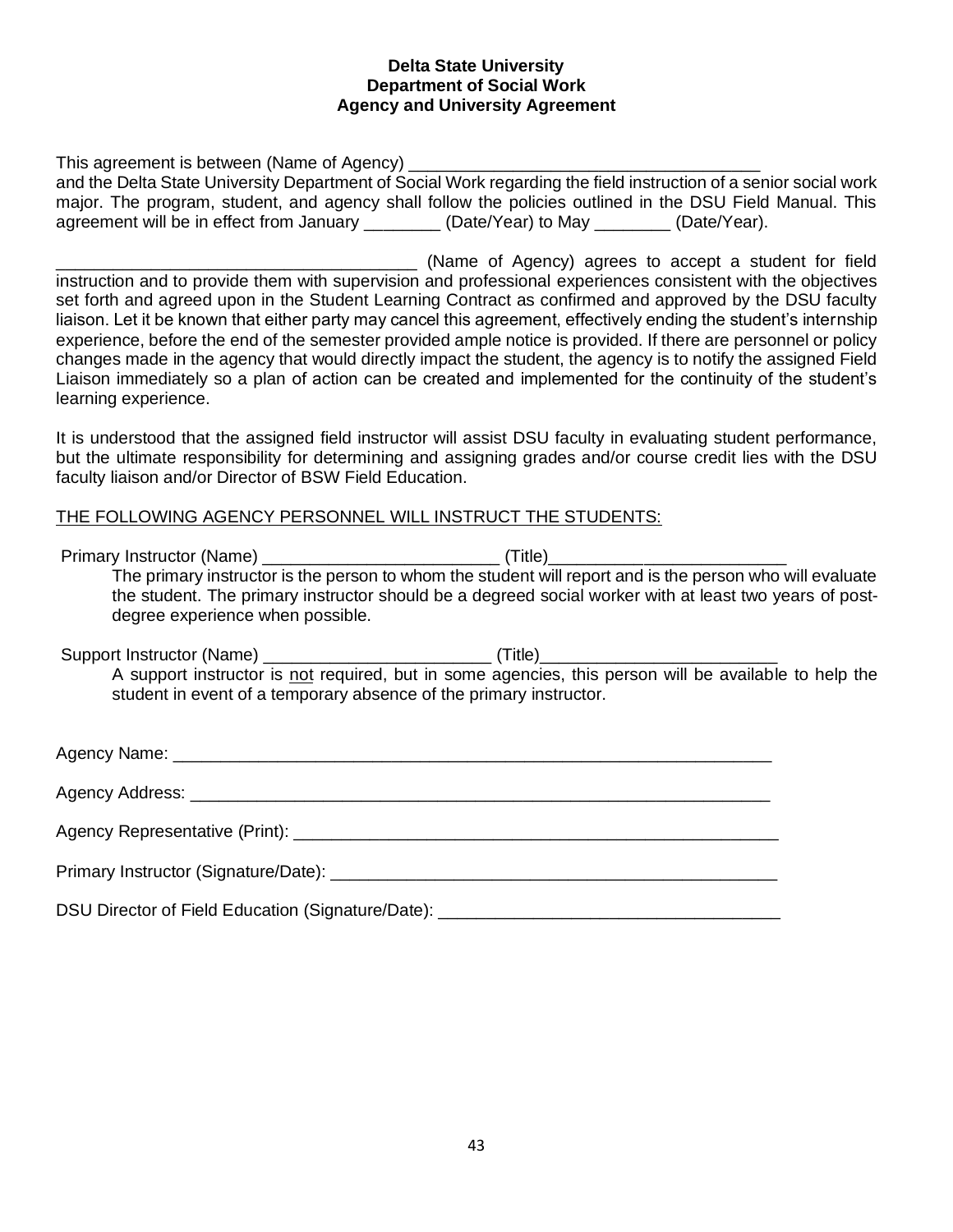#### **Delta State University Department of Social Work Student Learning Contract**

| <u> 1989 - Johann Stoff, amerikansk politiker (d. 1989)</u>                 |  |
|-----------------------------------------------------------------------------|--|
|                                                                             |  |
|                                                                             |  |
|                                                                             |  |
|                                                                             |  |
| *Faculty information will be provided prior to the student's start date.    |  |
| Dates of Placement: January _____(day) through May ____(day) of ____(year). |  |

#### **Learning Objectives of SWO 475 Field Practicum:**

A) Upon completion of SWO 475 Field Practicum, all Delta State University BSW students should be able to do the following:

- 1) Practice within the values and ethics of the social work profession and with an understanding of and respect for the positive value of diversity
- 2) Identify and assess problems in the relationship between people and social institutions (including service gaps), plan for their solution, and evaluate their outcomes
- 3) Understand the forms and mechanisms of oppression and discrimination and the strategies of change that advance social and economic justice
- 4) Communicate effectively with others in a purposeful way, encouraging open and trusting relationships
- 5) Understand the current structures and issues of the social work profession
- 6) Assess the needs of populations-at-risk with emphasis on working with rural populations as both client and action systems
- 7) Demonstrate the following skills in working with systems of varying sizes: engaging, interviewing, defining issues, collecting data, recording, assessing, planning, contracting, intervening in alternative ways, evaluating, terminating, and following-up
- 8) Demonstrate the professional use of self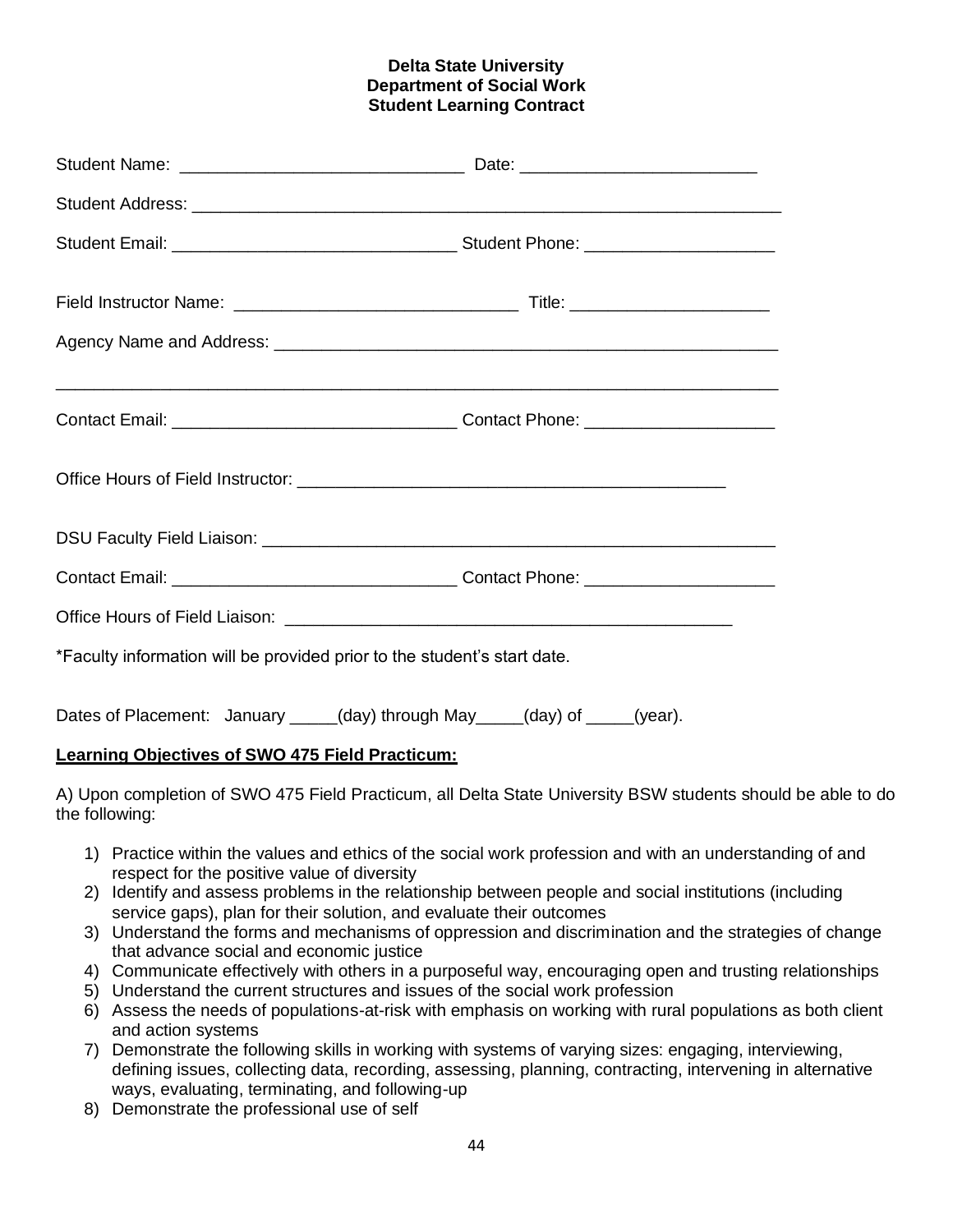- 9) Use communication skills differentially with a variety of client populations, colleagues, and members of the community
- 10) Apply critical thinking skills within the context of professional social work practice
- 11) Analyze social policies and how they impact client systems, workers, and agencies
- 12) Understand agency structure, allocation of role performance, and the impact of organizational power and policies on client systems and, under supervision seek necessary organizational change
- 13) Evaluate research studies and apply findings to practice and evaluate their own practice interventions and those of relevant systems under supervision
- 14) Use supervision appropriate to generalist practice
- 15) Apply knowledge of biopsychosocial variables that affect individual development and behavior and use theoretical frameworks to understand the interactions among individuals and between individuals and social systems such as families, groups, organizations, and communities
- B) Upon completion of SWO 475 Field Practicum, all Delta State University Social Work students place at \_\_\_\_\_\_\_\_\_\_\_\_\_\_\_\_\_\_\_\_\_\_\_\_\_\_\_ (Name of Agency) should be able to do the following:

| 1) |  |  |  |  |
|----|--|--|--|--|
| 2) |  |  |  |  |
| 3) |  |  |  |  |
| 4) |  |  |  |  |
| 5) |  |  |  |  |
| 6) |  |  |  |  |
| 7) |  |  |  |  |
| 8) |  |  |  |  |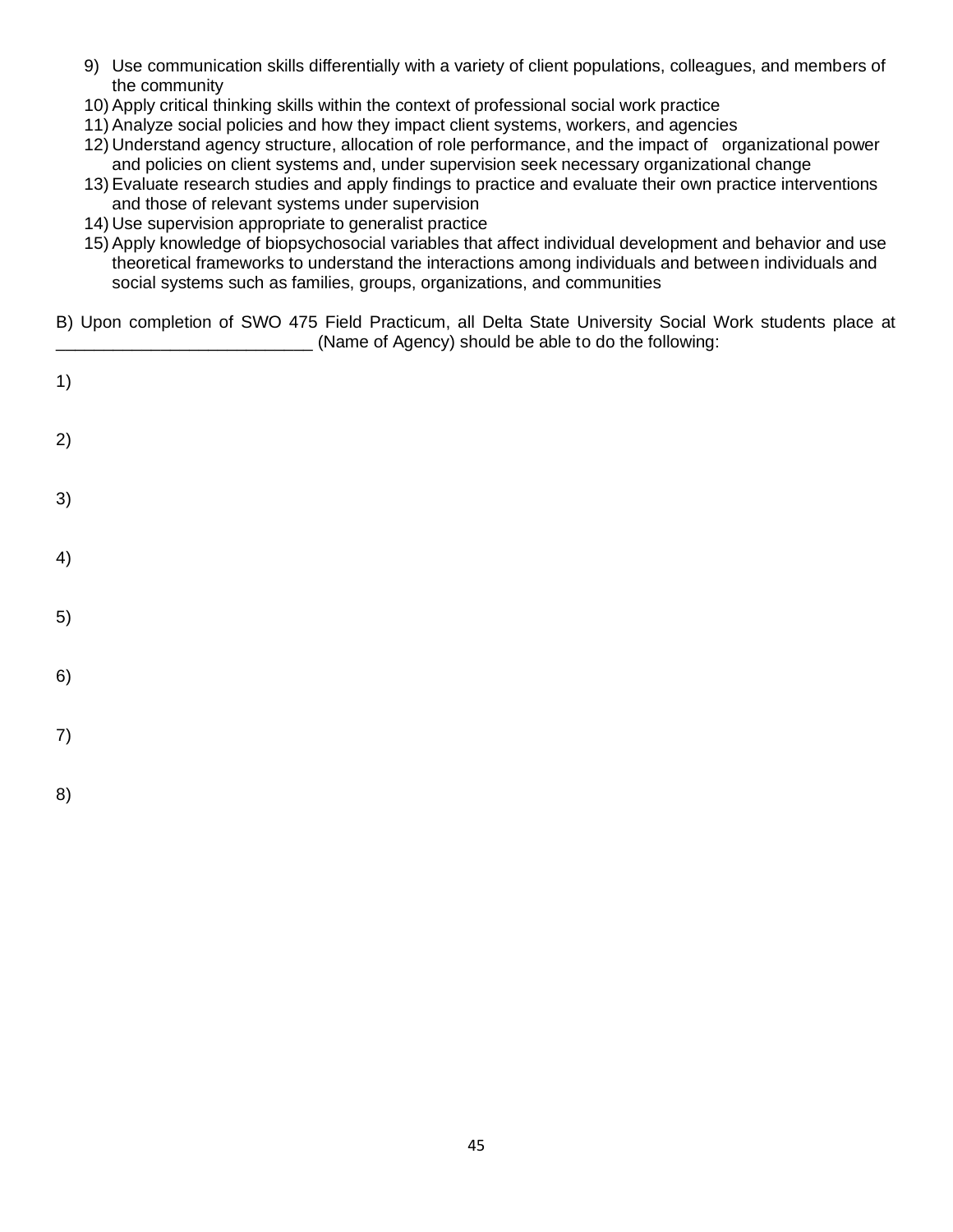| C) Students will be expected to perform the following tasks to reach set learning objectives:              |
|------------------------------------------------------------------------------------------------------------|
| 1)                                                                                                         |
| 2)                                                                                                         |
|                                                                                                            |
| 3)                                                                                                         |
| 4)                                                                                                         |
| 5)                                                                                                         |
|                                                                                                            |
| 6)                                                                                                         |
| 7)                                                                                                         |
|                                                                                                            |
| 8)                                                                                                         |
| D) Orientation to the Field Practicum agency will be guided by the following action items:                 |
| 1)                                                                                                         |
|                                                                                                            |
| 2)                                                                                                         |
| 3)                                                                                                         |
|                                                                                                            |
| 4)                                                                                                         |
| 5)                                                                                                         |
| 6)                                                                                                         |
|                                                                                                            |
| 7)                                                                                                         |
| 8)                                                                                                         |
| E) The formal evaluations of student performance, at the mid-term and final point of the semester, will be |

conducted by \_\_\_\_\_\_\_\_\_\_\_\_\_\_\_\_\_\_\_\_\_\_\_\_\_\_\_\_\_\_\_\_\_ (Name of Field Instructor) using the following criteria: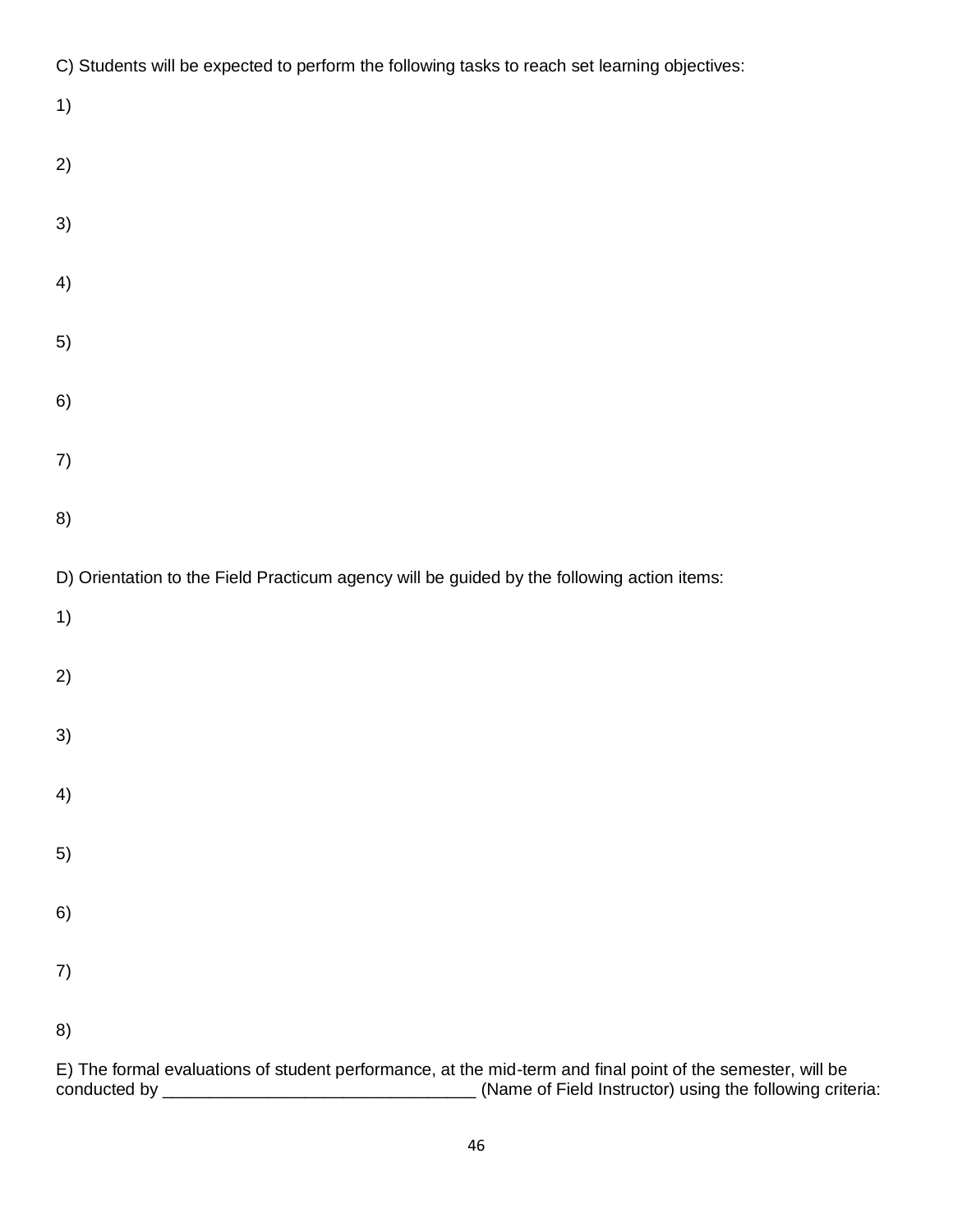| ٠ |  |
|---|--|

- 2)
- 3)
- 4)

5)

F) The following factors will be considered by DSU faculty in determining the student's final grade for SWO 475 Field Practicum:

1) Student performance in the agency as evaluated by the Field Instructor at the mid-term and final point of the semester

- 2) Student participation and evaluation during the site visit conference
- 3) Successful completion of co-requisite assignments such as the Capstone Project
- 4) Satisfactory submission of all weekly questions
- 5) Satisfactory and honest submission of all weekly practicum hours reports
- 6) Participation in supervision with the assigned field instructor
- 7) Adherence to the *NASW Code of Ethics* and agency policies Failure to complete any of the above will result in a grade of 'I' until completed.

It is understood by all parties signing this agreement that Delta State University as represented by the DSU BSW Field Liaison has the ultimate responsibility for determining the student's final grade.

| Student Signature _               | Date |
|-----------------------------------|------|
| <b>Field Instructor Signature</b> | Date |

Field Liaison Signature \_\_\_\_\_\_\_\_\_\_\_\_\_\_\_\_\_\_\_\_\_\_\_\_\_\_\_\_\_\_ Date \_\_\_\_\_\_\_\_\_\_\_\_\_\_\_\_\_\_\_\_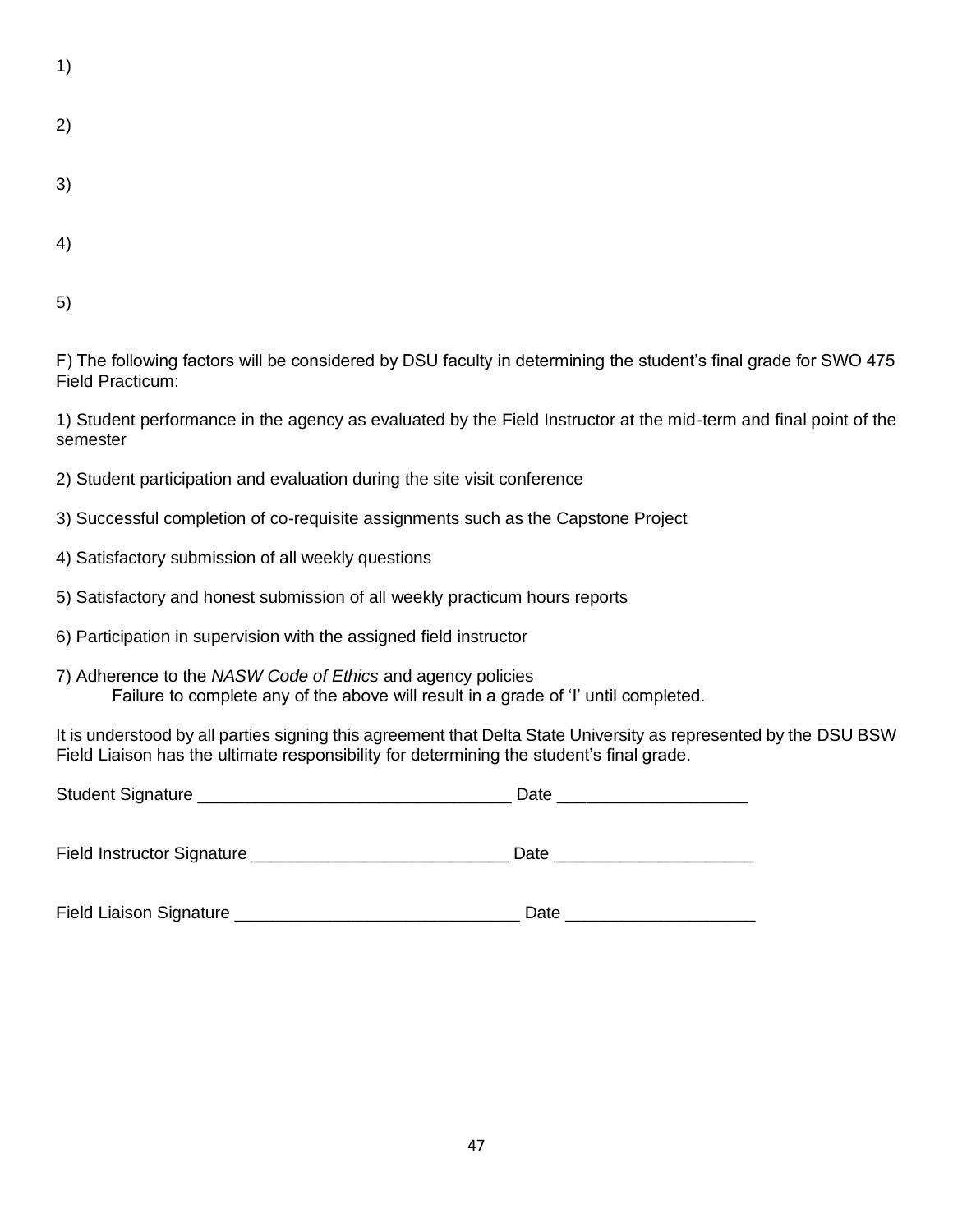#### **Delta State University Department of Social Work Field Instruction Weekly Activity and Hours Report**

| Student _________________________________                                                                                                                                                                                                                                                               | Agency __________________________                                                                                                                                                                               |
|---------------------------------------------------------------------------------------------------------------------------------------------------------------------------------------------------------------------------------------------------------------------------------------------------------|-----------------------------------------------------------------------------------------------------------------------------------------------------------------------------------------------------------------|
| Week of _______________________________                                                                                                                                                                                                                                                                 | Supervised by _________________                                                                                                                                                                                 |
| Hours: Monday _________________                                                                                                                                                                                                                                                                         | Tuesday __________________________                                                                                                                                                                              |
| Wednesday ________________                                                                                                                                                                                                                                                                              | Thursday _______________________                                                                                                                                                                                |
| Friday _____________________                                                                                                                                                                                                                                                                            |                                                                                                                                                                                                                 |
| Field Instructor & Student Weekly Supervision Date: ____________________________<br>Is there a need for conference with University Liaison: Yes _____No______                                                                                                                                           |                                                                                                                                                                                                                 |
|                                                                                                                                                                                                                                                                                                         |                                                                                                                                                                                                                 |
| <b>Observational Activities</b><br><b>Field Trip</b><br><b>Audio Visual</b><br><b>Observational Interview</b>                                                                                                                                                                                           | <b>Meetings Attended</b><br>________Staff Meeting/Webinar<br>Informational Meeting<br><b>Court Sessions</b>                                                                                                     |
| <b>Skill Learning Activities</b><br>_____Intake Interview<br>______Crisis Interview<br>_______Small Group Sessions<br>_______Large Group Sessions<br>_______Family Interview<br>_______Conference with Agency Staff<br>______Conference with Resources<br>______Telephone Calls<br>Work with Volunteers | <b>Written Skills</b><br>Social Summary<br>Care Recordings<br><b>Croup Reports</b><br>_________Agency Forms<br>Letters<br>Meeting Notes<br>________Activity Report<br>______Court Report<br>Program Development |
| Other:                                                                                                                                                                                                                                                                                                  |                                                                                                                                                                                                                 |

Use the bottom or back of this form to make comments you would like to share with your Field Liaison regarding your field experience and/or any problems you may be having applying classroom concepts in the field.

\_\_\_\_\_\_\_\_\_\_\_\_\_\_\_\_\_\_\_\_\_\_\_\_\_\_\_\_\_\_\_\_\_\_\_\_\_\_\_\_\_\_\_\_\_\_\_\_\_\_\_\_\_\_\_

 $\_$  ,  $\_$  ,  $\_$  ,  $\_$  ,  $\_$  ,  $\_$  ,  $\_$  ,  $\_$  ,  $\_$  ,  $\_$  ,  $\_$  ,  $\_$  ,  $\_$  ,  $\_$  ,  $\_$  ,  $\_$  ,  $\_$  ,  $\_$  ,  $\_$  ,  $\_$  ,  $\_$  ,  $\_$  ,  $\_$  ,  $\_$  ,  $\_$  ,  $\_$  ,  $\_$  ,  $\_$  ,  $\_$  ,  $\_$  ,  $\_$  ,  $\_$  ,  $\_$  ,  $\_$  ,  $\_$  ,  $\_$  ,  $\_$  ,

Comments:

*\*Students who are found to submit false or misleading hours reports will be subject to disciplinary action which may include dismissal from the Field Practicum and/or the DSU BSW Program.* 

 $\_$  ,  $\_$  ,  $\_$  ,  $\_$  ,  $\_$  ,  $\_$  ,  $\_$  ,  $\_$  ,  $\_$  ,  $\_$  ,  $\_$  ,  $\_$  ,  $\_$  ,  $\_$  ,  $\_$  ,  $\_$  ,  $\_$  ,  $\_$  ,  $\_$  ,  $\_$  ,  $\_$  ,  $\_$  ,  $\_$  ,  $\_$  ,  $\_$  ,  $\_$  ,  $\_$  ,  $\_$  ,  $\_$  ,  $\_$  ,  $\_$  ,  $\_$  ,  $\_$  ,  $\_$  ,  $\_$  ,  $\_$  ,  $\_$  ,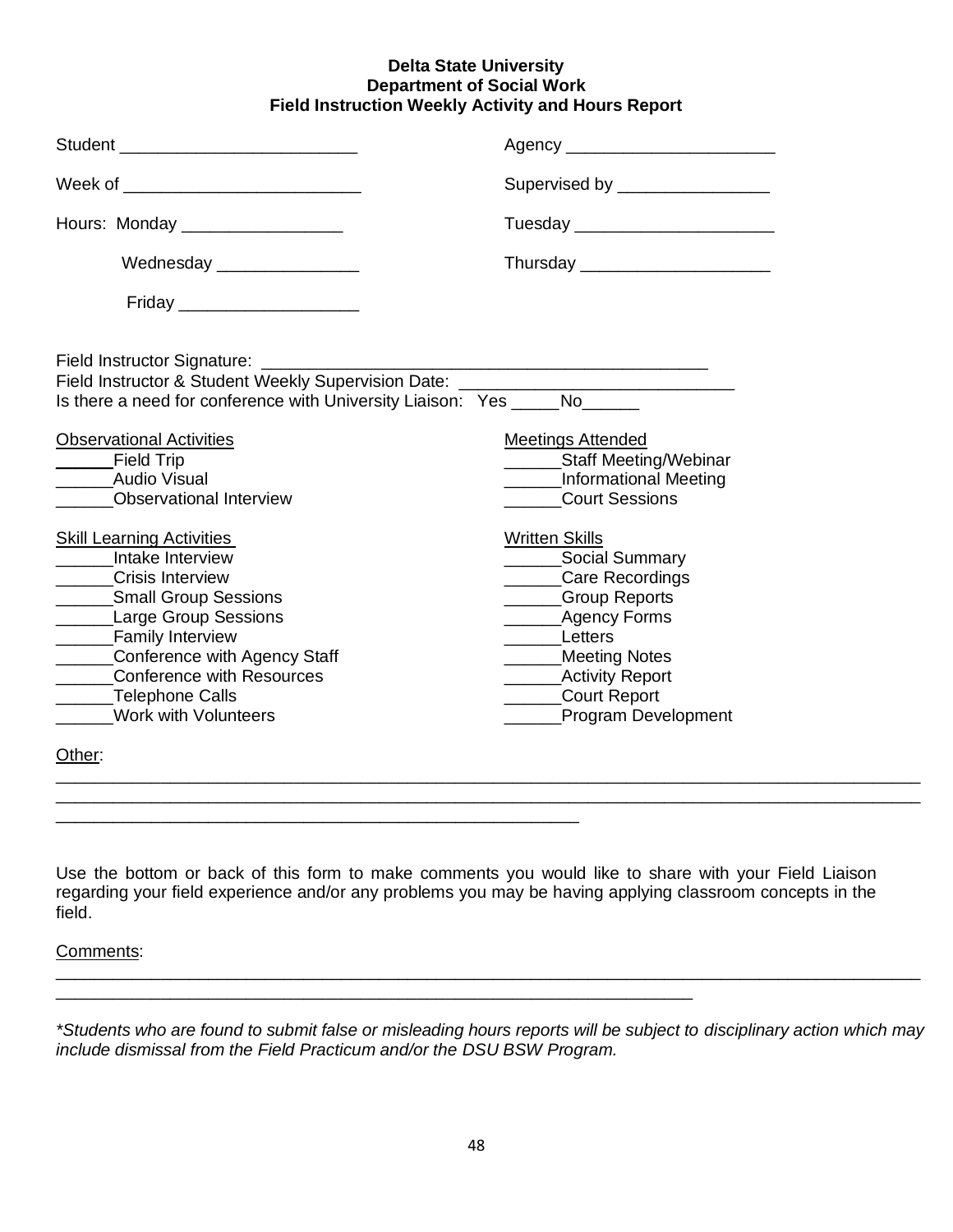

Department of Social Work

# **Field Practicum Site Visit Rubric**

| Date of Visit: |  |  |
|----------------|--|--|

Field liaisons are to address the following prompts and make notations based upon the feedback from both the field student and the field instructor. This formative rubric is intended to provide clarity in assessing the student's performance while in the field practicum. The feedback on this evaluation will be kept confidential as part of the student's academic record. A copy will be retained and reviewed by the Director of BSW Field Education. Should concerns arise, students and/or field instructors will be contacted for further discussion or to develop and implement an appropriate plan of action.

#### **Student Response:**

|                       |   |                |   | 1) I have been oriented to the agency including a review of policy and procedure.                  |
|-----------------------|---|----------------|---|----------------------------------------------------------------------------------------------------|
| $\Omega$              | 1 | $\overline{2}$ | 3 | 4                                                                                                  |
| Not at all            |   | Somewhat       |   | Totally                                                                                            |
|                       |   |                |   | 2) I understand the agency's goals, structure, mission, goals, and purpose.                        |
| $\Omega$              | 1 | 2              | 3 | 4                                                                                                  |
| Not at all            |   | Somewhat       |   | Totally                                                                                            |
|                       |   |                |   | 3) I understand my role and responsibilities, and they have been clearly explained to me.          |
| $\mathbf 0$           | 1 | $\overline{2}$ | 3 | 4                                                                                                  |
| Not at all            |   | Somewhat       |   | Totally                                                                                            |
| absence or emergency. |   |                |   | 4) I understand what is expected of me in relation to work hours, times, and what to do in case of |
| 0                     | 1 | 2              | 3 | 4                                                                                                  |
| Not at all            |   | Somewhat       |   | Totally                                                                                            |
|                       |   |                |   | 5) I was given information on what to do in case of emergency including inclement weather.         |
| $\mathbf 0$           | 1 | $\overline{2}$ | 3 | 4                                                                                                  |
| Not at all            |   | Somewhat       |   | Totally                                                                                            |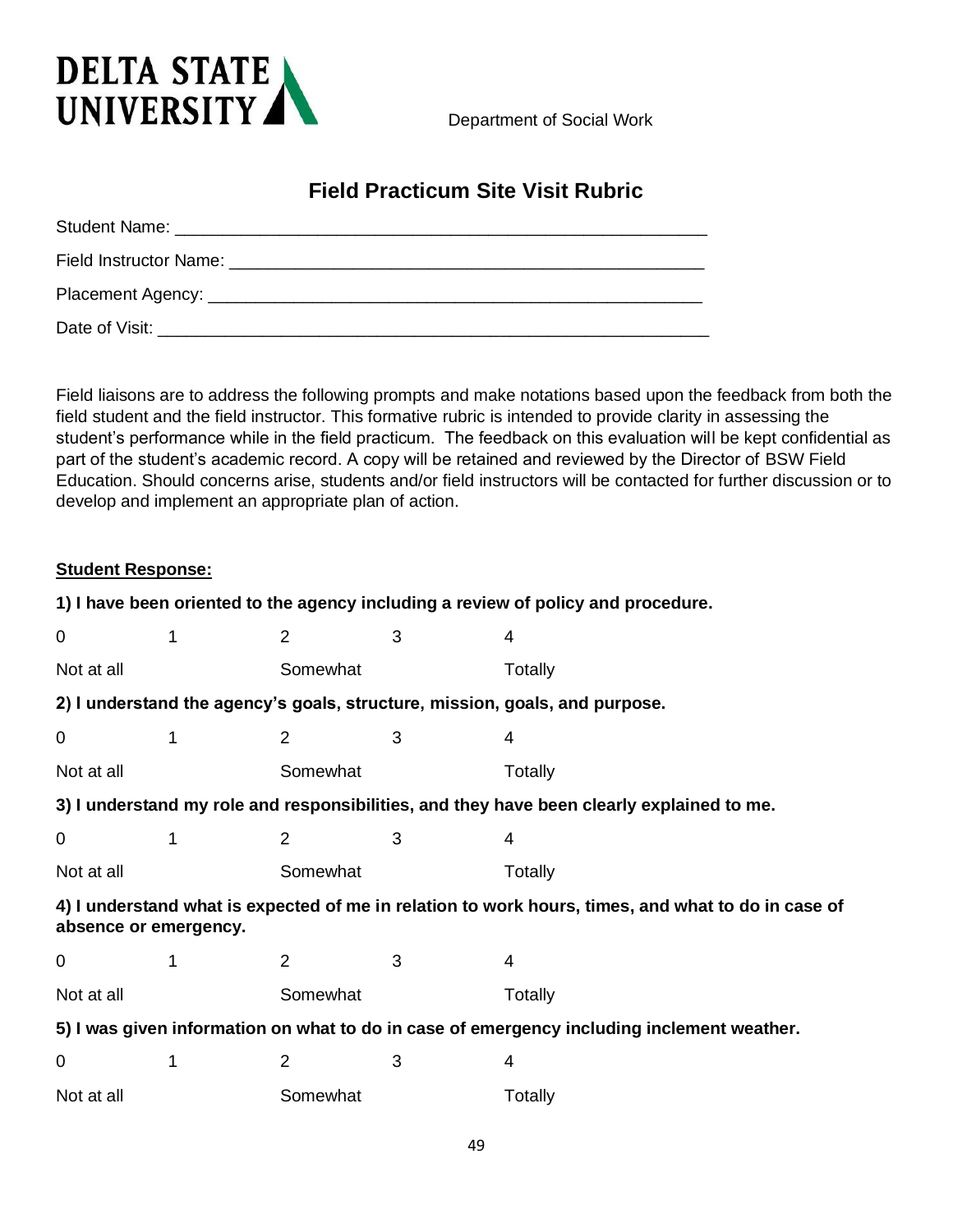|                                                                                                    |                                  |                |              | 6) My questions and concerns were addressed during or after orientation.                                |  |
|----------------------------------------------------------------------------------------------------|----------------------------------|----------------|--------------|---------------------------------------------------------------------------------------------------------|--|
| 0                                                                                                  | 1                                | 2              | 3            | 4                                                                                                       |  |
| Not at all                                                                                         |                                  | Somewhat       |              | Totally                                                                                                 |  |
|                                                                                                    |                                  |                |              | 7) I have been given a tour of the agency and have been introduced to staff.                            |  |
| 0                                                                                                  | 1                                | 2              | 3            | $\overline{4}$                                                                                          |  |
| Not at all                                                                                         |                                  | Somewhat       |              | Totally                                                                                                 |  |
| educational needs.                                                                                 |                                  |                |              | 8) The number of learning opportunities have been sufficient in meeting and supporting my               |  |
| 0                                                                                                  | 1                                | 2              | 3            | 4                                                                                                       |  |
| Not at all                                                                                         |                                  | Somewhat       |              | Totally                                                                                                 |  |
| development.                                                                                       |                                  |                |              | 9) The types of learning activities have been supportive of my professional and academic                |  |
| 0                                                                                                  | 1                                | $\overline{2}$ | 3            | 4                                                                                                       |  |
| Not at all                                                                                         |                                  | Somewhat       |              | Totally                                                                                                 |  |
|                                                                                                    |                                  |                |              | 10) I feel welcome at the agency and have been supported by the field instructor and staff.             |  |
| 0                                                                                                  | 1                                | $\overline{2}$ | 3            | $\overline{4}$                                                                                          |  |
| Not at all                                                                                         |                                  | Somewhat       |              | Totally                                                                                                 |  |
|                                                                                                    |                                  |                |              | 11) I am receiving valuable feedback during the minimum of one hour of weekly supervision.              |  |
| 0                                                                                                  | 1                                | $\overline{2}$ | 3            | $\overline{4}$                                                                                          |  |
| Not at all                                                                                         |                                  | Somewhat       |              | Totally                                                                                                 |  |
|                                                                                                    |                                  |                |              | 12) I understand the purpose and function of supervision and find it to be helpful.                     |  |
| $0 \qquad \qquad$                                                                                  | $\mathbf 1$                      | 2              | $\mathbf{3}$ | 4                                                                                                       |  |
| Not at all                                                                                         |                                  | Somewhat       |              | Totally                                                                                                 |  |
| 13) I am able to ask questions and receive support outside of the designated time for supervision. |                                  |                |              |                                                                                                         |  |
| 0                                                                                                  | 1                                | $\overline{2}$ | 3            | 4                                                                                                       |  |
| Not at all                                                                                         |                                  | Somewhat       |              | Totally                                                                                                 |  |
|                                                                                                    | upon in the learning contract.   |                |              | 14) The field instructor provides opportunities for learning and demonstration of the activities agreed |  |
| 0                                                                                                  | 1                                | $\overline{2}$ | 3            | 4                                                                                                       |  |
| Not at all                                                                                         |                                  | Somewhat       |              | Totally                                                                                                 |  |
|                                                                                                    | develop my knowledge and skills. |                |              | 15) The field instructor is aware of my strengths and weaknesses and provides opportunities for me to   |  |

0 1 2 3 4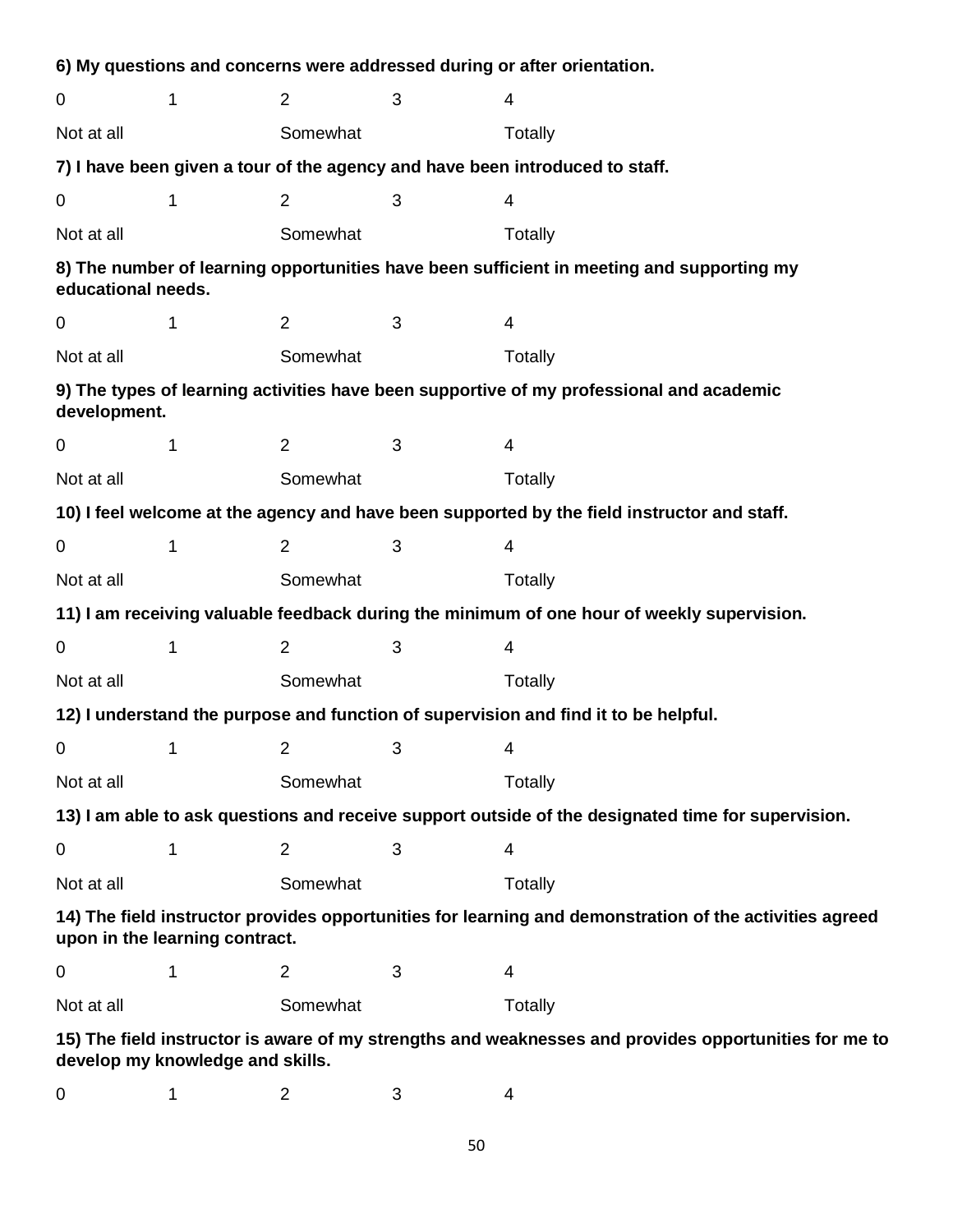| Not at all                                                                                       |             | Somewhat       |                                                                    | Totally                                                                                               |  |
|--------------------------------------------------------------------------------------------------|-------------|----------------|--------------------------------------------------------------------|-------------------------------------------------------------------------------------------------------|--|
| 16) The field practicum provides opportunities for integrating classroom concepts into practice. |             |                |                                                                    |                                                                                                       |  |
| $\pmb{0}$                                                                                        | $\mathbf 1$ | $\overline{2}$ | 3                                                                  | 4                                                                                                     |  |
| Not at all                                                                                       |             | Somewhat       |                                                                    | Totally                                                                                               |  |
|                                                                                                  |             |                | 17) I feel that I can be open and honest with my field instructor. |                                                                                                       |  |
| $\boldsymbol{0}$                                                                                 | 1           | 2              | 3                                                                  | 4                                                                                                     |  |
| Not at all                                                                                       |             | Somewhat       |                                                                    | <b>Totally</b>                                                                                        |  |
|                                                                                                  |             |                |                                                                    | 18) Cultural differences are respectfully appreciated within my field agency.                         |  |
| 0                                                                                                | 1           | $\overline{2}$ | 3                                                                  | 4                                                                                                     |  |
| Not at all                                                                                       |             | Somewhat       |                                                                    | Totally                                                                                               |  |
|                                                                                                  |             |                |                                                                    | 19) My field instructor models best practices of cultural competency, social work values, and ethics. |  |
| 0                                                                                                | 1           | $\overline{2}$ | 3                                                                  | 4                                                                                                     |  |
| Not at all                                                                                       |             | Somewhat       |                                                                    | Totally                                                                                               |  |
|                                                                                                  |             |                | 20) I am confident about my performance in the field practicum.    |                                                                                                       |  |
| 0                                                                                                | 1           | $\overline{2}$ | 3                                                                  | 4                                                                                                     |  |
| Not at all                                                                                       |             | Somewhat       |                                                                    | Totally                                                                                               |  |
| <b>General Comments:</b>                                                                         |             |                |                                                                    |                                                                                                       |  |
|                                                                                                  |             |                |                                                                    |                                                                                                       |  |
|                                                                                                  |             |                |                                                                    |                                                                                                       |  |
|                                                                                                  |             |                |                                                                    |                                                                                                       |  |
|                                                                                                  |             |                |                                                                    |                                                                                                       |  |
|                                                                                                  |             |                |                                                                    |                                                                                                       |  |
| Field Instructor Response:                                                                       |             |                |                                                                    |                                                                                                       |  |
|                                                                                                  |             |                |                                                                    | 1) The student has been oriented to the agency including a review of policy and procedure.            |  |
| 0                                                                                                | 1           | 2              | 3                                                                  | $\overline{4}$                                                                                        |  |
| Not at all                                                                                       |             | Somewhat       |                                                                    | Totally                                                                                               |  |
|                                                                                                  |             |                |                                                                    | 2) The student understands the agency's goals, structure, mission, goals, and purpose.                |  |
| 0                                                                                                | 1           | 2              | 3                                                                  | 4                                                                                                     |  |
| Not at all                                                                                       |             | Somewhat       |                                                                    | Totally                                                                                               |  |
|                                                                                                  |             |                |                                                                    | 3) Roles and responsibilities of the student and supervisor were clearly explained and agreed upon.   |  |
| 0                                                                                                | 1           | 2              | 3                                                                  | 4                                                                                                     |  |
| Not at all                                                                                       |             | Somewhat       |                                                                    | Totally                                                                                               |  |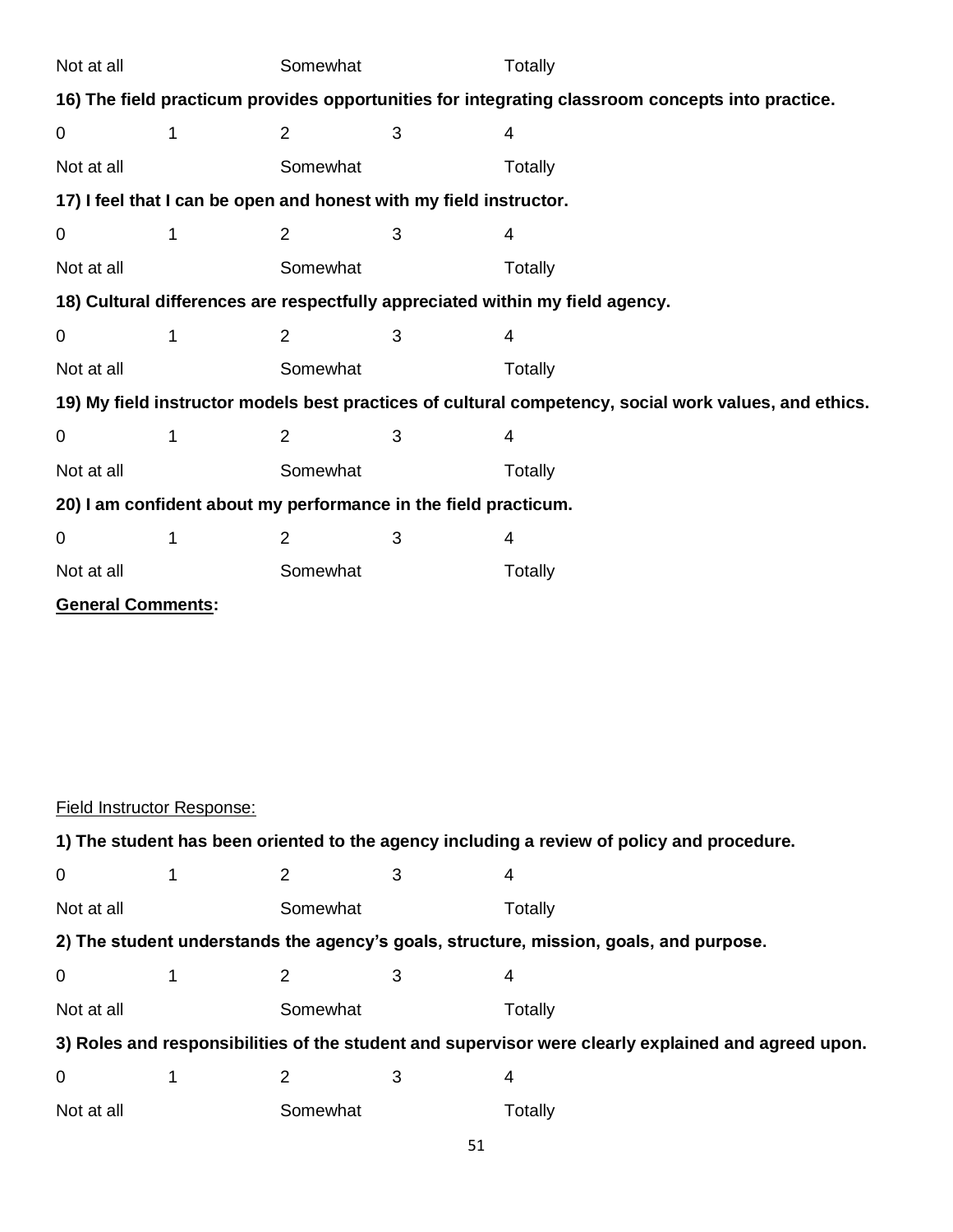|                       | in case of absence or emergency. |                |                                                                      | 4) The student understands what is expected of them in relation to work hours, times, and what to do  |
|-----------------------|----------------------------------|----------------|----------------------------------------------------------------------|-------------------------------------------------------------------------------------------------------|
| $\mathbf 0$           | 1                                | $\overline{2}$ | 3                                                                    | $\overline{4}$                                                                                        |
| Not at all            |                                  | Somewhat       |                                                                      | Totally                                                                                               |
|                       |                                  |                |                                                                      | 5) The student was given information on what to do in case of emergency including inclement weather.  |
| $\mathbf 0$           | 1                                | $\overline{2}$ | 3                                                                    | 4                                                                                                     |
| Not at all            |                                  | Somewhat       |                                                                      | Totally                                                                                               |
|                       |                                  |                | 6) The student asked relevant questions during or after orientation. |                                                                                                       |
| $\mathbf 0$           | 1                                | $\overline{2}$ | 3                                                                    | 4                                                                                                     |
| Not at all            |                                  | Somewhat       |                                                                      | Totally                                                                                               |
|                       |                                  |                |                                                                      | 7) The student has been given a tour of the agency and have been introduced to staff.                 |
| $\mathbf 0$           | $\mathbf 1$                      | $\overline{2}$ | 3                                                                    | 4                                                                                                     |
| Not at all            |                                  | Somewhat       |                                                                      | Totally                                                                                               |
| educational needs.    |                                  |                |                                                                      | 8) I am offering the student an adequate number of learning opportunities to meet and support their   |
| $\mathbf 0$           | 1                                | $\overline{2}$ | 3                                                                    | 4                                                                                                     |
| Not at all            |                                  | Somewhat       |                                                                      | Totally                                                                                               |
| academic development. |                                  |                |                                                                      | 9) The types of learning activities offered have been supportive of the student's professional and    |
| $\mathbf 0$           | 1                                | $\overline{2}$ | 3                                                                    | $\overline{4}$                                                                                        |
| Not at all            |                                  | Somewhat       |                                                                      | Totally                                                                                               |
|                       |                                  |                |                                                                      | 10) The student feels welcome at the agency and has been supported by the field instructor and staff. |
| $\pmb{0}$             | 1                                | $\overline{2}$ | 3                                                                    | $\overline{4}$                                                                                        |
| Not at all            |                                  | Somewhat       |                                                                      | Totally                                                                                               |
| supervision.          |                                  |                |                                                                      | 11) I am providing valuable feedback to the student during the minimum of one hour of weekly          |
| $\boldsymbol{0}$      | 1                                | $\overline{c}$ | 3                                                                    | 4                                                                                                     |
| Not at all            |                                  | Somewhat       |                                                                      | Totally                                                                                               |
|                       |                                  |                |                                                                      | 12) I understand the purpose and function of supervision and find it to be helpful.                   |
| $\mathbf 0$           | 1                                | $\overline{2}$ | 3                                                                    | $\overline{4}$                                                                                        |
| Not at all            |                                  | Somewhat       |                                                                      | Totally                                                                                               |

**13) The student is able to ask questions and receive support outside of the designated time for supervision.**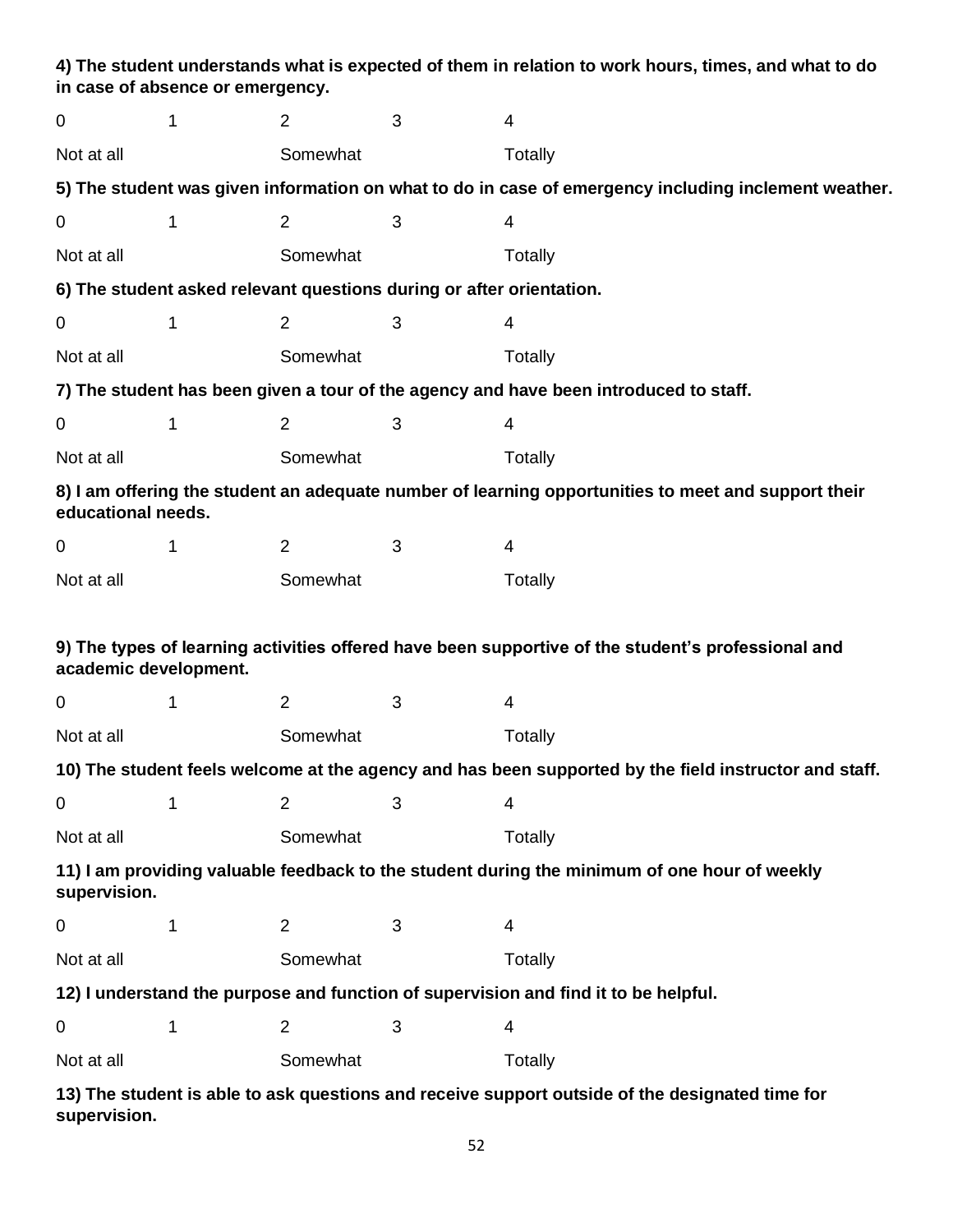| $\overline{0}$                                                                                     | 1  | $\overline{2}$ | 3                                                                   | 4                                                                                                |
|----------------------------------------------------------------------------------------------------|----|----------------|---------------------------------------------------------------------|--------------------------------------------------------------------------------------------------|
| Not at all                                                                                         |    | Somewhat       |                                                                     | Totally                                                                                          |
| agreed upon in the learning contract.                                                              |    |                |                                                                     | 14) The student has been provided opportunities for learning and demonstration of the activities |
| 0                                                                                                  | 1  | $\overline{2}$ | 3                                                                   | 4                                                                                                |
| Not at all                                                                                         |    | Somewhat       |                                                                     | Totally                                                                                          |
| develop their knowledge and skills.                                                                |    |                |                                                                     | 15) I am aware of the student's strengths and weaknesses and provide opportunities for them to   |
| 0                                                                                                  | 1  | $\overline{2}$ | 3                                                                   | 4                                                                                                |
| Not at all                                                                                         |    | Somewhat       |                                                                     | Totally                                                                                          |
|                                                                                                    |    |                |                                                                     | 16) The student is able to integrate classroom concepts into practice.                           |
| 0                                                                                                  | 1  | $\overline{2}$ | 3                                                                   | 4                                                                                                |
| Not at all                                                                                         |    | Somewhat       |                                                                     | <b>Totally</b>                                                                                   |
|                                                                                                    |    |                |                                                                     |                                                                                                  |
|                                                                                                    |    |                | 17) The student has been open and honest with the field instructor. |                                                                                                  |
| 0                                                                                                  | 1  | $\overline{2}$ | 3                                                                   | 4                                                                                                |
| Not at all                                                                                         |    | Somewhat       |                                                                     | Totally                                                                                          |
|                                                                                                    |    |                |                                                                     | 18) Cultural differences are respectfully appreciated within the field agency.                   |
| 0                                                                                                  | 1  | $\overline{2}$ | 3                                                                   | 4                                                                                                |
| Not at all                                                                                         |    | Somewhat       |                                                                     | <b>Totally</b>                                                                                   |
| 19) I model best practices of cultural competency, social work values, and ethics for the student. |    |                |                                                                     |                                                                                                  |
| $\mathbf{O}$                                                                                       | 1. | 2              | 3                                                                   | 4                                                                                                |
| Not at all                                                                                         |    | Somewhat       |                                                                     | Totally                                                                                          |
|                                                                                                    |    |                | 20) I am confident about my performance as the field instructor.    |                                                                                                  |
| $\pmb{0}$                                                                                          | 1  | $\overline{2}$ | 3                                                                   | 4                                                                                                |
| Not at all                                                                                         |    | Somewhat       |                                                                     | Totally                                                                                          |
| <b>General Comments:</b>                                                                           |    |                |                                                                     |                                                                                                  |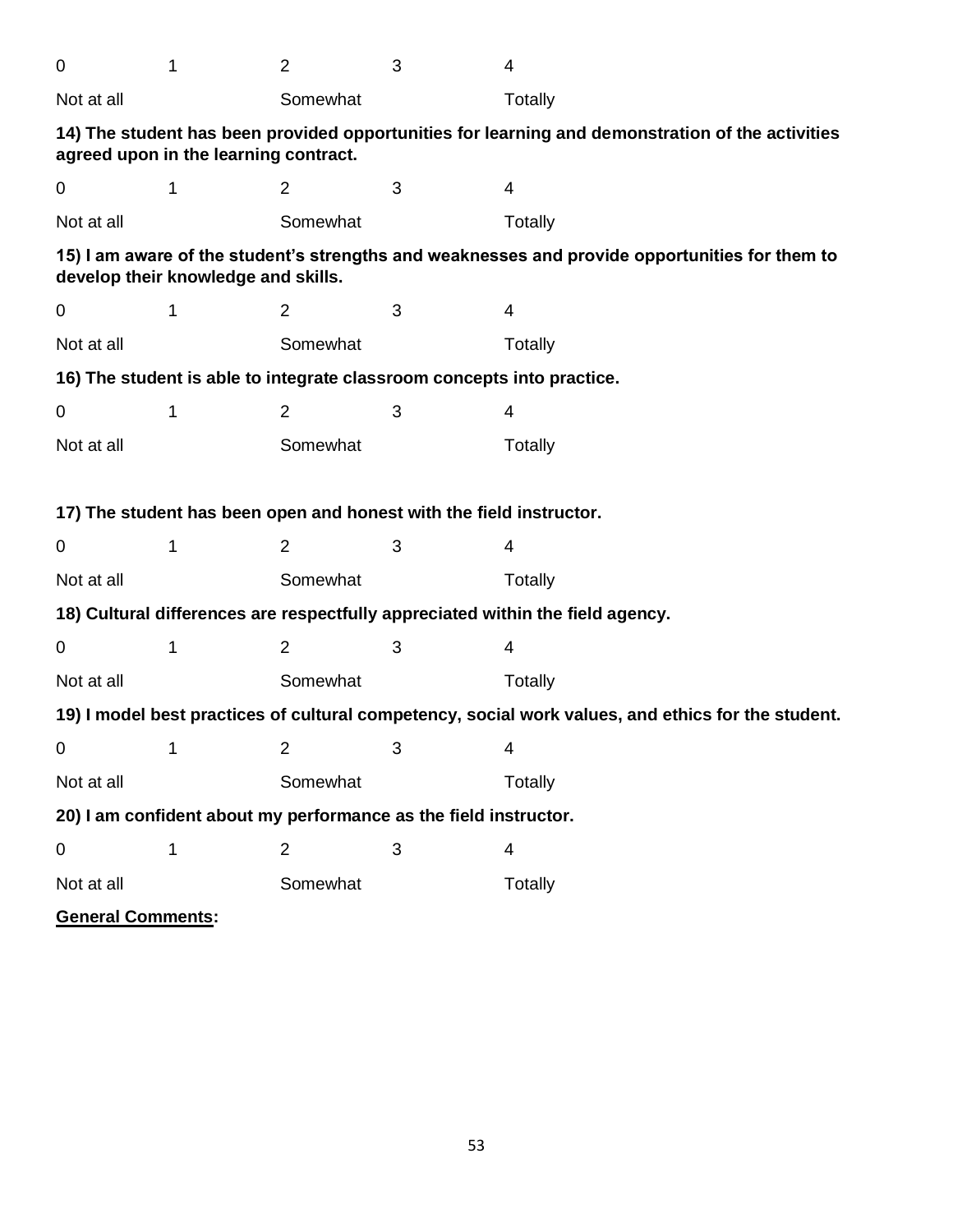|                                                   | Date:                                                                                                                                                                                                                          |
|---------------------------------------------------|--------------------------------------------------------------------------------------------------------------------------------------------------------------------------------------------------------------------------------|
|                                                   | Date:                                                                                                                                                                                                                          |
|                                                   | Date: the contract of the contract of the contract of the contract of the contract of the contract of the contract of the contract of the contract of the contract of the contract of the contract of the contract of the cont |
| Director of BSW Field Education: ________________ | Date:                                                                                                                                                                                                                          |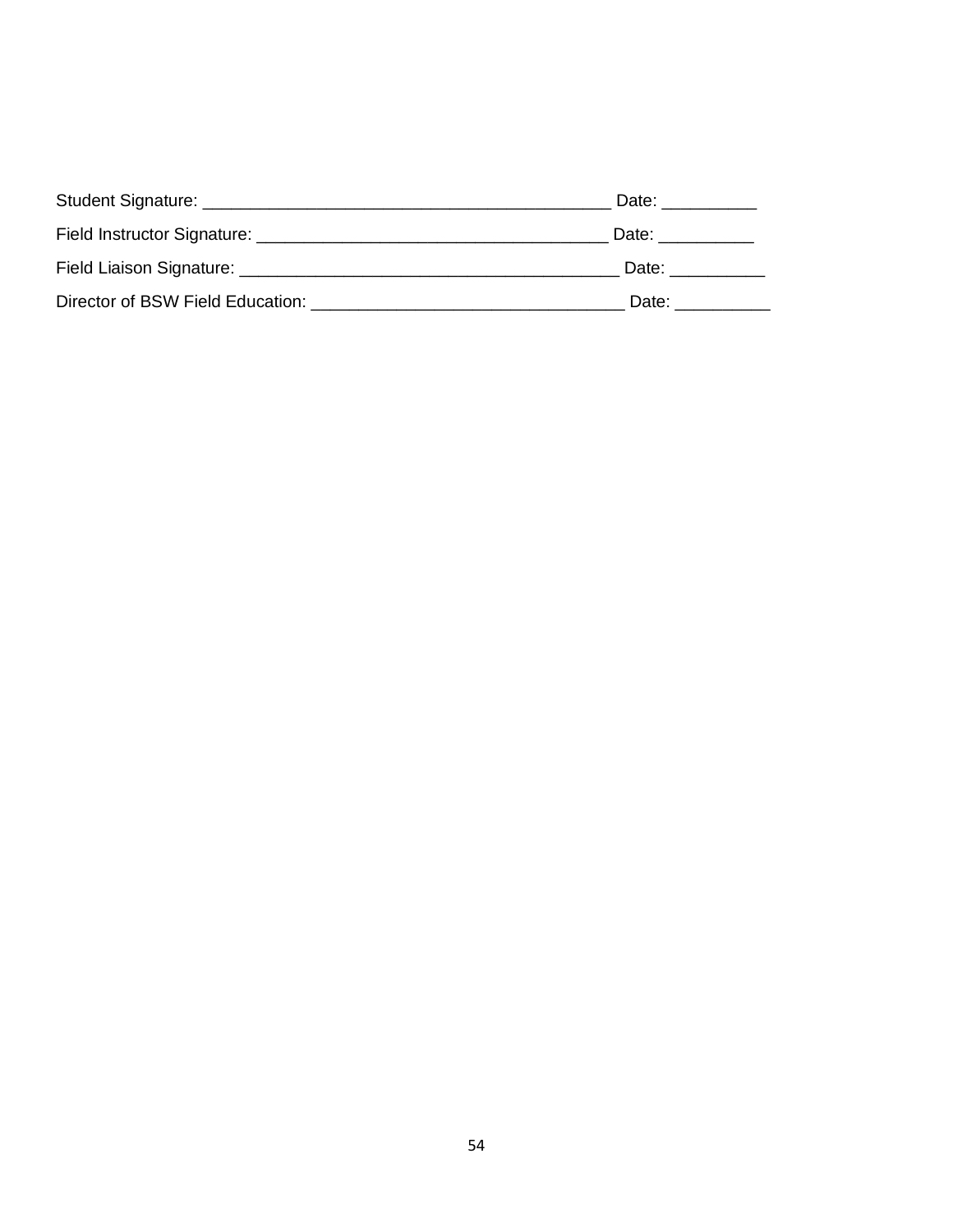#### **Delta State University Department of Social Work Student Evaluation of Field Placement Year\_\_\_\_\_\_\_\_\_**

|             |   |                |   | <b>AGENCY EVALUATION:</b> (TIP: You will only evaluate the AGENCY in this section.)           |  |
|-------------|---|----------------|---|-----------------------------------------------------------------------------------------------|--|
|             |   |                |   | 1) The agency had the capacity and experiential opportunities to meet my learning objectives. |  |
| $\mathbf 0$ | 1 | 2              | 3 | 4                                                                                             |  |
| Not at all  |   | Somewhat       |   | Totally                                                                                       |  |
|             |   |                |   | 2) The role of the social worker was well defined within the agency.                          |  |
| 0           | 1 | $\overline{2}$ | 3 | 4                                                                                             |  |
| Not at all  |   | Somewhat       |   | Totally                                                                                       |  |
|             |   |                |   | 3) The staff was accepting of me, and administration was supportive and cooperative.          |  |
| $\mathbf 0$ | 1 | $\overline{2}$ | 3 | 4                                                                                             |  |
| Not at all  |   | Somewhat       |   | Totally                                                                                       |  |
|             |   |                |   | 4) The agency demonstrated and valued ethical practice and fair treatment of all persons.     |  |
| 0           | 1 | 2              | 3 | 4                                                                                             |  |
| Not at all  |   | Somewhat       |   | Totally                                                                                       |  |
|             |   |                |   | 5) I would recommend this agency to other students for future field placements.               |  |
| 0           | 1 | $\overline{2}$ | 3 | 4                                                                                             |  |
| Not at all  |   | Somewhat       |   | <b>Totally</b>                                                                                |  |
|             |   |                |   |                                                                                               |  |

**FIELD INSTRUCTOR EVALUATION:** (TIP: You will only evaluate the primary FIELD INSTRUCTOR in this section.)

**1) The field instructor established a comfortable working relationship with me.**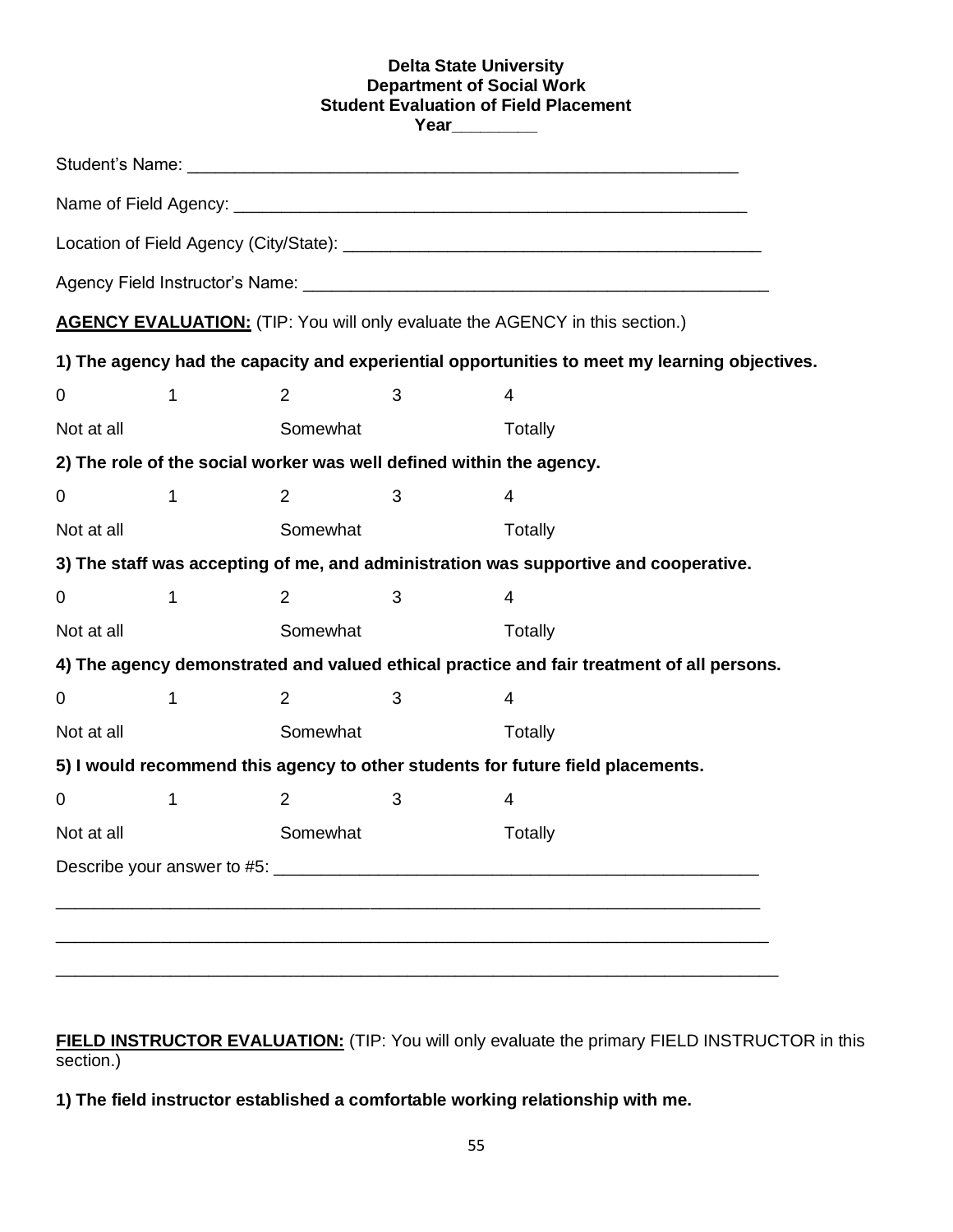| $\mathbf 0$ | 1 | $\overline{2}$                                            | 3 | $\overline{4}$                                                                                     |
|-------------|---|-----------------------------------------------------------|---|----------------------------------------------------------------------------------------------------|
| Not at all  |   | Somewhat                                                  |   | Totally                                                                                            |
|             |   |                                                           |   | 2) The field instructor offered constructive criticism that was helpful to my professional growth. |
| $\mathbf 0$ | 1 | $\overline{2}$                                            | 3 | 4                                                                                                  |
| Not at all  |   | Somewhat                                                  |   | Totally                                                                                            |
|             |   |                                                           |   | 3) The field instructor provided support and feedback often and when needed.                       |
| 0           | 1 | $\overline{2}$                                            | 3 | 4                                                                                                  |
| Not at all  |   | Somewhat                                                  |   | Totally                                                                                            |
|             |   |                                                           |   | 4) The field instructor listened to my points of view and provided ongoing supervision.            |
| 0           | 1 | $\overline{2}$                                            | 3 | 4                                                                                                  |
| Not at all  |   | Somewhat                                                  |   | <b>Totally</b>                                                                                     |
|             |   |                                                           |   | 5) The field instructor referred me to a helpful source when they could not answer my question.    |
| $\mathbf 0$ | 1 | $\overline{2}$                                            | 3 | 4                                                                                                  |
| Not at all  |   | Somewhat                                                  |   | Totally                                                                                            |
|             |   | 6) The field instructor gave me the time I felt I needed. |   |                                                                                                    |
| $\mathbf 0$ | 1 | $\overline{2}$                                            | 3 | 4                                                                                                  |
| Not at all  |   | Somewhat                                                  |   | <b>Totally</b>                                                                                     |
|             |   |                                                           |   | 7) The field instructor oriented to me to the agency and explained the role of the social worker.  |
| $\mathbf 0$ | 1 | $\overline{2}$                                            | 3 | 4                                                                                                  |
| Not at all  |   | Somewhat                                                  |   | Totally                                                                                            |
|             |   |                                                           |   | 8) The field instructor assisted me in integrating classroom knowledge with field experiences.     |
| 0           | 1 | $\overline{2}$                                            | 3 | 4                                                                                                  |
| Not at all  |   | Somewhat                                                  |   | <b>Totally</b>                                                                                     |
|             |   |                                                           |   | 9) The field instructor reflected and demonstrated social work values and ethics.                  |
| $\mathbf 0$ | 1 | 2                                                         | 3 | $\overline{4}$                                                                                     |
| Not at all  |   | Somewhat                                                  |   | Totally                                                                                            |
|             |   |                                                           |   | 10) I would recommend this agency to other students for future field placements.                   |
| 0           | 1 | $\overline{2}$                                            | 3 | 4                                                                                                  |
| Not at all  |   | Somewhat                                                  |   | Totally                                                                                            |
|             |   |                                                           |   |                                                                                                    |

\_\_\_\_\_\_\_\_\_\_\_\_\_\_\_\_\_\_\_\_\_\_\_\_\_\_\_\_\_\_\_\_\_\_\_\_\_\_\_\_\_\_\_\_\_\_\_\_\_\_\_\_\_\_\_\_\_\_\_\_\_\_\_\_\_\_\_\_\_\_\_\_\_\_\_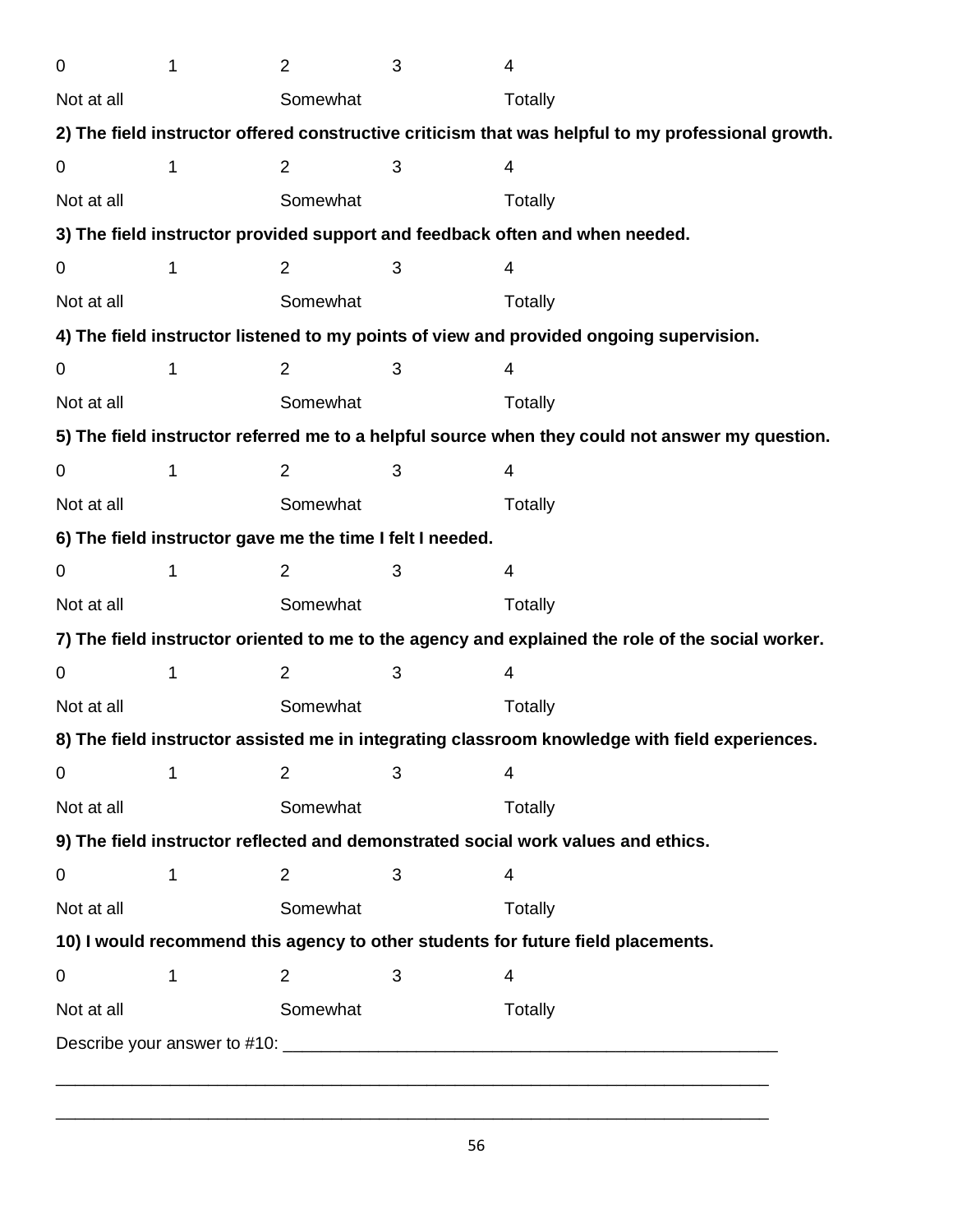| 11) The field instructor demonstrated cultural humility and awareness.                                                                             |   |                |   |                                                                                    |  |  |
|----------------------------------------------------------------------------------------------------------------------------------------------------|---|----------------|---|------------------------------------------------------------------------------------|--|--|
| 0                                                                                                                                                  | 1 | 2              | 3 | 4                                                                                  |  |  |
| Not at all                                                                                                                                         |   | Somewhat       |   | Totally                                                                            |  |  |
| 12) The field instructor was helpful in the research and Capstone process.                                                                         |   |                |   |                                                                                    |  |  |
| 0                                                                                                                                                  | 1 | $\overline{2}$ | 3 | 4                                                                                  |  |  |
| Not at all                                                                                                                                         |   | Somewhat       |   | Totally                                                                            |  |  |
| 13) How often did you see your field instructor during this semester?                                                                              |   |                |   |                                                                                    |  |  |
|                                                                                                                                                    |   |                |   | Daily ______ Several times a week _____ Weekly ______ As needed ______ Seldom ____ |  |  |
| <b>SELF-EVALUATION:</b> (TIP: You will only evaluate YOURSELF in this section.)<br>1) I am confident in my performance during the Field Practicum. |   |                |   |                                                                                    |  |  |
| 0                                                                                                                                                  | 1 | 2              | 3 | 4                                                                                  |  |  |
| Not at all                                                                                                                                         |   | Somewhat       |   | Totally                                                                            |  |  |
| 2) I was dedicated and invested in the learning process.                                                                                           |   |                |   |                                                                                    |  |  |
| 0                                                                                                                                                  | 1 | 2              | 3 | 4                                                                                  |  |  |
| Not at all                                                                                                                                         |   | Somewhat       |   | Totally                                                                            |  |  |
| 3) I felt prepared and sought out additional resources as needed.                                                                                  |   |                |   |                                                                                    |  |  |
| 0                                                                                                                                                  | 1 | 2              | 3 | 4                                                                                  |  |  |
|                                                                                                                                                    |   |                |   |                                                                                    |  |  |

\_\_\_\_\_\_\_\_\_\_\_\_\_\_\_\_\_\_\_\_\_\_\_\_\_\_\_\_\_\_\_\_\_\_\_\_\_\_\_\_\_\_\_\_\_\_\_\_\_\_\_\_\_\_\_\_\_\_\_\_\_\_\_\_\_\_\_\_\_\_\_\_\_\_\_\_

# **ADDITIONAL QUESTIONS:**

1) How did your social work courses help to prepare you for this field placement? \_\_\_\_\_\_\_\_\_\_

\_\_\_\_\_\_\_\_\_\_\_\_\_\_\_\_\_\_\_\_\_\_\_\_\_\_\_\_\_\_\_\_\_\_\_\_\_\_\_\_\_\_\_\_\_\_\_\_\_\_\_\_\_\_\_\_\_\_\_\_\_\_\_\_\_\_\_\_\_\_\_\_\_\_\_\_

\_\_\_\_\_\_\_\_\_\_\_\_\_\_\_\_\_\_\_\_\_\_\_\_\_\_\_\_\_\_\_\_\_\_\_\_\_\_\_\_\_\_\_\_\_\_\_\_\_\_\_\_\_\_\_\_\_\_\_\_\_\_\_\_\_\_\_\_\_\_\_\_\_\_\_\_

\_\_\_\_\_\_\_\_\_\_\_\_\_\_\_\_\_\_\_\_\_\_\_\_\_\_\_\_\_\_\_\_\_\_\_\_\_\_\_\_\_\_\_\_\_\_\_\_\_\_\_\_\_\_\_\_\_\_\_\_\_\_\_\_\_\_\_\_\_\_\_\_\_\_\_\_

\_\_\_\_\_\_\_\_\_\_\_\_\_\_\_\_\_\_\_\_\_\_\_\_\_\_\_\_\_\_\_\_\_\_\_\_\_\_\_\_\_\_\_\_\_\_\_\_\_\_\_\_\_\_\_\_\_\_\_\_\_\_\_\_\_\_\_\_\_\_\_\_\_\_\_\_

\_\_\_\_\_\_\_\_\_\_\_\_\_\_\_\_\_\_\_\_\_\_\_\_\_\_\_\_\_\_\_\_\_\_\_\_\_\_\_\_\_\_\_\_\_\_\_\_\_\_\_\_\_\_\_\_\_\_\_\_\_\_\_\_\_\_\_\_\_\_\_\_\_\_\_\_

2) Do you have any additional thoughts or feedback for this field placement? \_\_\_\_\_\_\_\_\_\_\_\_\_\_\_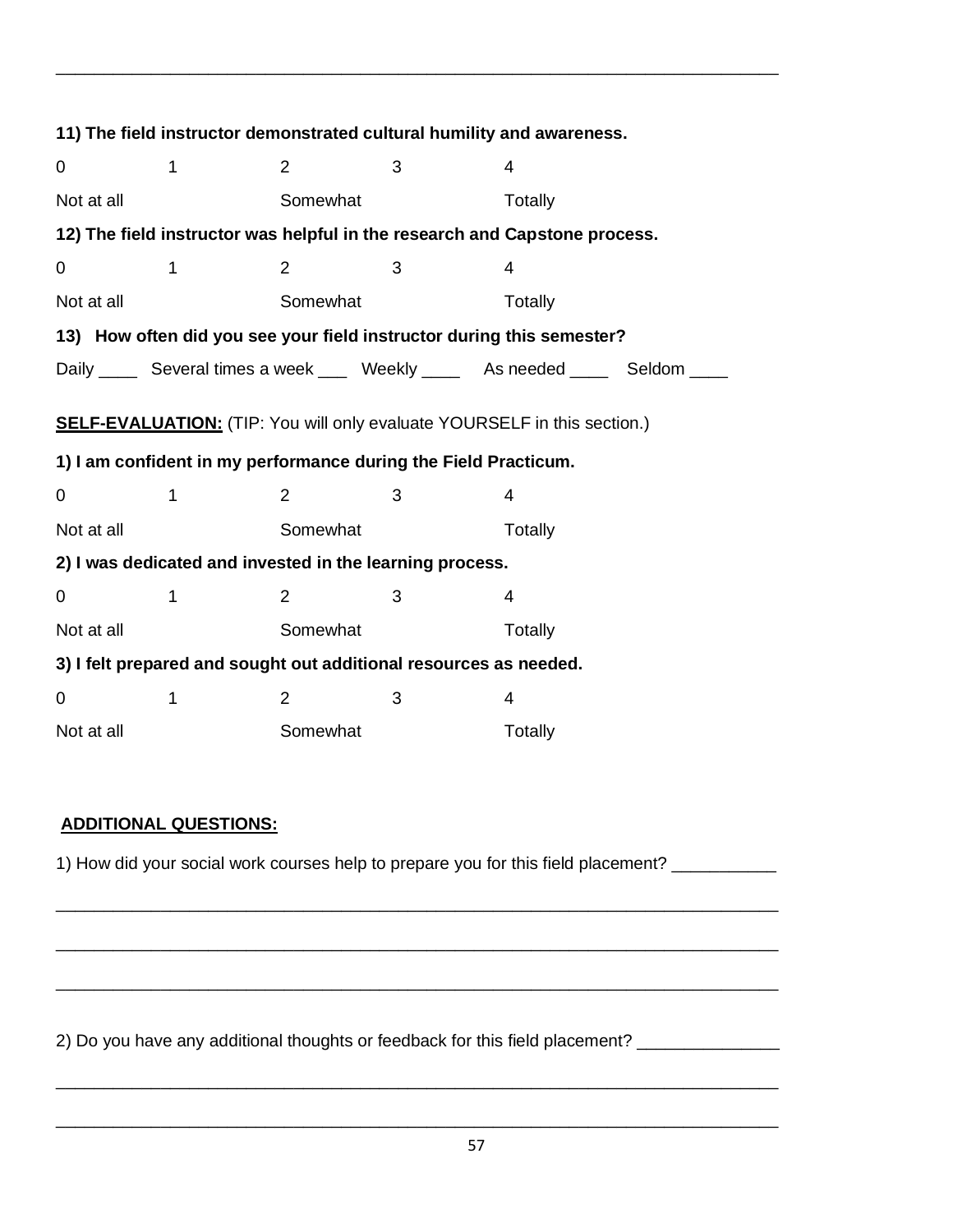I certify the accuracy of this evaluation. \_\_\_\_\_\_\_\_\_\_\_\_\_\_\_\_\_\_\_\_\_\_\_\_\_\_\_\_\_\_(Student)

\_\_\_\_\_\_\_\_\_\_\_\_\_\_\_\_\_\_\_\_\_\_\_\_\_\_\_\_\_\_\_\_\_\_\_\_\_\_\_\_\_\_\_\_\_\_\_\_\_\_\_\_\_\_\_\_\_\_\_\_\_\_\_\_\_\_\_\_\_\_\_\_\_\_\_\_

Date: \_\_\_\_\_\_\_\_\_\_\_\_\_\_\_\_\_

I have read this evaluation. \_\_\_\_\_\_\_\_\_\_\_\_\_\_\_\_\_\_\_\_\_\_\_\_\_\_\_\_\_\_\_\_\_\_ (Field Liaison)

Date: \_\_\_\_\_\_\_\_\_\_\_\_\_\_\_\_\_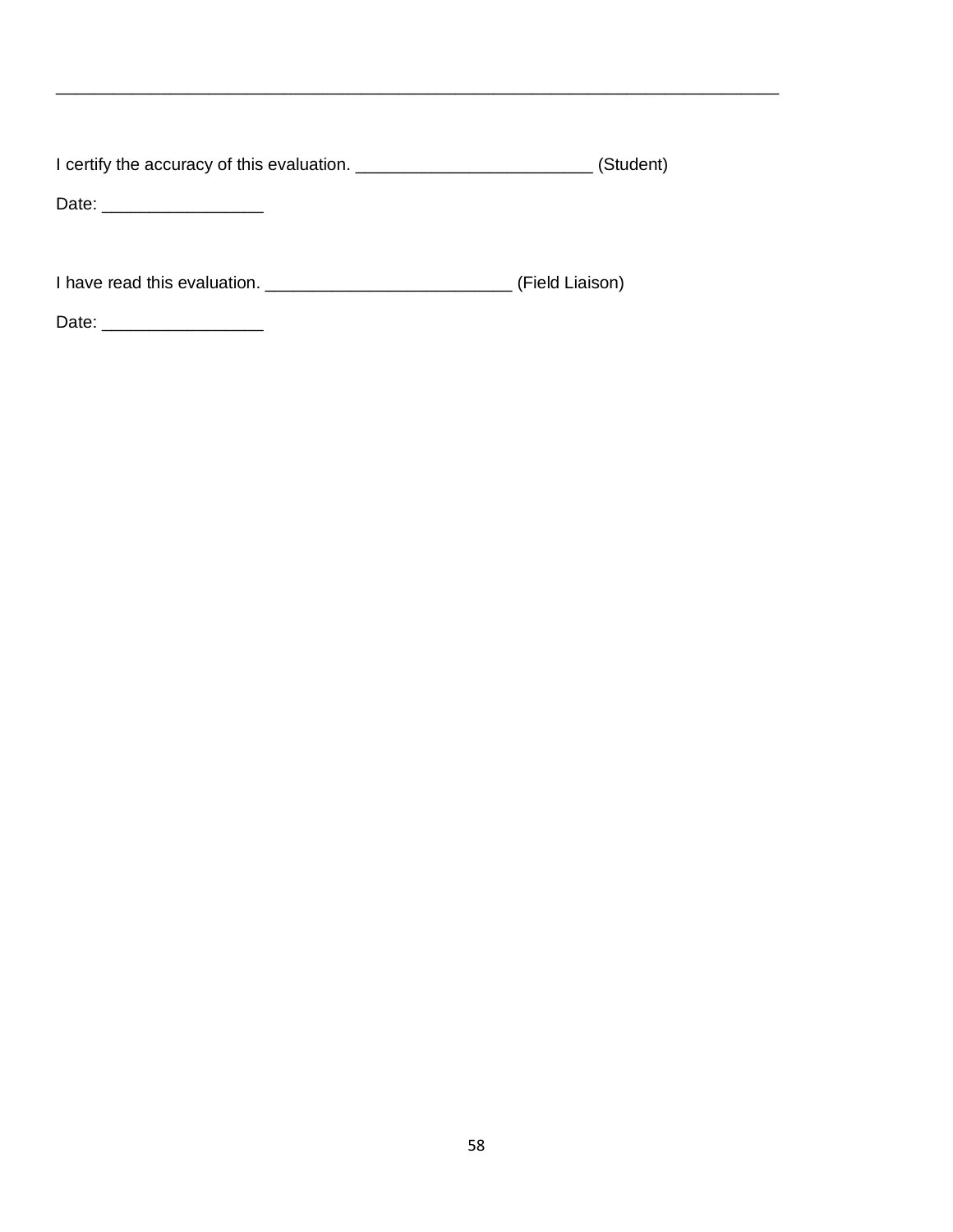#### **Semester Summary of Field Instruction Activities**

|                                                                                                                                                                                                                                                                                                    | Year _________________                                                                                                                                                                                            |
|----------------------------------------------------------------------------------------------------------------------------------------------------------------------------------------------------------------------------------------------------------------------------------------------------|-------------------------------------------------------------------------------------------------------------------------------------------------------------------------------------------------------------------|
|                                                                                                                                                                                                                                                                                                    |                                                                                                                                                                                                                   |
|                                                                                                                                                                                                                                                                                                    |                                                                                                                                                                                                                   |
| Check all the tasks you were able to perform during the Field Practicum:                                                                                                                                                                                                                           |                                                                                                                                                                                                                   |
| <b>Observational Activities</b><br>Field Trip<br>Audio Visual<br><b>Observational Interview</b>                                                                                                                                                                                                    | <b>Meetings Attended</b><br>_______Staff Meeting/Webinar<br>Informational Meeting<br><b>Court Sessions</b>                                                                                                        |
| <b>Skill Learning Activities</b><br>Intake Interview<br><b>Crisis Interview</b><br>_______Small Group Sessions<br><b>Large Group Sessions</b><br>_____Family Interview<br>______Conference with Agency Staff<br><b>Conference with Resources</b><br>Telephone Calls<br><b>Work with Volunteers</b> | <b>Written Skills</b><br>Social Summary<br>Care Recordings<br>_____Group Reports<br>________Agency Forms<br>Letters<br>Meeting Notes<br><b>Activity Report</b><br>_______Court Report<br>_____Program Development |
| Other:                                                                                                                                                                                                                                                                                             |                                                                                                                                                                                                                   |

1) Describe the most valuable learning experience you had during the semester and explain its value to you and your professional development.

 $\_$  ,  $\_$  ,  $\_$  ,  $\_$  ,  $\_$  ,  $\_$  ,  $\_$  ,  $\_$  ,  $\_$  ,  $\_$  ,  $\_$  ,  $\_$  ,  $\_$  ,  $\_$  ,  $\_$  ,  $\_$  ,  $\_$  ,  $\_$  ,  $\_$  ,  $\_$  ,  $\_$  ,  $\_$  ,  $\_$  ,  $\_$  ,  $\_$  ,  $\_$  ,  $\_$  ,  $\_$  ,  $\_$  ,  $\_$  ,  $\_$  ,  $\_$  ,  $\_$  ,  $\_$  ,  $\_$  ,  $\_$  ,  $\_$  ,

2) Provide relevant comments regarding any issues you had in applying classroom concepts. \_\_\_\_\_\_\_\_\_\_\_\_\_\_\_\_\_\_\_\_\_\_\_\_\_\_\_\_\_\_\_\_\_\_\_\_\_\_\_\_\_\_\_\_\_\_\_\_\_\_\_\_\_\_\_\_\_\_\_\_\_\_\_\_\_\_\_\_\_\_\_\_\_\_\_\_

\_\_\_\_\_\_\_\_\_\_\_\_\_\_\_\_\_\_\_\_\_\_\_\_\_\_\_\_\_\_\_\_\_\_\_\_\_\_\_\_\_\_\_\_\_\_\_\_\_\_\_\_\_\_\_\_\_\_\_\_\_\_\_\_\_\_\_\_\_\_\_\_\_\_\_\_

\_\_\_\_\_\_\_\_\_\_\_\_\_\_\_\_\_\_\_\_\_\_\_\_\_\_\_\_\_\_\_\_\_\_\_\_\_\_\_\_\_\_\_\_\_\_\_\_\_\_\_\_\_\_\_\_\_\_\_\_\_\_\_\_\_\_\_\_\_\_\_\_\_\_\_\_

\_\_\_\_\_\_\_\_\_\_\_\_\_\_\_\_\_\_\_\_\_\_\_\_\_\_\_\_\_\_\_\_\_\_\_\_\_\_\_\_\_\_\_\_\_\_\_\_\_\_\_\_\_\_\_\_\_\_\_\_\_\_\_\_\_\_\_\_\_\_\_\_\_\_\_\_

\_\_\_\_\_\_\_\_\_\_\_\_\_\_\_\_\_\_\_\_\_\_\_\_\_\_\_\_\_\_\_\_\_\_\_\_\_\_\_\_\_\_\_\_\_\_\_\_\_\_\_\_\_\_\_\_\_\_\_\_\_\_\_\_\_\_\_\_\_\_\_\_\_\_\_\_

\_\_\_\_\_\_\_\_\_\_\_\_\_\_\_\_\_\_\_\_\_\_\_\_\_\_\_\_\_\_\_\_\_\_\_\_\_\_\_\_\_\_\_\_\_\_\_\_\_\_\_\_\_\_\_\_\_\_\_\_\_\_\_\_\_\_\_\_\_\_\_\_\_\_\_\_

\_\_\_\_\_\_\_\_\_\_\_\_\_\_\_\_\_\_\_\_\_\_\_\_\_\_\_\_\_\_\_\_\_\_\_\_\_\_\_\_\_\_\_\_\_\_\_\_\_\_\_\_\_\_\_\_\_\_\_\_\_\_\_\_\_\_\_\_\_\_\_\_\_\_\_\_

\_\_\_\_\_\_\_\_\_\_\_\_\_\_\_\_\_\_\_\_\_\_\_\_\_\_\_\_\_\_\_\_\_\_\_\_\_\_\_\_\_\_\_\_\_\_\_\_\_\_\_\_\_\_\_

3) For the benefit of future field students, please offer a constructive critique of your agency field experience from this semester.